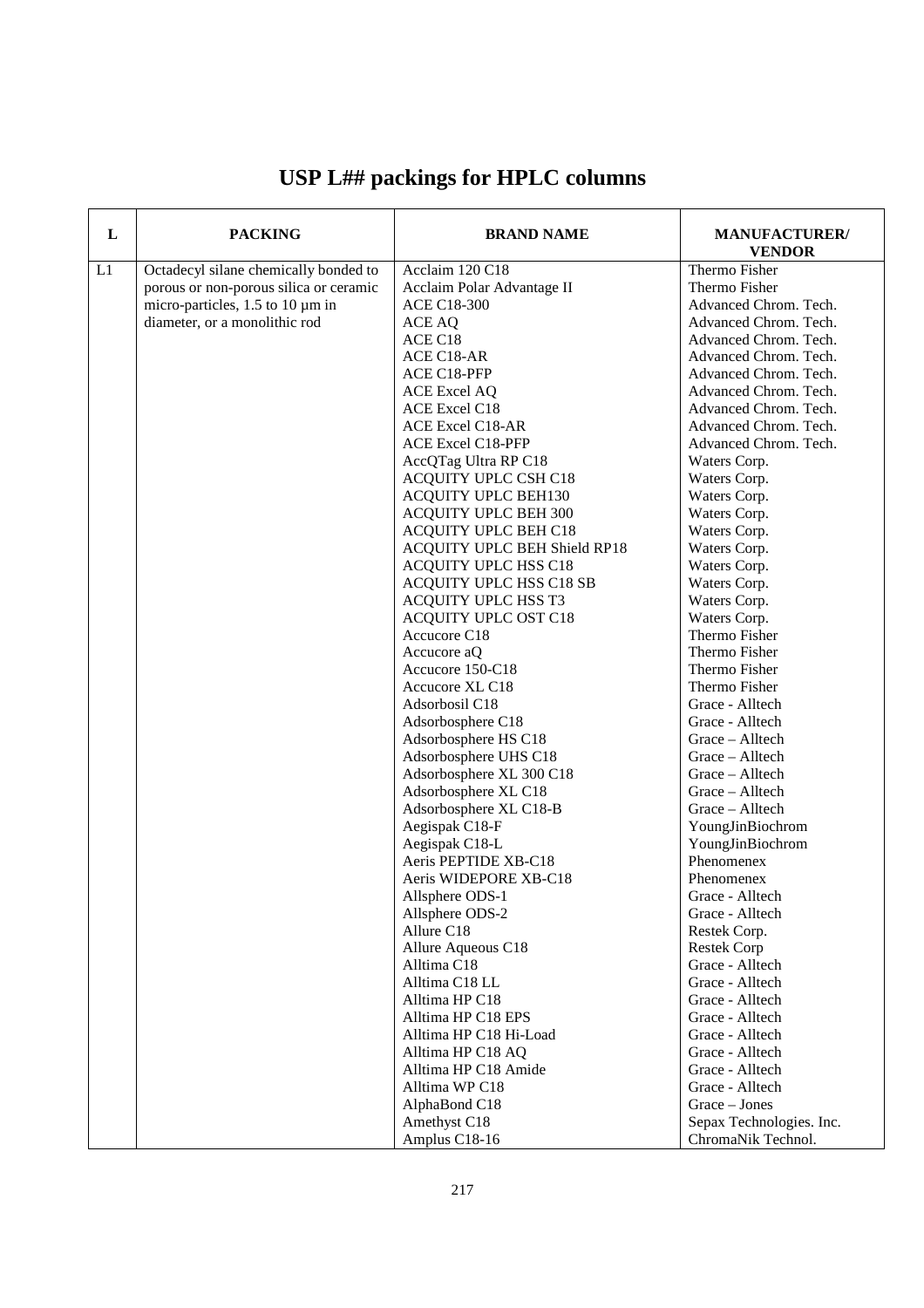|      |                                         | Amplus C18-30                    | ChromaNik Technol.          |
|------|-----------------------------------------|----------------------------------|-----------------------------|
| L1   | Octadecyl silane chemically bonded to   | <b>APEX ODS</b>                  | Grace                       |
| Cont | porous or non-porous silica or ceramic  | Apollo C18                       | PerkinElmer, Inc.           |
|      | micro-particles, $1.5$ to $10 \mu m$ in |                                  | Phenomenex                  |
|      |                                         | AQUA C18                         |                             |
|      | diameter, or a monolithic rod           | Aquapore OD-300 C18              | PerkinElmer, Inc.           |
|      |                                         | <b>AQUASIL C18</b>               | Thermo Scientific           |
|      |                                         | Ascentis C18                     | Supelco                     |
|      |                                         | Ascentis Express C18             | Supelco                     |
|      |                                         | ASI C <sub>18</sub>              | Analytical Sciences Inc.    |
|      |                                         | ASI microC18                     | Analytical Sciences Inc.    |
|      |                                         | Atlantis dC18                    | Waters Corp.                |
|      |                                         | Atlantis T3                      | Waters Corp.                |
|      |                                         | Axxi-Chrom C18, ODS              | Axxiom                      |
|      |                                         | Bakerbond C18                    | JT Baker                    |
|      |                                         | BetaBasic 18                     | Thermo Fisher               |
|      |                                         | <b>BetaMax Neutral</b>           | Thermo Fisher               |
|      |                                         | <b>BETASIL C18</b>               | Thermo Fisher               |
|      |                                         | Bio-C18                          | Sepax Techonologies         |
|      |                                         | BioBasic 18                      | Thermo Fisher               |
|      |                                         | <b>Bio-Sil ODS</b>               | <b>BIO-RAD Laboratories</b> |
|      |                                         | Bio-Sil ODS-10                   | <b>BIO-RAD Laboratories</b> |
|      |                                         | Bondclone C18                    | Phenomenex                  |
|      |                                         | <b>BR-C18</b>                    | Sepax Techonologies         |
|      |                                         | <b>Brownlee Validated C18</b>    | PerkinElmer                 |
|      |                                         | Burdick & Jackson C18            | B&J                         |
|      |                                         | Cadenza CD-C18                   | Imtakt                      |
|      |                                         | Cadenza 5CD-C18                  | Imtakt                      |
|      |                                         | Cadenza CL-C18                   | Imtakt                      |
|      |                                         | Cadenza 5CL-C18                  | Imtakt                      |
|      |                                         | Cadenza CW-C18                   | Imtakt                      |
|      |                                         | Cadenza 5CW-C18                  | Imtakt                      |
|      |                                         | Cadenza HS-C18                   | Imtakt                      |
|      |                                         | Capcell C18 AG 120               | Shiseido                    |
|      |                                         | Capcell C18 SG 120, 300          | Shiseido                    |
|      |                                         | Capcell C18 UG 80, 120, 300      | Shiseido                    |
|      |                                         | Capcell C18 MG                   | Shiseido                    |
|      |                                         | Capcell C18 MGII                 | Shiseido                    |
|      |                                         | Capcell C18 MGIII-H              | Shiseido                    |
|      |                                         | Capcell C18 ACR                  | Shiseido                    |
|      |                                         |                                  |                             |
|      |                                         | Capcell C18 AQ                   | Shiseido                    |
|      |                                         | Capcell C18 IF                   | Shiseido                    |
|      |                                         | Capcell Core C18                 | Shiseido                    |
|      |                                         | Capcell C18 IF2                  | Shiseido                    |
|      |                                         | Capcell Pak C18 MGIII-H          | Shiseido                    |
|      |                                         | Chemcosorb 5-ODS-H               | Dychrom                     |
|      |                                         | Chromegabond C18                 | <b>ES</b> Industries        |
|      |                                         | Chromegabond WR-C18              | <b>ES</b> Industries        |
|      |                                         | Chromolith RP-18e                | Merck KgaA                  |
|      |                                         | Chromolith HighResolution RP-18e | Merck KgaA                  |
|      |                                         | Clarity Oligo-MS                 | Phenomenex                  |
|      |                                         | Clarity Oligo-RP                 | Phenomenex                  |
|      |                                         | Clipeus C18                      | <b>Higgins Analytical</b>   |
|      |                                         | Cogent HPS C18                   | MicroSolv Techn. Corp.      |
|      |                                         | Cogent hQ C18                    | MicroSolv Techn. Corp.      |
|      |                                         | Cogent Simulare C18              | MicroSolv Techn. Corp.      |
|      |                                         | Cogent MicroBee C18              | MicroSolv Techn. Corp.      |
|      |                                         | Cogent Bidentate C18             | MicroSolv Techn. Corp.      |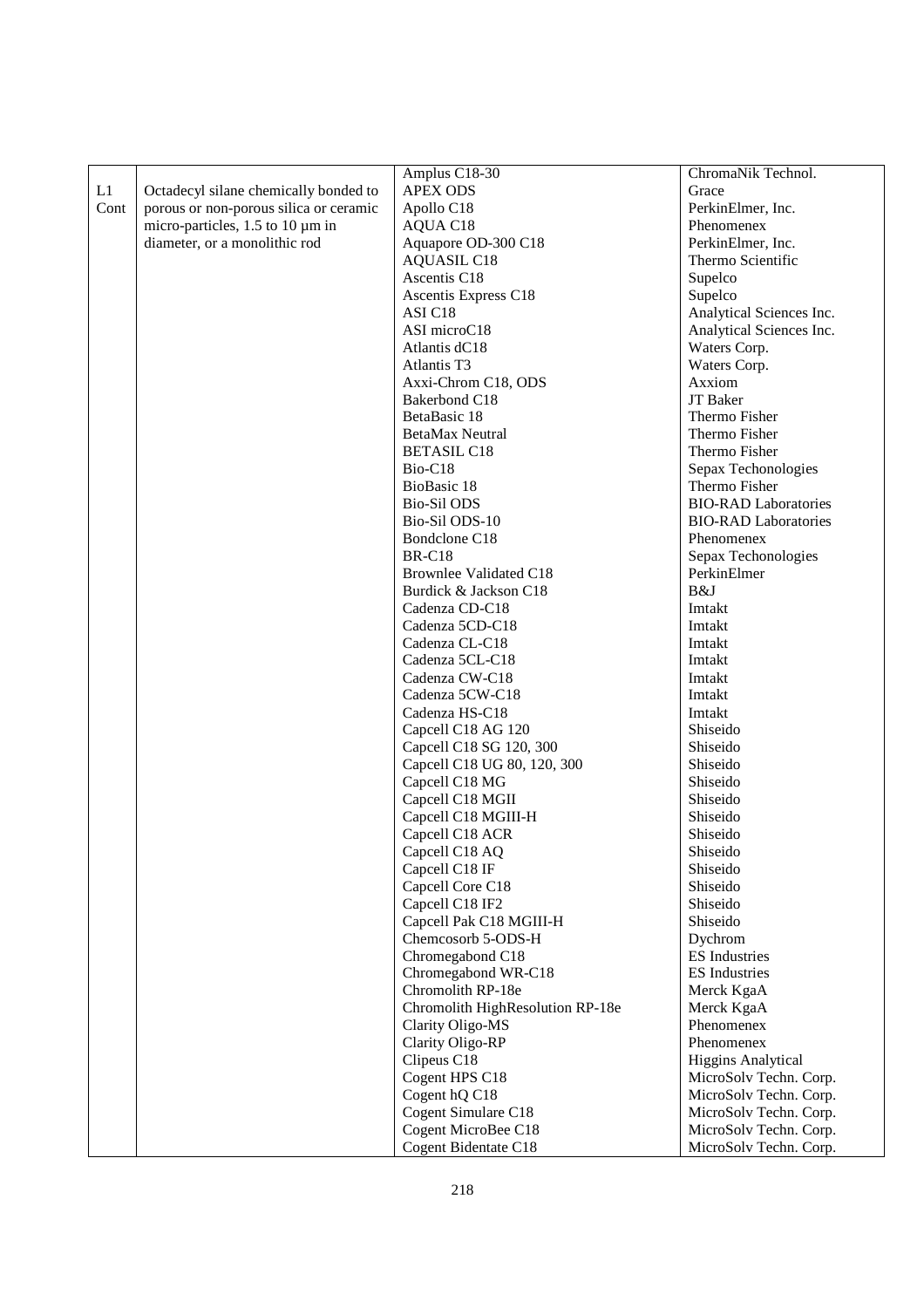|      |                                        | Cogent e-Column C18                    | MicroSolv Techn. Corp.    |
|------|----------------------------------------|----------------------------------------|---------------------------|
| L1   | Octadecyl silane chemically bonded to  | Columbus C18                           | Phenomenex                |
| Cont | porous or non-porous silica or ceramic | <b>CORTECS C18</b>                     | Waters Corp.              |
|      | micro-particles, 1.5 to 10 µm in       | CORTECS C18+                           | Waters Corp.              |
|      | diameter, or a monolithic rod          | Cosmocore 2.6C18                       | Nacalai Tesque, Inc.      |
|      |                                        | Cosmosil 3C18-EB                       | Nacalai Tesque, Inc.      |
|      |                                        | Cosmosil C18 MS-II                     | Nacalai Tesque, Inc.      |
|      |                                        | Cosmosil C18 AR-II                     | Nacalai Tesque, Inc.      |
|      |                                        | Cosmosil C18 AR-300                    | Nacalai Tesque, Inc.      |
|      |                                        | Cosmosil C18 PAQ                       | Nacalai Tesque, Inc.      |
|      |                                        | DAISO ODS - BIO                        | DAISO Fine Chem USA, Inc. |
|      |                                        | DAISO ODS - BP                         | DAISO Fine Chem USA, Inc. |
|      |                                        | DAISO ODS - RPS                        | DAISO Fine Chem USA, Inc. |
|      |                                        | Delta-Pak C18                          | Waters Corp.              |
|      |                                        | Denali                                 | Grace - Vydac             |
|      |                                        | Develosil ODS                          | Nomura Chemicals          |
|      |                                        | Diazem 2060 C18 60A                    | Diazem                    |
|      |                                        | Diazem 300A C18 4-222                  | Diazem                    |
|      |                                        | Diazem 4-206 C18                       | Diazem                    |
|      |                                        | Diazem 4-230 C18                       | Diazem                    |
|      |                                        | Diazem 4-246 C18                       | Diazem                    |
|      |                                        | Diazem 4-247 C18EC                     | Diazem                    |
|      |                                        | Diazem C <sub>18</sub>                 | Diazem                    |
|      |                                        | Diazem C18 1000                        | Diazem                    |
|      |                                        | Diazem C18 1120                        | Diazem                    |
|      |                                        | Diazem C18 120A                        | Diazem                    |
|      |                                        | Diazem C18 120A series 43,44,45 and 46 | Diazem                    |
|      |                                        | Diazem C18 series 200A, 300A           | Diazem                    |
|      |                                        | Diazem C18 series 2000                 | Diazem                    |
|      |                                        | Diazem C18 series 3000                 | Diazem                    |
|      |                                        | Diazem C18 series 4000                 | Diazem                    |
|      |                                        | Diazem C18 60A                         | Diazem                    |
|      |                                        | Diazem C18 60A series 1,2,3            | Diazem                    |
|      |                                        | Diazem C18 series EC                   | Diazem                    |
|      |                                        | Diazem C18 Dual-Zone                   | Diazem                    |
|      |                                        | Discovery C18                          | Supelco                   |
|      |                                        | Discovery HS C18                       | Supelco                   |
|      |                                        | Discovery BIO Wide Pore C18            | Supelco                   |
|      |                                        | Econosil C18                           | Alltech Associates, Inc.  |
|      |                                        | Econosphere C18                        | Alltech Associates, Inc.  |
|      |                                        | Enable C18 G                           | Spincotech                |
|      |                                        | Everest C18                            | Grace - Vydac             |
|      |                                        | Fortis C18                             | Fortis Technologies       |
|      |                                        | FortisBIO C18                          | Fortis Technologies       |
|      |                                        | Fortis H <sub>2</sub> o                | Fortis Technologies       |
|      |                                        | Gammabond C18                          | <b>ES</b> Industries      |
|      |                                        | Gemini C18                             | Phenomenex                |
|      |                                        | Gemini NX-C18                          | Phenomenex                |
|      |                                        | Genesis C18                            | Grace - Jones             |
|      |                                        | $GP-C18$                               | Sepax Techonologies       |
|      |                                        | GraceSmart C18                         | Grace-Alltech             |
|      |                                        | Haisil 100, 300 C18                    | <b>Higgins Analytical</b> |
|      |                                        | Haisil HL C18                          | <b>Higgins Analytical</b> |
|      |                                        | HALO C18                               | Advanced Materials Tech.  |
|      |                                        | HALO Peptide ES-C18                    | Advanced Materials Tech.  |
|      |                                        | Hi Chrom Reversible ODS                | Regis Inc.                |
|      |                                        | $HP-C18$                               | Sepax Techonologies       |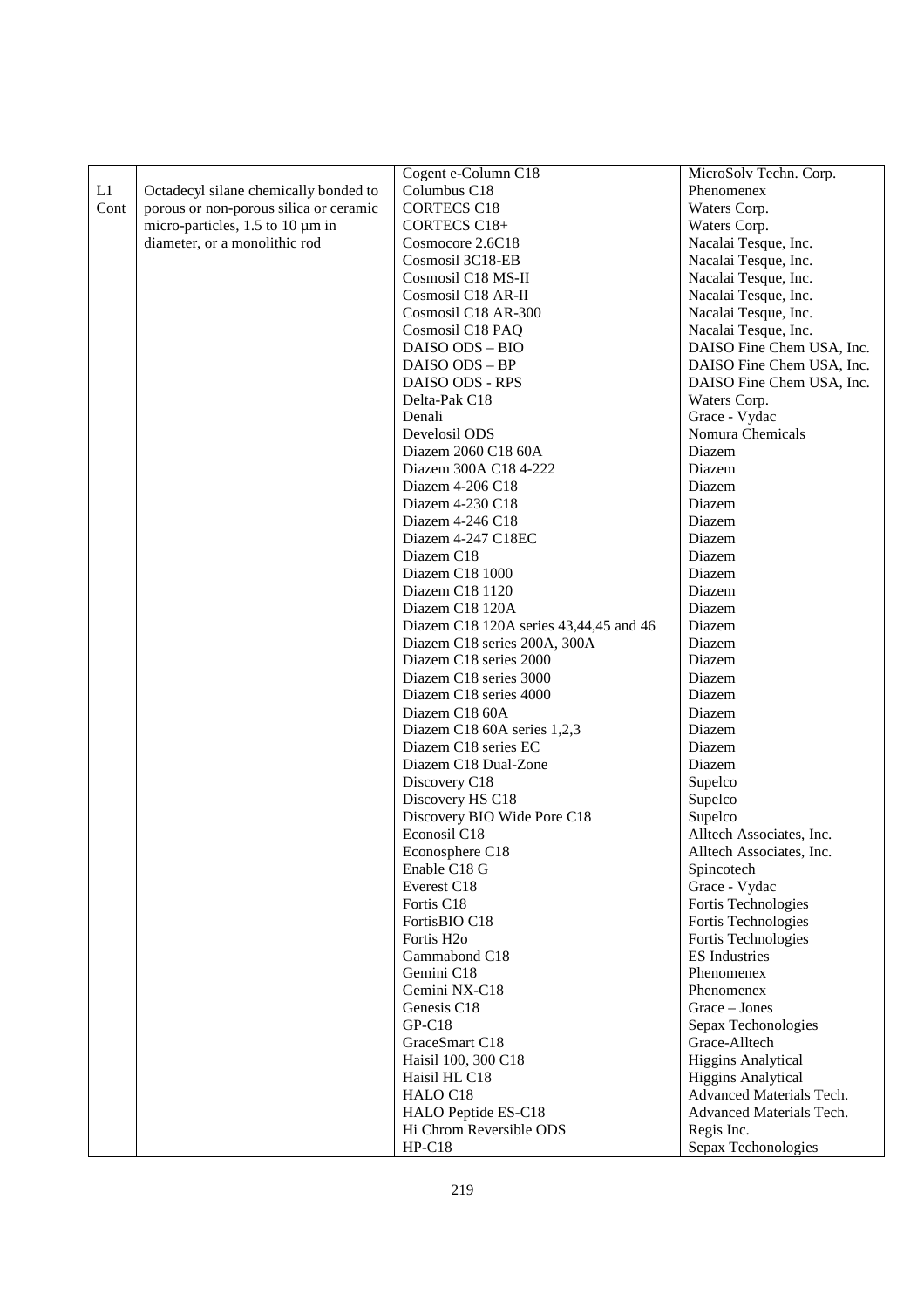|      |                                        | HxSil C18                 | Hamilton Co.                  |
|------|----------------------------------------|---------------------------|-------------------------------|
| L1   | Octadecyl silane chemically bonded to  | HydroBond PS-C18          | Mac-Mod Analytical, Inc.      |
| Cont | porous or non-porous silica or ceramic | Hichrom C18               | Hichrom                       |
|      | micro-particles, 1.5 to 10 µm in       | Hydrosphere C18           | YMC Co., Ltd.                 |
|      | diameter, or a monolithic rod          | Hyperclone BDS C18        | Phenomenex                    |
|      |                                        | Hyperclone ODS (C18)      | Phenomenex                    |
|      |                                        | Hyperprep HS C18          | Thermo Fisher                 |
|      |                                        | Hypersil 100 C18          | Thermo Fisher                 |
|      |                                        | Hypersil AA ODS           | Agilent                       |
|      |                                        | Hypersil BDS C18          | Thermo Fisher                 |
|      |                                        | Hypersil GOLD             | Thermo Fisher                 |
|      |                                        | Hypersil GOLD aQ          | Thermo Fisher                 |
|      |                                        | Hypersil-ODS              | Thermo Fisher                 |
|      |                                        | Hypersil ODS-2            | Thermo Fisher                 |
|      |                                        | Hypersil Green PAH        | Thermo Fisher                 |
|      |                                        | HyPURITY AQUASTAR         | Thermo Fisher                 |
|      |                                        | HyPURITY C18              | Thermo Fisher                 |
|      |                                        | <b>IBM</b> Octadecyl      | IBM Instruments, Inc.         |
|      |                                        | IB-SIL C18                | Phenomenex                    |
|      |                                        | IB-SIL C18 BD             | Phenomenex                    |
|      |                                        | Inertsil ODS              | <b>GL</b> Sciences            |
|      |                                        | Inertsil ODS series 1,2,3 | <b>GL</b> Sciences            |
|      |                                        | <b>INNO Column C18</b>    | YoungJinBiochrom              |
|      |                                        | ISCO C-18                 | ISCO, Inc.                    |
|      |                                        | J'Sphere ODS-H80          | YMC Co., Ltd.                 |
|      |                                        | J'Sphere ODS-L80          | YMC Co., Ltd.                 |
|      |                                        | J'Sphere ODS-M80          | YMC Co., Ltd.                 |
|      |                                        | Jupiter C18               | Phenomenex                    |
|      |                                        | Kinetex C18               | Phenomenex                    |
|      |                                        | Kinetex XB-C18            | Phenomenex                    |
|      |                                        | Kromasil C18              | Akzo Nobel Separations        |
|      |                                        | Kromasil Eternity C18     | <b>Akzo Nobel Separations</b> |
|      |                                        | Kromasil KR100-5-C18      | <b>Akzo Nobel Separations</b> |
|      |                                        | LiChrospher PAH           | Merck KgaA                    |
|      |                                        | LiChrosorb RP-18          | Merck KgaA                    |
|      |                                        | LiChrospher 100 RP-18     | Merck KgaA                    |
|      |                                        | LiChrospher RP18e         | Merck KgaA                    |
|      |                                        | Luna C18                  | Phenomenex                    |
|      |                                        | Luna $C18(2)$             | Phenomenex                    |
|      |                                        | Macrosphere 300 C18       | Grace – Alltech               |
|      |                                        | Meteoric Core C18         | YMC Co., Ltd.                 |
|      |                                        | Meteoric Core C18 BIO     | YMC Co., Ltd.                 |
|      |                                        | MetroSep C18H             | Metrohm-Peak, Inc.            |
|      |                                        | MetroSep C18AQ            | Metrohm-Peak, Inc.            |
|      |                                        | MetroSep C18 AQ+          | Metrohm-Peak, Inc.            |
|      |                                        | MetroSep C18SH            | Metrohm-Peak, Inc.            |
|      |                                        | MetroSep C18EPS           | Metrohm-Peak, Inc.            |
|      |                                        | MPLC RP-18                | PerkinElmer, Inc.             |
|      |                                        | µBondapak C18             | Waters Corp.                  |
|      |                                        | µBondapak C18 Radial-Pak  | Waters Corp.                  |
|      |                                        | Microsorb C18             | Agilent                       |
|      |                                        | MZ-Aqua Perfect C18       | MZ Analysentechnik            |
|      |                                        | nanoAcquity BEH130        | Waters Corp.                  |
|      |                                        | nanoAcquity BEH300        | Waters Corp.                  |
|      |                                        | Nova-Pak C18              | Waters Corp.                  |
|      |                                        | NUCLEODUR C18 Gravity     | Macherey-Nagel                |
|      |                                        | NUCLEODUR C18 HTec        | Macherey-Nagel                |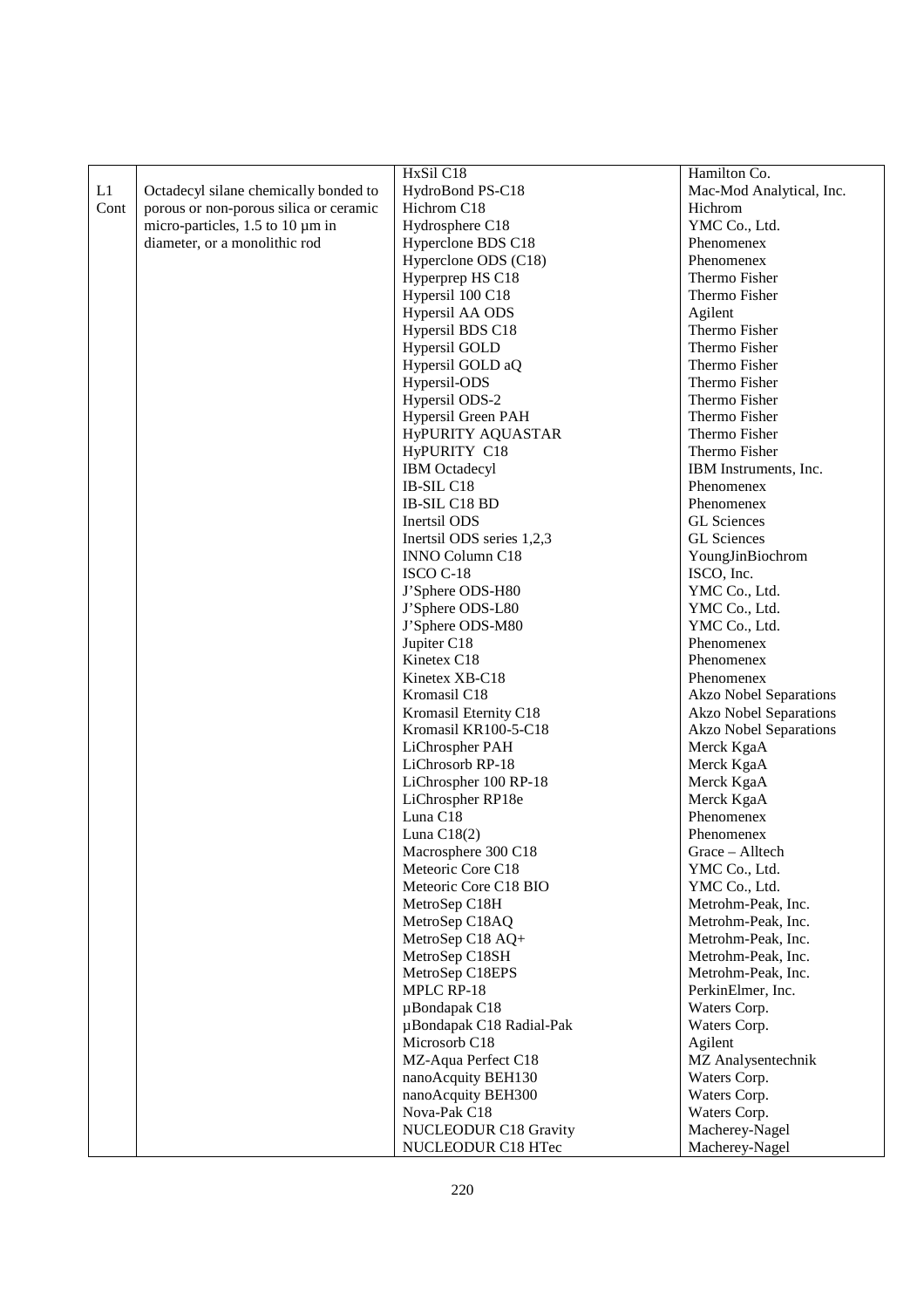|      |                                        | <b>NUCLEODUR C18 Isis</b>  | Macherey-Nagel             |
|------|----------------------------------------|----------------------------|----------------------------|
| L1   | Octadecyl silane chemically bonded to  | NUCLEODUR C18 PAH          | Macherey-Nagel             |
| Cont | porous or non-porous silica or ceramic | NUCLEODUR C18 Pyramid      | Macherey-Nagel             |
|      | micro-particles, 1.5 to 10 µm in       | NUCLEODUR 100 C18 ec       | Macherey-Nagel             |
|      | diameter, or a monolithic rod          | NUCLEODUR 300 C18 ec       | Macherey-Nagel             |
|      |                                        | <b>NUCLEODUR Sphinx RP</b> | Macherey-Nagel             |
|      |                                        | <b>NUCLEODUR PolarTec</b>  | Macherey-Nagel             |
|      |                                        | NUCLEOSHELL RP18           | Macherey-Nagel             |
|      |                                        | NUCLEOSHELL RP18 Plus      | Macherey-Nagel             |
|      |                                        | Nucleosil 100 C18          | Macherey-Nagel             |
|      |                                        | Nucleosil C18              | Macherey-Nagel             |
|      |                                        | Nucleosil C18 AB           | Macherey-Nagel             |
|      |                                        | Nucleosil C18 HD           | Macherey-Nagel             |
|      |                                        | Nucleosil C18 Nautilus     | Macherey-Nagel             |
|      |                                        | Nucleosil C18 MPN          | Macherey-Nagel             |
|      |                                        | Nucleosil C18 PAH          | Macherey-Nagel             |
|      |                                        | Nucleosil C18 PPN          | Macherey-Nagel             |
|      |                                        | <b>ODS</b> Ultrapak        | <b>Beckman Instruments</b> |
|      |                                        | OmniSpher C18              | Agilent                    |
|      |                                        | Onyx C18                   | Phenomenex                 |
|      |                                        | Onyx HD-C18                | Phenomenex                 |
|      |                                        | Optimisil MF C18           | <b>CVC</b> Technologies    |
|      |                                        | Optimisil AQ C18           | <b>CVC</b> Technologies    |
|      |                                        | Optimisil MC C18           | <b>CVC</b> Technologies    |
|      |                                        | Optimisil HL C18           | <b>CVC</b> Technologies    |
|      |                                        | Optimisil LP C18           | <b>CVC</b> Technologies    |
|      |                                        | Orbit 100 C18              | MZ Analysentechnik         |
|      |                                        | Orosil Polar C18           | Orochem                    |
|      |                                        | Partisil ODS               | Hichrom                    |
|      |                                        | Partisil ODS2              | Hichrom                    |
|      |                                        | Partisil ODS3              | Hichrom                    |
|      |                                        | Partisphere C18            | Hichrom                    |
|      |                                        | Peco HCODS                 | PerkinElmer, Inc.          |
|      |                                        | Pecosil C18                | PerkinElmer, Inc.          |
|      |                                        | Pecosphere 3x8C            | PerkinElmer, Inc.          |
|      |                                        | Pecosphere 3x8CR C18       | PerkinElmer, Inc.          |
|      |                                        | Pecosphere 5x15CRT C18     | PerkinElmer, Inc.          |
|      |                                        | Pecosphere-3C C18          | PerkinElmer, Inc.          |
|      |                                        | Pecosphere-3CR C18         | PerkinElmer, Inc.          |
|      |                                        | Pecosphere-3x3 C18         | PerkinElmer, Inc.          |
|      |                                        | Peerless Basic C18         | Chromatopak                |
|      |                                        | Peerless C18               | Chromatopak                |
|      |                                        | Peerless LC-C18            | Chromatopak                |
|      |                                        | Peerless HT-C18            | Chromatopak                |
|      |                                        | PerfectBond ODS-H          | MZ Analysentechnik         |
|      |                                        | PerfectBond ODS-HD         | MZ Analysentechnik         |
|      |                                        | PerfectBond C18 ODS        | MZ Analysentechnik         |
|      |                                        | PerfectBond C18*           | MZ Analysentechnik         |
|      |                                        | PerfectChrom 100 C18       | MZ Analysentechnik         |
|      |                                        | PerfectChrom 100 C18L      | MZ Analysentechnik         |
|      |                                        | PerfectChrom 100 C18M      | MZ Analysentechnik         |
|      |                                        | PerfectChrom 100 C18AB     | MZ Analysentechnik         |
|      |                                        | PerfectSil ODS-3           | MZ Analysentechnik         |
|      |                                        | PerfectSil 120 ODS         | MZ Analysentechnik         |
|      |                                        | PerfectSil 120 ODS-L       | MZ Analysentechnik         |
|      |                                        | PerfectSil 120 ODS-2       | MZ Analysentechnik         |
|      |                                        |                            |                            |
|      |                                        | PerfectSil 300 ODS C18     | MZ Analysentechnik         |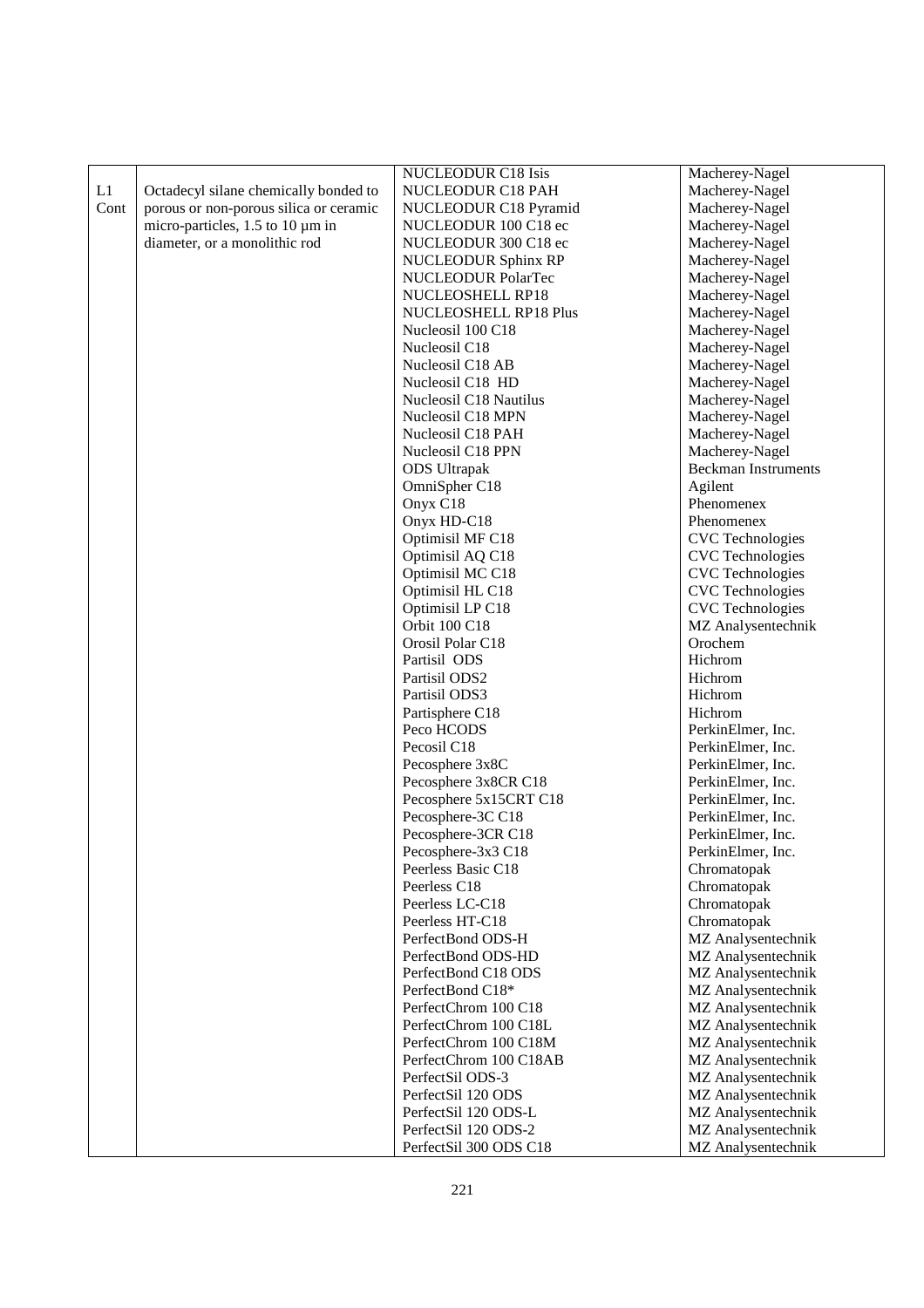|       |                                         | PerfectSil Target ODS-3       | MZ Analysentechnik             |
|-------|-----------------------------------------|-------------------------------|--------------------------------|
| L1    | Octadecyl silane chemically bonded to   | PerfectSil Target ODS-3 HD    | MZ Analysentechnik             |
| cont. | porous or non-porous silica or ceramic  | Peptica C18 serresA, B, C     | Diazem                         |
|       | micro-particles, $1.5$ to $10 \mu m$ in | Pfarma C18 series A,B,C       | Diazem                         |
|       | diameter, or a monolithic rod           | Pinnacle II C18               | Restek Corp.                   |
|       |                                         | Pinnacle DB C18               | Restek Corp.                   |
|       |                                         | Pinnacle DB Aqueous C18       | <b>Restek Corp</b>             |
|       |                                         | Platinum C18                  | Grace - Alltech                |
|       |                                         | Platinum EPS C18              | Grace - Alltech                |
|       |                                         | Platinum 300 C18              | Grace - Alltech                |
|       |                                         | Polaris C18-A                 | Agilent                        |
|       |                                         | Polaris C18-Ether             | Agilent                        |
|       |                                         | Polygosil 60-7 C18            | Macherey-Nagel                 |
|       |                                         | Polygosil C18                 | Macherey-Nagel                 |
|       |                                         | Polygosil C18 60 <sup>a</sup> | Macherey-Nagel                 |
|       |                                         | Poroshell 120 EC-C18          | Agilent                        |
|       |                                         | Poroshell 120 SB-C18          | Agilent                        |
|       |                                         | Premier C18                   | Shimadzu                       |
|       |                                         | Prep Nova-Pak HR C18          | Waters Corp.                   |
|       |                                         | Presto FF-C18                 | Imtakt                         |
|       |                                         | Prevail C18                   | Grace - Alltech                |
|       |                                         | Prevail OA                    | Grace - Alltech                |
|       |                                         | Prevail Select C18            | Grace - Alltech                |
|       |                                         | PrimeSphere C18-HC            | Phenomenex                     |
|       |                                         | Prodigy ODS(3)                | Phenomenex                     |
|       |                                         | ProntoSIL C18 H               | <b>Bischoff Chromatography</b> |
|       |                                         | ProntoSIL C18 SH              | <b>Bischoff Chromatography</b> |
|       |                                         | ProntoSIL C18 AQ              | <b>Bischoff Chromatography</b> |
|       |                                         | ProntoSIL C18 AQ Plus         | <b>Bischoff Chromatography</b> |
|       |                                         | ProntoSIL C18 ace-EPS         | <b>Bischoff Chromatography</b> |
|       |                                         | ProSphere 300 C18             | Grace - Alltech                |
|       |                                         | ProSphere 300 PAH             | Grace - Alltech                |
|       |                                         | ProSphere HP C18              | Grace - Alltech                |
|       |                                         | ProSphere HP C18 AQ           | Grace - Alltech                |
|       |                                         | ProSphere HP C18 ZAP!         | Grace - Alltech                |
|       |                                         | ProteCol-G C18 HQ203          | <b>SGE Analytical Science</b>  |
|       |                                         | ProteCol-P C18 HQ105          | <b>SGE Analytical Science</b>  |
|       |                                         | ProteCol-P C18 HPH125         | <b>SGE Analytical Science</b>  |
|       |                                         | ProteCol-P C18 GP125          | <b>SGE Analytical Science</b>  |
|       |                                         | Purospher RP-18               | Merck KgaA                     |
|       |                                         | Purospher RP18e               | Merck KgaA                     |
|       |                                         | Purospher STAR RP18e          | Merck KgaA                     |
|       |                                         | Pursuit C18                   | Agilent                        |
|       |                                         | Pursuit XRs C18               | Agilent                        |
|       |                                         | Radial-Pak C18                | Waters Corp.                   |
|       |                                         | Reduced Activity C18          | No information available       |
|       |                                         | Regis ODS                     | Regis Instruments              |
|       |                                         | Resolve C18                   | Waters Corp.                   |
|       |                                         | Resolvex C18                  | <b>Fisher Scientific</b>       |
|       |                                         | Sarasep P C18                 | Transgenomic, Inc.             |
|       |                                         | Scherzo SM-C18                | Imtakt                         |
|       |                                         | Scherzo SS-C18                | Imtakt                         |
|       |                                         | Scherzo SW-C18                | Imtakt                         |
|       |                                         | SelectaPore 90M, 300P, 300M   | The Separations Group, Inc.    |
|       |                                         | Shodex C18                    | Shodex                         |
|       |                                         | Shodex ODSpak F-411           | Shodex                         |
|       |                                         | Shodex Silica C18M            | Shodex                         |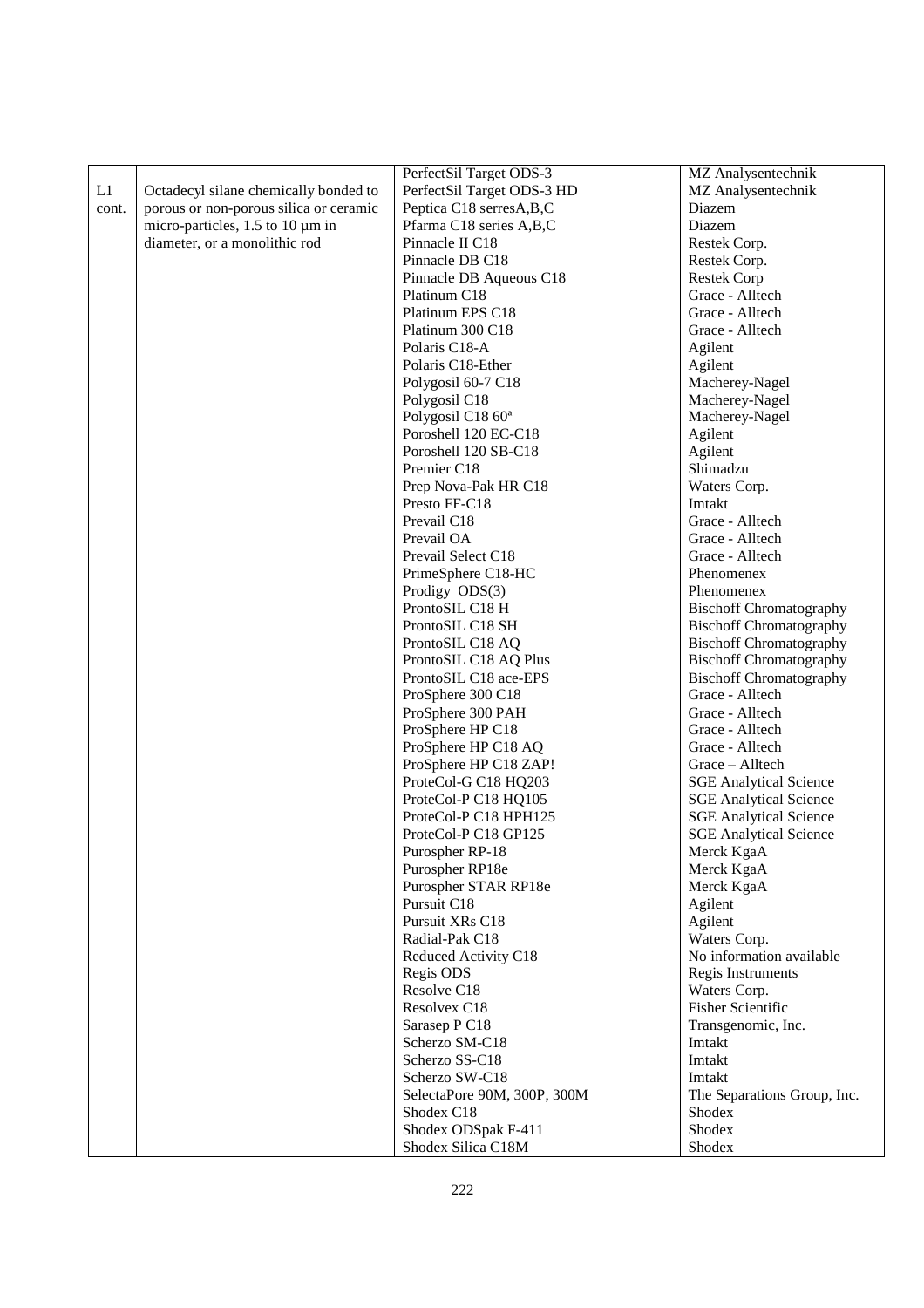|       |                                        | Shodex Silica C18P         | Shodex                    |
|-------|----------------------------------------|----------------------------|---------------------------|
| L1    | Octadecyl silane chemically bonded to  | SiliaChrom AQ C18          | SiliCycle Inc             |
| cont. | porous or non-porous silica or ceramic | SiliaChrom dt C18          | SiliCycle Inc             |
|       | micro-particles, 1.5 to 10 µm in       | SiliaChrom SB C18          | SiliCycle Inc             |
|       | diameter, or a monolithic rod          | SiliaChrom XDB C18         | SiliCycle Inc             |
|       |                                        | SiliaChrom XDB1 C18        | SiliCycle Inc             |
|       |                                        | SiliaChrom XDB2 C18        | SiliCycle Inc             |
|       |                                        | SiliaChrom XT C18          | SiliCycle Inc             |
|       |                                        | SiliaChrom XT Fidelity C18 | SiliCycle Inc             |
|       |                                        | Spectraphysics C18         | Spectra Physics Inc.      |
|       |                                        | Speedcore C18              | Fortis Technologies       |
|       |                                        | Spheri-(5 and 10) RP-18    | PerkinElmer, Inc.         |
|       |                                        | Spheri-(5 and 10) ODS C18  | PerkinElmer, Inc.         |
|       |                                        | Spherisorb ODS1            | Waters Corp.              |
|       |                                        | Spherisorb ODS2            | Waters Corp.              |
|       |                                        | Spherisorb ODS-B           | Waters Corp.              |
|       |                                        | <b>STR ODS-II</b>          | Shinwa                    |
|       |                                        |                            | Shinwa                    |
|       |                                        | <b>STR ODS-M</b>           |                           |
|       |                                        | Sunfire C18                | Waters Corp.              |
|       |                                        | Sunniest C18               | ChromaNik Technol.        |
|       |                                        | Sunniest C18-HT            | ChromaNik Technol.        |
|       |                                        | Sunrise C18                | ChromaNik Technol.        |
|       |                                        | Sunrise C18-SAC            | ChromaNik Technol.        |
|       |                                        | SunShell C18               | ChromaNik Technol.        |
|       |                                        | SunShell C18-WP            | ChromaNik Technol.        |
|       |                                        | SunShell HFC18-16          | ChromaNik Technol.        |
|       |                                        | SunShell HFC18-30          | ChromaNik Technol.        |
|       |                                        | Sunsil C18                 | Sun Life Sciences         |
|       |                                        | SUPELCOSIL LC-18           | Supelco                   |
|       |                                        | SUPELCOSIL LC-18-DB        | Supelco                   |
|       |                                        | SUPELCOSIL LC-318          | Supelco                   |
|       |                                        | SUPELCOSIL LC-PAH          | Supelco                   |
|       |                                        | SUPELCOSIL LC-18-T         | Supelco                   |
|       |                                        | SUPELCOSIL LC-18-S         | Supelco                   |
|       |                                        | Superiorex                 | Shiseido                  |
|       |                                        | Superspher 100 RP-18       | Merck, KgaA               |
|       |                                        | Superspher RP18e           | Merck, KgaA               |
|       |                                        | Symmetry C18               | Waters Corp.              |
|       |                                        | SymmetryPrep C18           | Waters Corp.              |
|       |                                        | Symmetry300 C18            | Waters Corp.              |
|       |                                        | SymmetryShield RP18        | Waters Corp.              |
|       |                                        | <b>SynChropak RPP</b>      | Eprogen, Inc.             |
|       |                                        | SynChropak RPP-1000        | Eprogen, Inc.             |
|       |                                        | SynChropak RPP-4000        | Eprogen, Inc.             |
|       |                                        | SynChropak RPP-100         | Eprogen, Inc.             |
|       |                                        | SynChropak RPS-100         | Eprogen, Inc.             |
|       |                                        | Syncronis C18              | Thermo Fisher             |
|       |                                        | Syncronis aQ               | Thermo Fisher             |
|       |                                        | Synergi Fusion-RP          | Phenomenex                |
|       |                                        | Synergi Hydro-RP           | Phenomenex                |
|       |                                        | Targa C18                  | <b>Higgins Analytical</b> |
|       |                                        | Titan C18                  | Supelco                   |
|       |                                        | Topsil C18                 | Welch Materials, Inc.     |
|       |                                        | TSKgel ODS-100V            | <b>Tosoh Bioscience</b>   |
|       |                                        | TSKgel ODS-100Z            | <b>Tosoh Bioscience</b>   |
|       |                                        | TSKgel ODS-100S            | <b>Tosoh Bioscience</b>   |
|       |                                        | TSKgel Super-ODS           | <b>Tosoh Bioscience</b>   |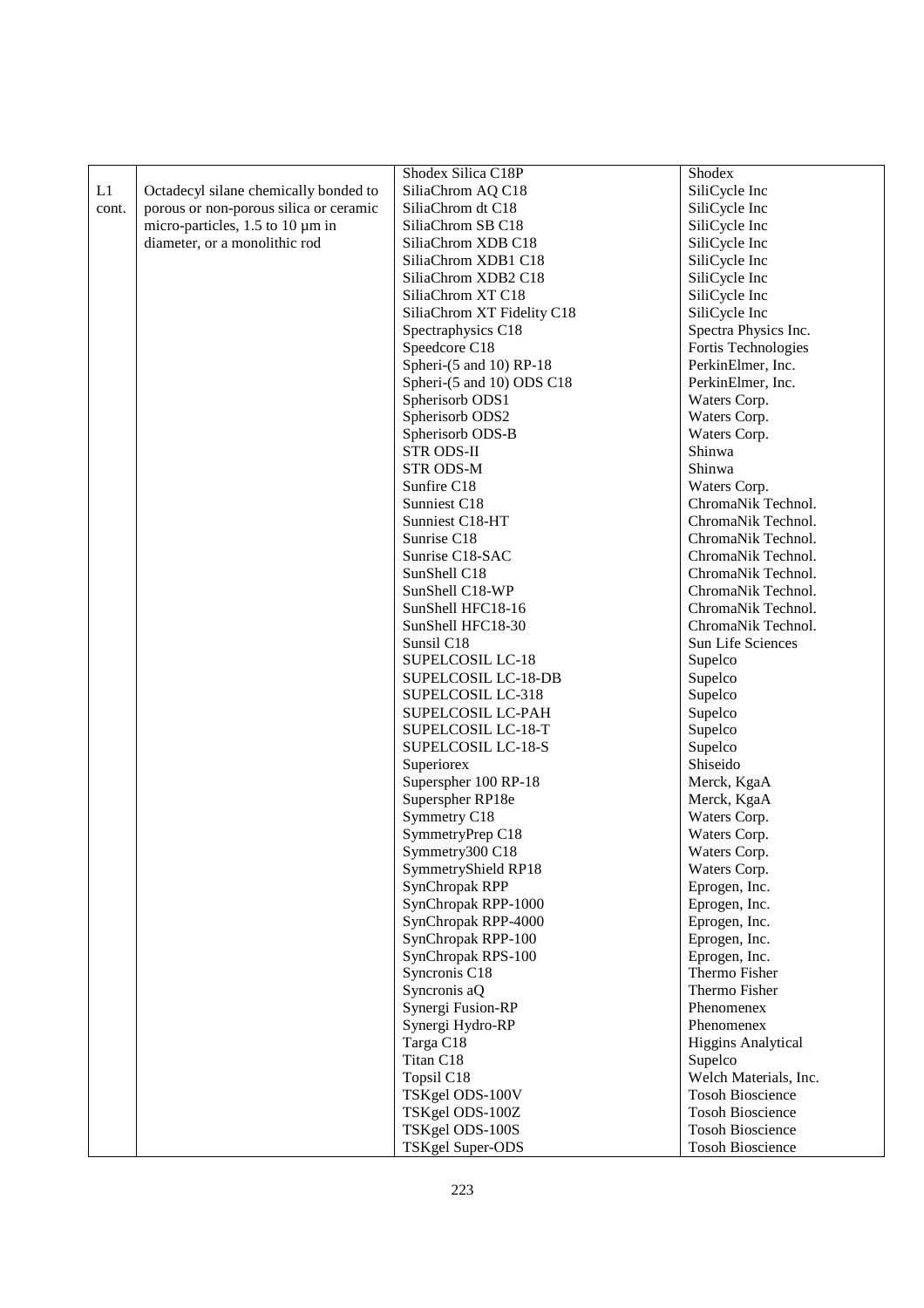|       |                                        | TSKgel ODS-80Tm                | <b>Tosoh Bioscience</b>       |
|-------|----------------------------------------|--------------------------------|-------------------------------|
| L1    | Octadecyl silane chemically bonded to  | TSKgel ODS-80Ts                | Tosoh Bioscience.             |
| cont. | porous or non-porous silica or ceramic | TSKgel ODS-120A                | <b>Tosoh Bioscience</b>       |
|       | micro-particles, 1.5 to 10 µm in       | TSKgel ODS-120T                | <b>Tosoh Bioscience</b>       |
|       | diameter, or a monolithic rod          | TSKgel ODS-140HTP              | <b>Tosoh Bioscience</b>       |
|       |                                        | TSKgel OligoDNA-RP             | <b>Tosoh Bioscience</b>       |
|       |                                        | Ultimate AQ-C18                | Welch Materials, Inc.         |
|       |                                        | Ultimate XB-C18                | Welch Materials, Inc.         |
|       |                                        | <b>Ultisil AQ-C18</b>          | Welch Materials, Inc.         |
|       |                                        | Ultisil XB-C18                 | Welch Materials, Inc.         |
|       |                                        | Ultra C18                      | Restek Corp.                  |
|       |                                        | Ultra Aqueous C18              | Restek Corp.                  |
|       |                                        | Ultra II C18                   | Restek Corp.                  |
|       |                                        | Ultra II Aqueous C18           | <b>Restek Corp</b>            |
|       |                                        | <b>Ultracarb ODS</b>           | Phenomenex                    |
|       |                                        | <b>Ultrasphere ODS</b>         | Hichrom                       |
|       |                                        | Ultrasphere C18-IP             | Hichrom                       |
|       |                                        | Ultremex C18                   | Phenomenex                    |
|       |                                        | <b>Ultron VX-ODS</b>           | Shinwa                        |
|       |                                        | UniverSil C18                  | Fortis Technologies           |
|       |                                        | UniverSil HS C18               | Fortis Technologies           |
|       |                                        | Unison UK-C18                  | Imtakt                        |
|       |                                        | Unison US-C18                  | Imtakt                        |
|       |                                        | Uptisphere ODB                 | Interchim                     |
|       |                                        | Uptisphere HDO                 | Interchim                     |
|       |                                        | <b>Uptisphere NEC</b>          | Interchim                     |
|       |                                        | <b>Uptisphere TF</b>           | Interchim                     |
|       |                                        | <b>Uptisphere PAH</b>          | Interchim                     |
|       |                                        | Uptisphere Strategy C18-3      | Interchim                     |
|       |                                        | Uptisphere Strategy C18-2      | Interchim                     |
|       |                                        | <b>Uptisphere Strategy RP</b>  | Interchim                     |
|       |                                        | <b>Uptisphere Strategy NEC</b> | Interchim                     |
|       |                                        | Uptisphere X-Serie OD2         | Interchim                     |
|       |                                        | Uptisphere X-Serie C18         | Interchim                     |
|       |                                        | Uptisphere 300A WOD            | Interchim                     |
|       |                                        | Uptisphere 300A PXP            | Interchim                     |
|       |                                        | Velosep RP-18                  | PerkinElmer, Inc.             |
|       |                                        | VisionHT C18                   | Grace-Alltech                 |
|       |                                        | VisionHT C18-B                 | Grace-Alltech                 |
|       |                                        | VisionHT C18HL                 | Grace-Alltech                 |
|       |                                        | VisionHT C18-P                 | Grace-Alltech                 |
|       |                                        | Viva C18                       | Restek Corp.                  |
|       |                                        | Vydac 201TP                    | Grace - Vydac                 |
|       |                                        | Vydac 202TP                    | Grace - Vydac                 |
|       |                                        | Vydac 218MS                    | Grace - Vydac                 |
|       |                                        | Vydac 218TP                    | Grace - Vydac                 |
|       |                                        | Vydac 238MS                    | Grace - Vydac                 |
|       |                                        | Vydac C18                      | Grace - Vydac                 |
|       |                                        | Wakosil C18 RS 3 and 5         | <b>SGE Analytical Science</b> |
|       |                                        | Wakosil 5C18 HG and AR         | <b>SGE Analytical Science</b> |
|       |                                        | Wakopak Wakosil-II 3C18 HG     | Wako Pure Chemical Ind.       |
|       |                                        | Wakopak Wakosil-II 3C18 AR     | Wako Pure Chemical Ind.       |
|       |                                        | Wakopak Wakosil-II 3C18 RS     | Wako Pure Chemical Ind.       |
|       |                                        | Wakopak Wakosil-II 5C18        | Wako Pure Chemical Ind.       |
|       |                                        | Wakopak Wakosil-II 5C18-100    | Wako Pure Chemical Ind.       |
|       |                                        | Wakopak Wakosil-II 5C18 HG     | Wako Pure Chemical Ind.       |
|       |                                        | Wakopak Wakosil-II 5C18 AR     | Wako Pure Chemical Ind.       |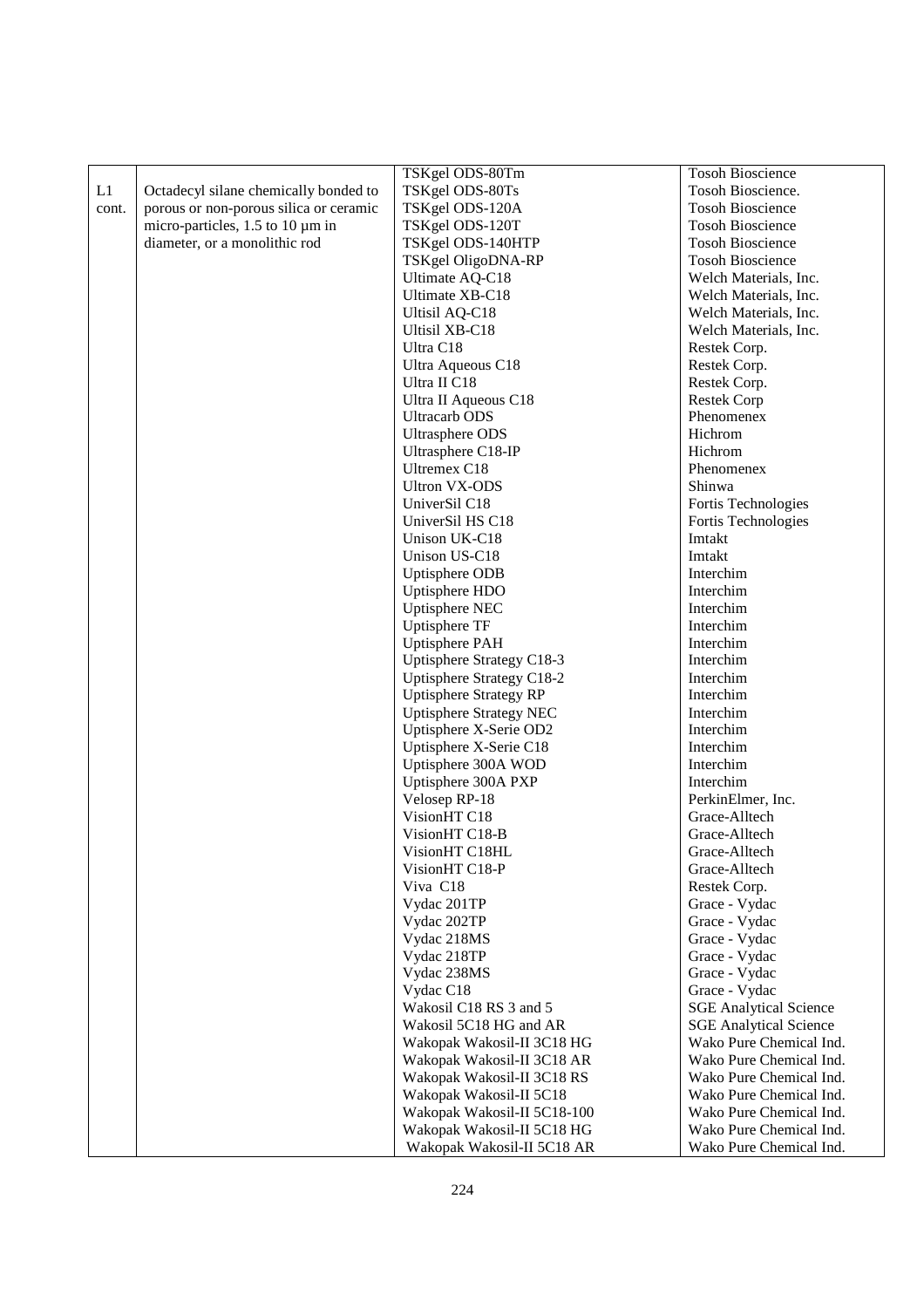| L1<br>Octadecyl silane chemically bonded to<br>Wakopak Wakosil-II 5C18 HG Prep<br>Wako Pure Cehmical Ind.<br>porous or non-porous silica or ceramic<br>Wakopak Wakosil-II 5C18 AR Prep<br>Wako Pure Chemical Ind.<br>cont<br>micro-particles, $1.5$ to $10 \mu m$ in<br>Wakopak Wakosil-II 5C18 RS Prep<br>Wako Pure Chemical Ind.<br>diameter, or a monolithic rod<br>Wakopak Handy ODS<br>Wako Pure Chemical Ind.<br>Wako Pure Chemical Ind.<br>Wakopak Wakosil 5C18<br>Wakopak Wakosil 5C18T<br>Wako Pure Chemical Ind.<br>Wakopak Wakosil 5C18N<br>Wako Pure Chemical Ind.<br>Wakopak Wakosil 7C18<br>Wako Pure Chemical Ind.<br>Wako Pure Chemical Ind.<br>Wakopak Wakosil 10C18<br>Wakopak Wakosil 5C18 AR<br>Wako Pure Chemical Ind.<br>Wako Pure Chemical Ind.<br>Wakopak Wakosil 5C18-200<br>Wakopak Wakosil 5C18-200T<br>Wako Pure Chemical Ind.<br>Wakopak Wakosil 5C18-200N<br>Wako Pure Chemical Ind.<br>Wakopak Wakosil 10C18-200<br>Wako Pure Chemical Ind.<br>Wakopak MS-5C18 GT<br>Wako Pure Chemical Ind.<br>Wakopak Navi C18-5<br>Wako Pure Chemical Ind.<br>Wakopak Combi ODS<br>Wako Pure Chemical Ind.<br>Wakopak Combi ODS Fast<br>Wako Pure Chemical Ind.<br>XBridge BEH130<br>Waters Corp.<br>XBridge BEH300<br>Waters Corp.<br>XBridge C18<br>Waters Corp.<br>XBridge OST C18<br>Waters Corp.<br>XBridge Shield RP18<br>Waters Corp.<br>XSelect CSH C18<br>Waters Corp.<br>Waters Corp.<br>XSelect HSS C18<br>XSelect HSS C18 SB<br>Waters Corp.<br>Waters Corp.<br>XSelect HSS T3<br>Waters Corp.<br>XTerra MS C18<br>XTerra RP18<br>Waters Corp.<br>Welch Materials, Inc.<br>Xtimate C18<br>YMC Co., Ltd.<br>YMC-Pack ODS-A<br>YMC Co., Ltd.<br>YMC-Pack ODS-AL<br>YMC Co., Ltd.<br>YMC-Pack ODS-AM<br>YMC Co., Ltd.<br>YMC-Pack ODS-AQ<br>YMC Co., Ltd.<br>YMC-Pack Pro C18<br>YMC Co., Ltd.<br>YMC-Pack Pro C18 RS<br>YMC-Triart C18<br>YMC Co., Ltd.<br>Zodiac C18<br>Zodiac Life Sciences<br>Zodiac Life Sciences<br>Zodiac $C18(1)$<br>Zodiac C18(2)<br>Zodiac Life Sciences<br>Zodiac 100 C18<br>Zodiac Life Sciences<br>Zodiac C18AQ<br>Zodiac Life Sciences |
|-------------------------------------------------------------------------------------------------------------------------------------------------------------------------------------------------------------------------------------------------------------------------------------------------------------------------------------------------------------------------------------------------------------------------------------------------------------------------------------------------------------------------------------------------------------------------------------------------------------------------------------------------------------------------------------------------------------------------------------------------------------------------------------------------------------------------------------------------------------------------------------------------------------------------------------------------------------------------------------------------------------------------------------------------------------------------------------------------------------------------------------------------------------------------------------------------------------------------------------------------------------------------------------------------------------------------------------------------------------------------------------------------------------------------------------------------------------------------------------------------------------------------------------------------------------------------------------------------------------------------------------------------------------------------------------------------------------------------------------------------------------------------------------------------------------------------------------------------------------------------------------------------------------------------------------------------------------------------------------------------------------------------------------------------------------------------------------------------|
|                                                                                                                                                                                                                                                                                                                                                                                                                                                                                                                                                                                                                                                                                                                                                                                                                                                                                                                                                                                                                                                                                                                                                                                                                                                                                                                                                                                                                                                                                                                                                                                                                                                                                                                                                                                                                                                                                                                                                                                                                                                                                                 |
|                                                                                                                                                                                                                                                                                                                                                                                                                                                                                                                                                                                                                                                                                                                                                                                                                                                                                                                                                                                                                                                                                                                                                                                                                                                                                                                                                                                                                                                                                                                                                                                                                                                                                                                                                                                                                                                                                                                                                                                                                                                                                                 |
|                                                                                                                                                                                                                                                                                                                                                                                                                                                                                                                                                                                                                                                                                                                                                                                                                                                                                                                                                                                                                                                                                                                                                                                                                                                                                                                                                                                                                                                                                                                                                                                                                                                                                                                                                                                                                                                                                                                                                                                                                                                                                                 |
|                                                                                                                                                                                                                                                                                                                                                                                                                                                                                                                                                                                                                                                                                                                                                                                                                                                                                                                                                                                                                                                                                                                                                                                                                                                                                                                                                                                                                                                                                                                                                                                                                                                                                                                                                                                                                                                                                                                                                                                                                                                                                                 |
|                                                                                                                                                                                                                                                                                                                                                                                                                                                                                                                                                                                                                                                                                                                                                                                                                                                                                                                                                                                                                                                                                                                                                                                                                                                                                                                                                                                                                                                                                                                                                                                                                                                                                                                                                                                                                                                                                                                                                                                                                                                                                                 |
|                                                                                                                                                                                                                                                                                                                                                                                                                                                                                                                                                                                                                                                                                                                                                                                                                                                                                                                                                                                                                                                                                                                                                                                                                                                                                                                                                                                                                                                                                                                                                                                                                                                                                                                                                                                                                                                                                                                                                                                                                                                                                                 |
|                                                                                                                                                                                                                                                                                                                                                                                                                                                                                                                                                                                                                                                                                                                                                                                                                                                                                                                                                                                                                                                                                                                                                                                                                                                                                                                                                                                                                                                                                                                                                                                                                                                                                                                                                                                                                                                                                                                                                                                                                                                                                                 |
|                                                                                                                                                                                                                                                                                                                                                                                                                                                                                                                                                                                                                                                                                                                                                                                                                                                                                                                                                                                                                                                                                                                                                                                                                                                                                                                                                                                                                                                                                                                                                                                                                                                                                                                                                                                                                                                                                                                                                                                                                                                                                                 |
|                                                                                                                                                                                                                                                                                                                                                                                                                                                                                                                                                                                                                                                                                                                                                                                                                                                                                                                                                                                                                                                                                                                                                                                                                                                                                                                                                                                                                                                                                                                                                                                                                                                                                                                                                                                                                                                                                                                                                                                                                                                                                                 |
|                                                                                                                                                                                                                                                                                                                                                                                                                                                                                                                                                                                                                                                                                                                                                                                                                                                                                                                                                                                                                                                                                                                                                                                                                                                                                                                                                                                                                                                                                                                                                                                                                                                                                                                                                                                                                                                                                                                                                                                                                                                                                                 |
|                                                                                                                                                                                                                                                                                                                                                                                                                                                                                                                                                                                                                                                                                                                                                                                                                                                                                                                                                                                                                                                                                                                                                                                                                                                                                                                                                                                                                                                                                                                                                                                                                                                                                                                                                                                                                                                                                                                                                                                                                                                                                                 |
|                                                                                                                                                                                                                                                                                                                                                                                                                                                                                                                                                                                                                                                                                                                                                                                                                                                                                                                                                                                                                                                                                                                                                                                                                                                                                                                                                                                                                                                                                                                                                                                                                                                                                                                                                                                                                                                                                                                                                                                                                                                                                                 |
|                                                                                                                                                                                                                                                                                                                                                                                                                                                                                                                                                                                                                                                                                                                                                                                                                                                                                                                                                                                                                                                                                                                                                                                                                                                                                                                                                                                                                                                                                                                                                                                                                                                                                                                                                                                                                                                                                                                                                                                                                                                                                                 |
|                                                                                                                                                                                                                                                                                                                                                                                                                                                                                                                                                                                                                                                                                                                                                                                                                                                                                                                                                                                                                                                                                                                                                                                                                                                                                                                                                                                                                                                                                                                                                                                                                                                                                                                                                                                                                                                                                                                                                                                                                                                                                                 |
|                                                                                                                                                                                                                                                                                                                                                                                                                                                                                                                                                                                                                                                                                                                                                                                                                                                                                                                                                                                                                                                                                                                                                                                                                                                                                                                                                                                                                                                                                                                                                                                                                                                                                                                                                                                                                                                                                                                                                                                                                                                                                                 |
|                                                                                                                                                                                                                                                                                                                                                                                                                                                                                                                                                                                                                                                                                                                                                                                                                                                                                                                                                                                                                                                                                                                                                                                                                                                                                                                                                                                                                                                                                                                                                                                                                                                                                                                                                                                                                                                                                                                                                                                                                                                                                                 |
|                                                                                                                                                                                                                                                                                                                                                                                                                                                                                                                                                                                                                                                                                                                                                                                                                                                                                                                                                                                                                                                                                                                                                                                                                                                                                                                                                                                                                                                                                                                                                                                                                                                                                                                                                                                                                                                                                                                                                                                                                                                                                                 |
|                                                                                                                                                                                                                                                                                                                                                                                                                                                                                                                                                                                                                                                                                                                                                                                                                                                                                                                                                                                                                                                                                                                                                                                                                                                                                                                                                                                                                                                                                                                                                                                                                                                                                                                                                                                                                                                                                                                                                                                                                                                                                                 |
|                                                                                                                                                                                                                                                                                                                                                                                                                                                                                                                                                                                                                                                                                                                                                                                                                                                                                                                                                                                                                                                                                                                                                                                                                                                                                                                                                                                                                                                                                                                                                                                                                                                                                                                                                                                                                                                                                                                                                                                                                                                                                                 |
|                                                                                                                                                                                                                                                                                                                                                                                                                                                                                                                                                                                                                                                                                                                                                                                                                                                                                                                                                                                                                                                                                                                                                                                                                                                                                                                                                                                                                                                                                                                                                                                                                                                                                                                                                                                                                                                                                                                                                                                                                                                                                                 |
|                                                                                                                                                                                                                                                                                                                                                                                                                                                                                                                                                                                                                                                                                                                                                                                                                                                                                                                                                                                                                                                                                                                                                                                                                                                                                                                                                                                                                                                                                                                                                                                                                                                                                                                                                                                                                                                                                                                                                                                                                                                                                                 |
|                                                                                                                                                                                                                                                                                                                                                                                                                                                                                                                                                                                                                                                                                                                                                                                                                                                                                                                                                                                                                                                                                                                                                                                                                                                                                                                                                                                                                                                                                                                                                                                                                                                                                                                                                                                                                                                                                                                                                                                                                                                                                                 |
|                                                                                                                                                                                                                                                                                                                                                                                                                                                                                                                                                                                                                                                                                                                                                                                                                                                                                                                                                                                                                                                                                                                                                                                                                                                                                                                                                                                                                                                                                                                                                                                                                                                                                                                                                                                                                                                                                                                                                                                                                                                                                                 |
|                                                                                                                                                                                                                                                                                                                                                                                                                                                                                                                                                                                                                                                                                                                                                                                                                                                                                                                                                                                                                                                                                                                                                                                                                                                                                                                                                                                                                                                                                                                                                                                                                                                                                                                                                                                                                                                                                                                                                                                                                                                                                                 |
|                                                                                                                                                                                                                                                                                                                                                                                                                                                                                                                                                                                                                                                                                                                                                                                                                                                                                                                                                                                                                                                                                                                                                                                                                                                                                                                                                                                                                                                                                                                                                                                                                                                                                                                                                                                                                                                                                                                                                                                                                                                                                                 |
|                                                                                                                                                                                                                                                                                                                                                                                                                                                                                                                                                                                                                                                                                                                                                                                                                                                                                                                                                                                                                                                                                                                                                                                                                                                                                                                                                                                                                                                                                                                                                                                                                                                                                                                                                                                                                                                                                                                                                                                                                                                                                                 |
|                                                                                                                                                                                                                                                                                                                                                                                                                                                                                                                                                                                                                                                                                                                                                                                                                                                                                                                                                                                                                                                                                                                                                                                                                                                                                                                                                                                                                                                                                                                                                                                                                                                                                                                                                                                                                                                                                                                                                                                                                                                                                                 |
|                                                                                                                                                                                                                                                                                                                                                                                                                                                                                                                                                                                                                                                                                                                                                                                                                                                                                                                                                                                                                                                                                                                                                                                                                                                                                                                                                                                                                                                                                                                                                                                                                                                                                                                                                                                                                                                                                                                                                                                                                                                                                                 |
|                                                                                                                                                                                                                                                                                                                                                                                                                                                                                                                                                                                                                                                                                                                                                                                                                                                                                                                                                                                                                                                                                                                                                                                                                                                                                                                                                                                                                                                                                                                                                                                                                                                                                                                                                                                                                                                                                                                                                                                                                                                                                                 |
|                                                                                                                                                                                                                                                                                                                                                                                                                                                                                                                                                                                                                                                                                                                                                                                                                                                                                                                                                                                                                                                                                                                                                                                                                                                                                                                                                                                                                                                                                                                                                                                                                                                                                                                                                                                                                                                                                                                                                                                                                                                                                                 |
|                                                                                                                                                                                                                                                                                                                                                                                                                                                                                                                                                                                                                                                                                                                                                                                                                                                                                                                                                                                                                                                                                                                                                                                                                                                                                                                                                                                                                                                                                                                                                                                                                                                                                                                                                                                                                                                                                                                                                                                                                                                                                                 |
|                                                                                                                                                                                                                                                                                                                                                                                                                                                                                                                                                                                                                                                                                                                                                                                                                                                                                                                                                                                                                                                                                                                                                                                                                                                                                                                                                                                                                                                                                                                                                                                                                                                                                                                                                                                                                                                                                                                                                                                                                                                                                                 |
|                                                                                                                                                                                                                                                                                                                                                                                                                                                                                                                                                                                                                                                                                                                                                                                                                                                                                                                                                                                                                                                                                                                                                                                                                                                                                                                                                                                                                                                                                                                                                                                                                                                                                                                                                                                                                                                                                                                                                                                                                                                                                                 |
|                                                                                                                                                                                                                                                                                                                                                                                                                                                                                                                                                                                                                                                                                                                                                                                                                                                                                                                                                                                                                                                                                                                                                                                                                                                                                                                                                                                                                                                                                                                                                                                                                                                                                                                                                                                                                                                                                                                                                                                                                                                                                                 |
|                                                                                                                                                                                                                                                                                                                                                                                                                                                                                                                                                                                                                                                                                                                                                                                                                                                                                                                                                                                                                                                                                                                                                                                                                                                                                                                                                                                                                                                                                                                                                                                                                                                                                                                                                                                                                                                                                                                                                                                                                                                                                                 |
|                                                                                                                                                                                                                                                                                                                                                                                                                                                                                                                                                                                                                                                                                                                                                                                                                                                                                                                                                                                                                                                                                                                                                                                                                                                                                                                                                                                                                                                                                                                                                                                                                                                                                                                                                                                                                                                                                                                                                                                                                                                                                                 |
|                                                                                                                                                                                                                                                                                                                                                                                                                                                                                                                                                                                                                                                                                                                                                                                                                                                                                                                                                                                                                                                                                                                                                                                                                                                                                                                                                                                                                                                                                                                                                                                                                                                                                                                                                                                                                                                                                                                                                                                                                                                                                                 |
|                                                                                                                                                                                                                                                                                                                                                                                                                                                                                                                                                                                                                                                                                                                                                                                                                                                                                                                                                                                                                                                                                                                                                                                                                                                                                                                                                                                                                                                                                                                                                                                                                                                                                                                                                                                                                                                                                                                                                                                                                                                                                                 |
|                                                                                                                                                                                                                                                                                                                                                                                                                                                                                                                                                                                                                                                                                                                                                                                                                                                                                                                                                                                                                                                                                                                                                                                                                                                                                                                                                                                                                                                                                                                                                                                                                                                                                                                                                                                                                                                                                                                                                                                                                                                                                                 |
|                                                                                                                                                                                                                                                                                                                                                                                                                                                                                                                                                                                                                                                                                                                                                                                                                                                                                                                                                                                                                                                                                                                                                                                                                                                                                                                                                                                                                                                                                                                                                                                                                                                                                                                                                                                                                                                                                                                                                                                                                                                                                                 |
|                                                                                                                                                                                                                                                                                                                                                                                                                                                                                                                                                                                                                                                                                                                                                                                                                                                                                                                                                                                                                                                                                                                                                                                                                                                                                                                                                                                                                                                                                                                                                                                                                                                                                                                                                                                                                                                                                                                                                                                                                                                                                                 |
|                                                                                                                                                                                                                                                                                                                                                                                                                                                                                                                                                                                                                                                                                                                                                                                                                                                                                                                                                                                                                                                                                                                                                                                                                                                                                                                                                                                                                                                                                                                                                                                                                                                                                                                                                                                                                                                                                                                                                                                                                                                                                                 |
| Zodiac C18 Shield<br>Zodiac Life Sciences                                                                                                                                                                                                                                                                                                                                                                                                                                                                                                                                                                                                                                                                                                                                                                                                                                                                                                                                                                                                                                                                                                                                                                                                                                                                                                                                                                                                                                                                                                                                                                                                                                                                                                                                                                                                                                                                                                                                                                                                                                                       |
| Zodiac 120 C18H<br>Zodiac Life Sciences                                                                                                                                                                                                                                                                                                                                                                                                                                                                                                                                                                                                                                                                                                                                                                                                                                                                                                                                                                                                                                                                                                                                                                                                                                                                                                                                                                                                                                                                                                                                                                                                                                                                                                                                                                                                                                                                                                                                                                                                                                                         |
| Zodiac 120 C18AQ<br>Zodiac Life Sciences                                                                                                                                                                                                                                                                                                                                                                                                                                                                                                                                                                                                                                                                                                                                                                                                                                                                                                                                                                                                                                                                                                                                                                                                                                                                                                                                                                                                                                                                                                                                                                                                                                                                                                                                                                                                                                                                                                                                                                                                                                                        |
| Zodiac 120 C18 Eurobond<br>Zodiac Life Sciences                                                                                                                                                                                                                                                                                                                                                                                                                                                                                                                                                                                                                                                                                                                                                                                                                                                                                                                                                                                                                                                                                                                                                                                                                                                                                                                                                                                                                                                                                                                                                                                                                                                                                                                                                                                                                                                                                                                                                                                                                                                 |
| Zodiac 120 AC EPS<br>Zodiac Life Sciences                                                                                                                                                                                                                                                                                                                                                                                                                                                                                                                                                                                                                                                                                                                                                                                                                                                                                                                                                                                                                                                                                                                                                                                                                                                                                                                                                                                                                                                                                                                                                                                                                                                                                                                                                                                                                                                                                                                                                                                                                                                       |
| Zodiac 120 C18SH<br>Zodiac Life Sciences                                                                                                                                                                                                                                                                                                                                                                                                                                                                                                                                                                                                                                                                                                                                                                                                                                                                                                                                                                                                                                                                                                                                                                                                                                                                                                                                                                                                                                                                                                                                                                                                                                                                                                                                                                                                                                                                                                                                                                                                                                                        |
| Zodiac ODS<br>Zodiac Life Sciences                                                                                                                                                                                                                                                                                                                                                                                                                                                                                                                                                                                                                                                                                                                                                                                                                                                                                                                                                                                                                                                                                                                                                                                                                                                                                                                                                                                                                                                                                                                                                                                                                                                                                                                                                                                                                                                                                                                                                                                                                                                              |
| Zodiac ODS H<br>Zodiac Life Sciences                                                                                                                                                                                                                                                                                                                                                                                                                                                                                                                                                                                                                                                                                                                                                                                                                                                                                                                                                                                                                                                                                                                                                                                                                                                                                                                                                                                                                                                                                                                                                                                                                                                                                                                                                                                                                                                                                                                                                                                                                                                            |
| ZORBAX ODS C18<br><b>Agilent Technologies</b>                                                                                                                                                                                                                                                                                                                                                                                                                                                                                                                                                                                                                                                                                                                                                                                                                                                                                                                                                                                                                                                                                                                                                                                                                                                                                                                                                                                                                                                                                                                                                                                                                                                                                                                                                                                                                                                                                                                                                                                                                                                   |
| <b>ZORBAX ODS Classic</b><br><b>Agilent Technologies</b>                                                                                                                                                                                                                                                                                                                                                                                                                                                                                                                                                                                                                                                                                                                                                                                                                                                                                                                                                                                                                                                                                                                                                                                                                                                                                                                                                                                                                                                                                                                                                                                                                                                                                                                                                                                                                                                                                                                                                                                                                                        |
| ZORBAX Eclipse Plus C18<br><b>Agilent Technologies</b>                                                                                                                                                                                                                                                                                                                                                                                                                                                                                                                                                                                                                                                                                                                                                                                                                                                                                                                                                                                                                                                                                                                                                                                                                                                                                                                                                                                                                                                                                                                                                                                                                                                                                                                                                                                                                                                                                                                                                                                                                                          |
| ZORBAX Eclipse XDB-C18<br><b>Agilent Technologies</b>                                                                                                                                                                                                                                                                                                                                                                                                                                                                                                                                                                                                                                                                                                                                                                                                                                                                                                                                                                                                                                                                                                                                                                                                                                                                                                                                                                                                                                                                                                                                                                                                                                                                                                                                                                                                                                                                                                                                                                                                                                           |
| <b>ZORBAX Extend C18</b><br><b>Agilent Technologies</b>                                                                                                                                                                                                                                                                                                                                                                                                                                                                                                                                                                                                                                                                                                                                                                                                                                                                                                                                                                                                                                                                                                                                                                                                                                                                                                                                                                                                                                                                                                                                                                                                                                                                                                                                                                                                                                                                                                                                                                                                                                         |
| ZORBAX Rx C18<br><b>Agilent Technologies</b>                                                                                                                                                                                                                                                                                                                                                                                                                                                                                                                                                                                                                                                                                                                                                                                                                                                                                                                                                                                                                                                                                                                                                                                                                                                                                                                                                                                                                                                                                                                                                                                                                                                                                                                                                                                                                                                                                                                                                                                                                                                    |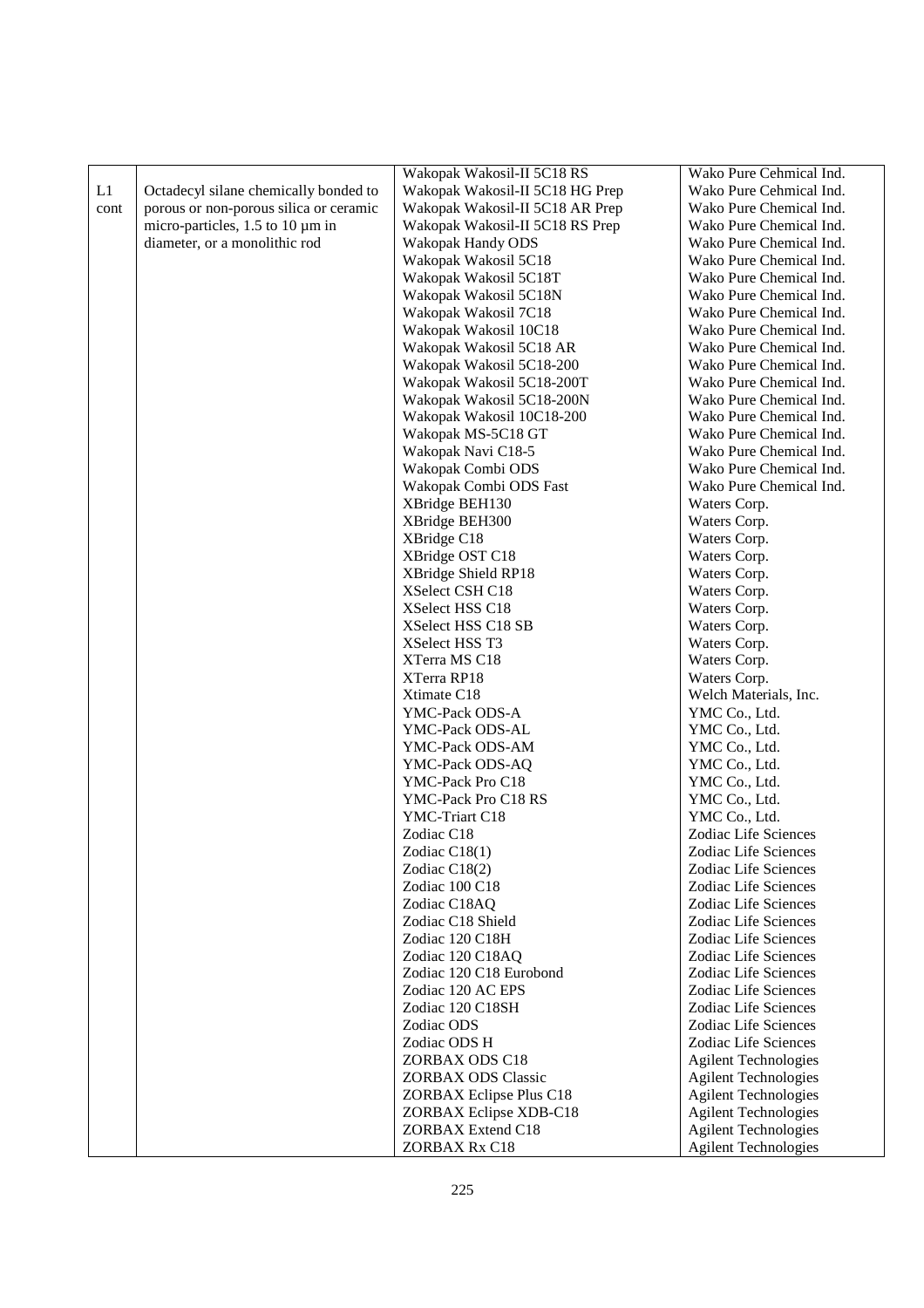|                |                                          | ZORBAX StableBond C18         | <b>Agilent Technologies</b>   |
|----------------|------------------------------------------|-------------------------------|-------------------------------|
| L2             | Octadecyl silane chemically bonded to    | Bondapak Prep C18             | Waters Corp.                  |
|                | silica gel of a controlled surface       | Generick C18                  | Sepax Techonologies           |
|                | porosity that has been bonded to a solid | Pellicular C18                | Grace - Alltech               |
|                | spherical core, 30 to 50 µm in diameter  | Permaphase ETH                | DuPont                        |
|                |                                          | Permaphase ODS                | DuPont                        |
|                |                                          | Wakopak Wakosil 40C18         | Wako Pure Chemical Ind.       |
|                |                                          | Zodiac Prep C18               | Zodiac Life Sciences          |
| L <sub>3</sub> | Porous silica particles, 1.5 to 10 µm in | Accucore HILIC                | Thermo Fisher                 |
|                | diameter, or a monolithic silica rod.    | ACQUITY UPLC BEH HILIC        | Waters Corp.                  |
|                |                                          | Adsorbosil Silica             | Grace - Alltech               |
|                |                                          | Adsorbosphere HS Silica       | Grace - Alltech               |
|                |                                          | Adsorbosphere Silica          | Grace - Alltech               |
|                |                                          | Adsorbosphere XL Silica       | Grace - Alltech               |
|                |                                          | Allsphere Silica              | Grace - Alltech               |
|                |                                          | Alltima Silica                | Grace - Alltech               |
|                |                                          | Alltima HP Silica             | Grace - Alltech               |
|                |                                          | Alltima HP HILIC              | Grace - Alltech               |
|                |                                          | Allure Silica                 | Restek Corp.                  |
|                |                                          | AlphaBond Silica              | Grace - Alltech               |
|                |                                          | <b>Amethyst Silica</b>        | Sepax Technologies, Inc.      |
|                |                                          | <b>APEX Si</b>                | Grace - Jones                 |
|                |                                          | Aquaphore SI-300              | PerkinElmer, Inc.             |
|                |                                          | <b>Ascentis Express HILIC</b> | Supelco                       |
|                |                                          | Ascentis Silica               | Supelco                       |
|                |                                          | Atlantis HILIC Silica         | Waters Corp.                  |
|                |                                          | <b>BETASIL Silica 100</b>     | Thermo Fisher                 |
|                |                                          | <b>Bondclone Silica</b>       | Phenomenex                    |
|                |                                          | Chromegasphere                | <b>ES</b> Industries          |
|                |                                          | Chromolith Si                 | Merck KgaA                    |
|                |                                          | Cogent HPS Silica             | MicroSolv Techn. Corp.        |
|                |                                          | Cogent MicroBee Silica        | MicroSolv Techn. Corp.        |
|                |                                          | <b>CORTECS HILIC</b>          | Waters Corp.                  |
|                |                                          | <b>CORTECS UPLC HILIC</b>     | Waters Corp.                  |
|                |                                          | Cosmosil SL-II                | Nacalai Tesque, Inc.          |
|                |                                          | <b>DAISO</b> Silica           | DAISO Fine Chem USA, Inc.     |
|                |                                          | Deltabond Silica              | Thermo Fisher                 |
|                |                                          | <b>Econosil Silica</b>        | Grace - Alltech               |
|                |                                          | Econosphere Silica            | Grace - Alltech               |
|                |                                          | Enable Silica                 | Spincotech                    |
|                |                                          | Fortis HILIC                  | Fortis Technologies           |
|                |                                          | Genesis Si                    | Grace - Jones                 |
|                |                                          | Haisil 100                    | <b>Higgins Analytical</b>     |
|                |                                          | <b>HALO HILIC</b>             | Advanced Mat. Tech.           |
|                |                                          | HP-Silica                     | Sepax Techonologies           |
|                |                                          | Hyperclone Silica             | Phenomenex                    |
|                |                                          | Hypersil GOLD Silica          | Thermo Fisher                 |
|                |                                          | Hypersil Silica               | Thermo Fisher                 |
|                |                                          | HyperPrep HS Silica           | Thermo Fisher                 |
|                |                                          | <b>IB-SIL Silica</b>          | Phenomenex                    |
|                |                                          | Inertsil Silica               | <b>GL</b> Sciences            |
|                |                                          | Kinetex HILIC                 | Phenomenex                    |
|                |                                          | Kromasil Si                   | <b>Akzo Nobel Separations</b> |
|                |                                          | LiChrosorb Si 100             | Merck KGaA                    |
|                |                                          | LiChrosorb Si 60              | Merck KGaA                    |
|                |                                          | LiChrospher Si-60             | Merck KGaA                    |
|                |                                          | LiChrospher Si-100            | Merck KGaA                    |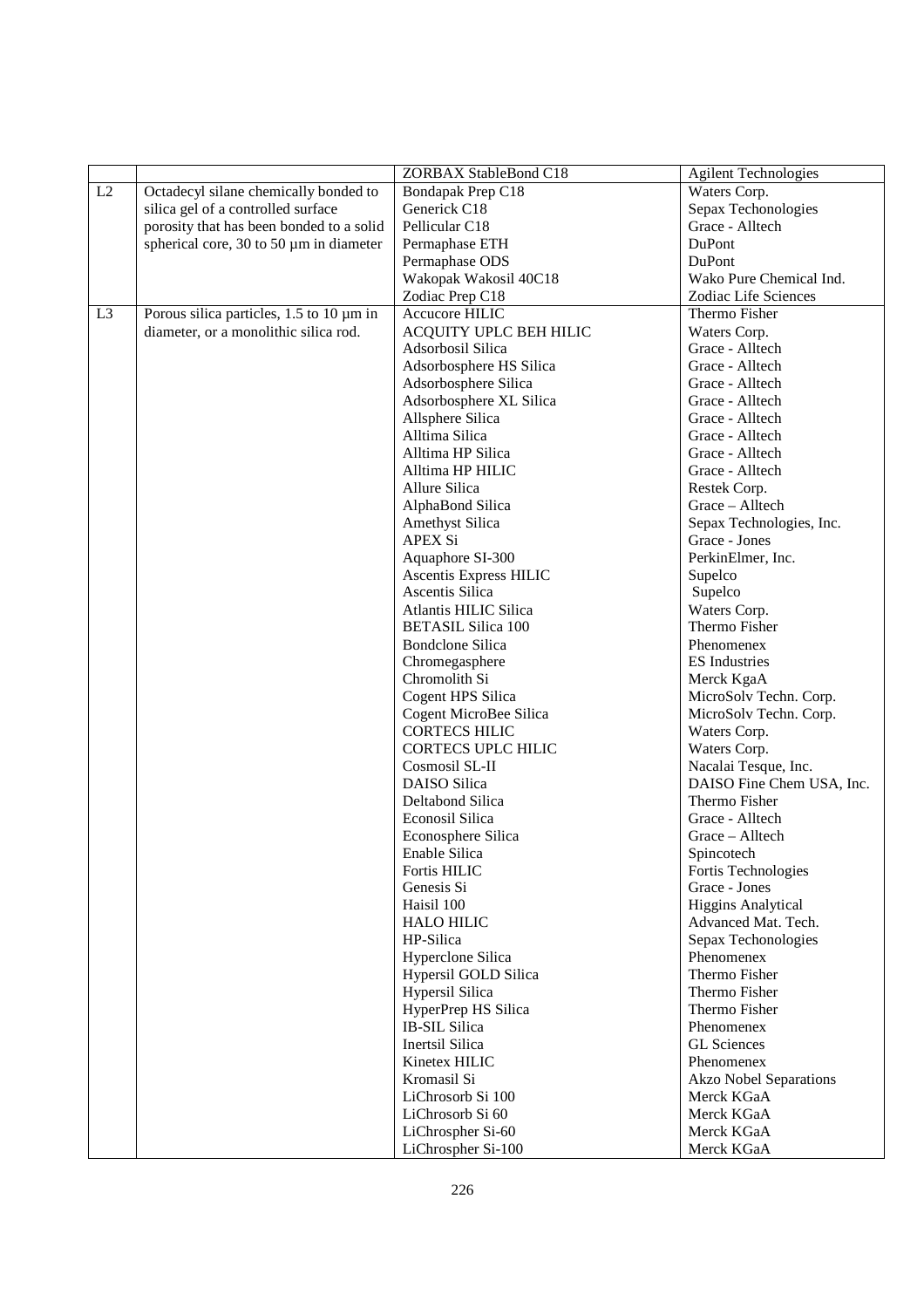| Luna Silica $(2)$<br>Phenomenex<br>L <sub>3</sub><br>Porous silica particles, $1.5$ to $10 \mu m$ in<br>$\mu$ Porasil<br>Waters Corp.<br>diameter, or a monolithic silica rod.<br>MicroSorb Si<br>Agilent<br>cont<br>Nova-Pak Silica<br>Waters Corp.<br><b>NUCLEODUR SiOH</b><br>Macherey-Nagel<br>Nucleosil SiOH<br>Macherey-Nagel<br>Phenomenex<br>Onyx Silica<br><b>CVC</b> Technologies<br>Optimisil AQ Silica<br>Partisil Silica<br>Hichrom<br>Partisphere Silica<br>Hichrom<br>Peerless Silica<br>Chromatopak<br>PerfectChrom 60 Sil<br>MZ Analysentechnik<br>PerfectChrom 100 Sil<br>MZ Analysentechnik<br>PerfectSil 100 Sil<br>MZ Analysentechnik<br>PerfectSil 120 Sil<br>MZ Analysentechnik<br>PerfectSil 300 Sil<br>MZ Analysentechnik<br>PerfectSil 1000 Sil<br>MZ Analysentechnik<br>PerfectSil Target Sil 100<br>MZ Analysentechnik<br>Pinnacle II Silica<br><b>Restek Corp</b><br>Pinnacle DB Silica<br>Restek Corp.<br>Grace - Alltech<br>Platinum Silica<br>Polygosil Silica<br>Macherey Nagel<br>Polygosil Si 100A<br>Macherey Nagel<br>Polygosil Si 60A<br>Macherey Nagel<br>Prep Nova-Pak HR Silica<br>Waters Corp.<br>Grace - Alltech<br>Prevail Silica<br>Prodigy Silica<br>Phenomenex<br>ProntoSIL SI<br><b>Bischoff Chromatography</b><br>ProSphere Silica<br>Grace – Alltech<br>Purospher STAR Si<br>Merck KgaA<br>Pursuit Si<br>Agilent<br>Pursuit XRs Si<br>Agilent<br>Resolve Silica<br>Waters Corp.<br>Shodex<br>Shodex Silica 5SIL<br>SiliaChrom dt Si<br>SiliCycle Inc<br>SiliaChrom XDB Si<br>SiliCycle Inc<br>SiliaChrom XDB1 Si<br>SiliCycle Inc<br>Shiseido<br>Si Ultrasphere<br>Speedcore HILIC<br>Fortis Technologies<br>Spheri-(5 and 10)-Si<br>Shiseido<br>Spherisorb Silica<br>Waters Corp.<br>Spherosil XOA 600<br><b>Beckman Instruments</b><br>SunFire Silica |
|-----------------------------------------------------------------------------------------------------------------------------------------------------------------------------------------------------------------------------------------------------------------------------------------------------------------------------------------------------------------------------------------------------------------------------------------------------------------------------------------------------------------------------------------------------------------------------------------------------------------------------------------------------------------------------------------------------------------------------------------------------------------------------------------------------------------------------------------------------------------------------------------------------------------------------------------------------------------------------------------------------------------------------------------------------------------------------------------------------------------------------------------------------------------------------------------------------------------------------------------------------------------------------------------------------------------------------------------------------------------------------------------------------------------------------------------------------------------------------------------------------------------------------------------------------------------------------------------------------------------------------------------------------------------------------------------------------------------------------------------------------------------------------------------------------------|
|                                                                                                                                                                                                                                                                                                                                                                                                                                                                                                                                                                                                                                                                                                                                                                                                                                                                                                                                                                                                                                                                                                                                                                                                                                                                                                                                                                                                                                                                                                                                                                                                                                                                                                                                                                                                           |
|                                                                                                                                                                                                                                                                                                                                                                                                                                                                                                                                                                                                                                                                                                                                                                                                                                                                                                                                                                                                                                                                                                                                                                                                                                                                                                                                                                                                                                                                                                                                                                                                                                                                                                                                                                                                           |
|                                                                                                                                                                                                                                                                                                                                                                                                                                                                                                                                                                                                                                                                                                                                                                                                                                                                                                                                                                                                                                                                                                                                                                                                                                                                                                                                                                                                                                                                                                                                                                                                                                                                                                                                                                                                           |
|                                                                                                                                                                                                                                                                                                                                                                                                                                                                                                                                                                                                                                                                                                                                                                                                                                                                                                                                                                                                                                                                                                                                                                                                                                                                                                                                                                                                                                                                                                                                                                                                                                                                                                                                                                                                           |
|                                                                                                                                                                                                                                                                                                                                                                                                                                                                                                                                                                                                                                                                                                                                                                                                                                                                                                                                                                                                                                                                                                                                                                                                                                                                                                                                                                                                                                                                                                                                                                                                                                                                                                                                                                                                           |
|                                                                                                                                                                                                                                                                                                                                                                                                                                                                                                                                                                                                                                                                                                                                                                                                                                                                                                                                                                                                                                                                                                                                                                                                                                                                                                                                                                                                                                                                                                                                                                                                                                                                                                                                                                                                           |
|                                                                                                                                                                                                                                                                                                                                                                                                                                                                                                                                                                                                                                                                                                                                                                                                                                                                                                                                                                                                                                                                                                                                                                                                                                                                                                                                                                                                                                                                                                                                                                                                                                                                                                                                                                                                           |
|                                                                                                                                                                                                                                                                                                                                                                                                                                                                                                                                                                                                                                                                                                                                                                                                                                                                                                                                                                                                                                                                                                                                                                                                                                                                                                                                                                                                                                                                                                                                                                                                                                                                                                                                                                                                           |
|                                                                                                                                                                                                                                                                                                                                                                                                                                                                                                                                                                                                                                                                                                                                                                                                                                                                                                                                                                                                                                                                                                                                                                                                                                                                                                                                                                                                                                                                                                                                                                                                                                                                                                                                                                                                           |
|                                                                                                                                                                                                                                                                                                                                                                                                                                                                                                                                                                                                                                                                                                                                                                                                                                                                                                                                                                                                                                                                                                                                                                                                                                                                                                                                                                                                                                                                                                                                                                                                                                                                                                                                                                                                           |
|                                                                                                                                                                                                                                                                                                                                                                                                                                                                                                                                                                                                                                                                                                                                                                                                                                                                                                                                                                                                                                                                                                                                                                                                                                                                                                                                                                                                                                                                                                                                                                                                                                                                                                                                                                                                           |
|                                                                                                                                                                                                                                                                                                                                                                                                                                                                                                                                                                                                                                                                                                                                                                                                                                                                                                                                                                                                                                                                                                                                                                                                                                                                                                                                                                                                                                                                                                                                                                                                                                                                                                                                                                                                           |
|                                                                                                                                                                                                                                                                                                                                                                                                                                                                                                                                                                                                                                                                                                                                                                                                                                                                                                                                                                                                                                                                                                                                                                                                                                                                                                                                                                                                                                                                                                                                                                                                                                                                                                                                                                                                           |
|                                                                                                                                                                                                                                                                                                                                                                                                                                                                                                                                                                                                                                                                                                                                                                                                                                                                                                                                                                                                                                                                                                                                                                                                                                                                                                                                                                                                                                                                                                                                                                                                                                                                                                                                                                                                           |
|                                                                                                                                                                                                                                                                                                                                                                                                                                                                                                                                                                                                                                                                                                                                                                                                                                                                                                                                                                                                                                                                                                                                                                                                                                                                                                                                                                                                                                                                                                                                                                                                                                                                                                                                                                                                           |
|                                                                                                                                                                                                                                                                                                                                                                                                                                                                                                                                                                                                                                                                                                                                                                                                                                                                                                                                                                                                                                                                                                                                                                                                                                                                                                                                                                                                                                                                                                                                                                                                                                                                                                                                                                                                           |
|                                                                                                                                                                                                                                                                                                                                                                                                                                                                                                                                                                                                                                                                                                                                                                                                                                                                                                                                                                                                                                                                                                                                                                                                                                                                                                                                                                                                                                                                                                                                                                                                                                                                                                                                                                                                           |
|                                                                                                                                                                                                                                                                                                                                                                                                                                                                                                                                                                                                                                                                                                                                                                                                                                                                                                                                                                                                                                                                                                                                                                                                                                                                                                                                                                                                                                                                                                                                                                                                                                                                                                                                                                                                           |
|                                                                                                                                                                                                                                                                                                                                                                                                                                                                                                                                                                                                                                                                                                                                                                                                                                                                                                                                                                                                                                                                                                                                                                                                                                                                                                                                                                                                                                                                                                                                                                                                                                                                                                                                                                                                           |
|                                                                                                                                                                                                                                                                                                                                                                                                                                                                                                                                                                                                                                                                                                                                                                                                                                                                                                                                                                                                                                                                                                                                                                                                                                                                                                                                                                                                                                                                                                                                                                                                                                                                                                                                                                                                           |
|                                                                                                                                                                                                                                                                                                                                                                                                                                                                                                                                                                                                                                                                                                                                                                                                                                                                                                                                                                                                                                                                                                                                                                                                                                                                                                                                                                                                                                                                                                                                                                                                                                                                                                                                                                                                           |
|                                                                                                                                                                                                                                                                                                                                                                                                                                                                                                                                                                                                                                                                                                                                                                                                                                                                                                                                                                                                                                                                                                                                                                                                                                                                                                                                                                                                                                                                                                                                                                                                                                                                                                                                                                                                           |
|                                                                                                                                                                                                                                                                                                                                                                                                                                                                                                                                                                                                                                                                                                                                                                                                                                                                                                                                                                                                                                                                                                                                                                                                                                                                                                                                                                                                                                                                                                                                                                                                                                                                                                                                                                                                           |
|                                                                                                                                                                                                                                                                                                                                                                                                                                                                                                                                                                                                                                                                                                                                                                                                                                                                                                                                                                                                                                                                                                                                                                                                                                                                                                                                                                                                                                                                                                                                                                                                                                                                                                                                                                                                           |
|                                                                                                                                                                                                                                                                                                                                                                                                                                                                                                                                                                                                                                                                                                                                                                                                                                                                                                                                                                                                                                                                                                                                                                                                                                                                                                                                                                                                                                                                                                                                                                                                                                                                                                                                                                                                           |
|                                                                                                                                                                                                                                                                                                                                                                                                                                                                                                                                                                                                                                                                                                                                                                                                                                                                                                                                                                                                                                                                                                                                                                                                                                                                                                                                                                                                                                                                                                                                                                                                                                                                                                                                                                                                           |
|                                                                                                                                                                                                                                                                                                                                                                                                                                                                                                                                                                                                                                                                                                                                                                                                                                                                                                                                                                                                                                                                                                                                                                                                                                                                                                                                                                                                                                                                                                                                                                                                                                                                                                                                                                                                           |
|                                                                                                                                                                                                                                                                                                                                                                                                                                                                                                                                                                                                                                                                                                                                                                                                                                                                                                                                                                                                                                                                                                                                                                                                                                                                                                                                                                                                                                                                                                                                                                                                                                                                                                                                                                                                           |
|                                                                                                                                                                                                                                                                                                                                                                                                                                                                                                                                                                                                                                                                                                                                                                                                                                                                                                                                                                                                                                                                                                                                                                                                                                                                                                                                                                                                                                                                                                                                                                                                                                                                                                                                                                                                           |
|                                                                                                                                                                                                                                                                                                                                                                                                                                                                                                                                                                                                                                                                                                                                                                                                                                                                                                                                                                                                                                                                                                                                                                                                                                                                                                                                                                                                                                                                                                                                                                                                                                                                                                                                                                                                           |
|                                                                                                                                                                                                                                                                                                                                                                                                                                                                                                                                                                                                                                                                                                                                                                                                                                                                                                                                                                                                                                                                                                                                                                                                                                                                                                                                                                                                                                                                                                                                                                                                                                                                                                                                                                                                           |
|                                                                                                                                                                                                                                                                                                                                                                                                                                                                                                                                                                                                                                                                                                                                                                                                                                                                                                                                                                                                                                                                                                                                                                                                                                                                                                                                                                                                                                                                                                                                                                                                                                                                                                                                                                                                           |
|                                                                                                                                                                                                                                                                                                                                                                                                                                                                                                                                                                                                                                                                                                                                                                                                                                                                                                                                                                                                                                                                                                                                                                                                                                                                                                                                                                                                                                                                                                                                                                                                                                                                                                                                                                                                           |
|                                                                                                                                                                                                                                                                                                                                                                                                                                                                                                                                                                                                                                                                                                                                                                                                                                                                                                                                                                                                                                                                                                                                                                                                                                                                                                                                                                                                                                                                                                                                                                                                                                                                                                                                                                                                           |
|                                                                                                                                                                                                                                                                                                                                                                                                                                                                                                                                                                                                                                                                                                                                                                                                                                                                                                                                                                                                                                                                                                                                                                                                                                                                                                                                                                                                                                                                                                                                                                                                                                                                                                                                                                                                           |
|                                                                                                                                                                                                                                                                                                                                                                                                                                                                                                                                                                                                                                                                                                                                                                                                                                                                                                                                                                                                                                                                                                                                                                                                                                                                                                                                                                                                                                                                                                                                                                                                                                                                                                                                                                                                           |
|                                                                                                                                                                                                                                                                                                                                                                                                                                                                                                                                                                                                                                                                                                                                                                                                                                                                                                                                                                                                                                                                                                                                                                                                                                                                                                                                                                                                                                                                                                                                                                                                                                                                                                                                                                                                           |
|                                                                                                                                                                                                                                                                                                                                                                                                                                                                                                                                                                                                                                                                                                                                                                                                                                                                                                                                                                                                                                                                                                                                                                                                                                                                                                                                                                                                                                                                                                                                                                                                                                                                                                                                                                                                           |
|                                                                                                                                                                                                                                                                                                                                                                                                                                                                                                                                                                                                                                                                                                                                                                                                                                                                                                                                                                                                                                                                                                                                                                                                                                                                                                                                                                                                                                                                                                                                                                                                                                                                                                                                                                                                           |
|                                                                                                                                                                                                                                                                                                                                                                                                                                                                                                                                                                                                                                                                                                                                                                                                                                                                                                                                                                                                                                                                                                                                                                                                                                                                                                                                                                                                                                                                                                                                                                                                                                                                                                                                                                                                           |
|                                                                                                                                                                                                                                                                                                                                                                                                                                                                                                                                                                                                                                                                                                                                                                                                                                                                                                                                                                                                                                                                                                                                                                                                                                                                                                                                                                                                                                                                                                                                                                                                                                                                                                                                                                                                           |
|                                                                                                                                                                                                                                                                                                                                                                                                                                                                                                                                                                                                                                                                                                                                                                                                                                                                                                                                                                                                                                                                                                                                                                                                                                                                                                                                                                                                                                                                                                                                                                                                                                                                                                                                                                                                           |
| Waters Corp.                                                                                                                                                                                                                                                                                                                                                                                                                                                                                                                                                                                                                                                                                                                                                                                                                                                                                                                                                                                                                                                                                                                                                                                                                                                                                                                                                                                                                                                                                                                                                                                                                                                                                                                                                                                              |
| SUPELCOSIL LC-Si<br>Supelco                                                                                                                                                                                                                                                                                                                                                                                                                                                                                                                                                                                                                                                                                                                                                                                                                                                                                                                                                                                                                                                                                                                                                                                                                                                                                                                                                                                                                                                                                                                                                                                                                                                                                                                                                                               |
| SUPELCOSIL LC-3Si<br>Supelco                                                                                                                                                                                                                                                                                                                                                                                                                                                                                                                                                                                                                                                                                                                                                                                                                                                                                                                                                                                                                                                                                                                                                                                                                                                                                                                                                                                                                                                                                                                                                                                                                                                                                                                                                                              |
| Thermo Fisher<br>Syncronis Silica                                                                                                                                                                                                                                                                                                                                                                                                                                                                                                                                                                                                                                                                                                                                                                                                                                                                                                                                                                                                                                                                                                                                                                                                                                                                                                                                                                                                                                                                                                                                                                                                                                                                                                                                                                         |
| TSKgel Silica-60<br><b>Tosoh Bioscience</b>                                                                                                                                                                                                                                                                                                                                                                                                                                                                                                                                                                                                                                                                                                                                                                                                                                                                                                                                                                                                                                                                                                                                                                                                                                                                                                                                                                                                                                                                                                                                                                                                                                                                                                                                                               |
| Ultra Silica<br>Restek Corp.                                                                                                                                                                                                                                                                                                                                                                                                                                                                                                                                                                                                                                                                                                                                                                                                                                                                                                                                                                                                                                                                                                                                                                                                                                                                                                                                                                                                                                                                                                                                                                                                                                                                                                                                                                              |
| Ultra II Silica<br><b>Restek Corp</b>                                                                                                                                                                                                                                                                                                                                                                                                                                                                                                                                                                                                                                                                                                                                                                                                                                                                                                                                                                                                                                                                                                                                                                                                                                                                                                                                                                                                                                                                                                                                                                                                                                                                                                                                                                     |
| Ultrasphere Silica<br>Hichrom                                                                                                                                                                                                                                                                                                                                                                                                                                                                                                                                                                                                                                                                                                                                                                                                                                                                                                                                                                                                                                                                                                                                                                                                                                                                                                                                                                                                                                                                                                                                                                                                                                                                                                                                                                             |
| Shinwa<br><b>Ultron VX-SIL</b>                                                                                                                                                                                                                                                                                                                                                                                                                                                                                                                                                                                                                                                                                                                                                                                                                                                                                                                                                                                                                                                                                                                                                                                                                                                                                                                                                                                                                                                                                                                                                                                                                                                                                                                                                                            |
| Unison UK-Silica<br>Imtakt                                                                                                                                                                                                                                                                                                                                                                                                                                                                                                                                                                                                                                                                                                                                                                                                                                                                                                                                                                                                                                                                                                                                                                                                                                                                                                                                                                                                                                                                                                                                                                                                                                                                                                                                                                                |
| Uptisphere Silica<br>Interchim                                                                                                                                                                                                                                                                                                                                                                                                                                                                                                                                                                                                                                                                                                                                                                                                                                                                                                                                                                                                                                                                                                                                                                                                                                                                                                                                                                                                                                                                                                                                                                                                                                                                                                                                                                            |
| <b>Uptisphere Strategy Silica</b><br>Interchim                                                                                                                                                                                                                                                                                                                                                                                                                                                                                                                                                                                                                                                                                                                                                                                                                                                                                                                                                                                                                                                                                                                                                                                                                                                                                                                                                                                                                                                                                                                                                                                                                                                                                                                                                            |
| <b>Uptisphere Strategy HILIC</b><br>Interchim                                                                                                                                                                                                                                                                                                                                                                                                                                                                                                                                                                                                                                                                                                                                                                                                                                                                                                                                                                                                                                                                                                                                                                                                                                                                                                                                                                                                                                                                                                                                                                                                                                                                                                                                                             |
| VisionHT HILIC<br>Grace-Alltech                                                                                                                                                                                                                                                                                                                                                                                                                                                                                                                                                                                                                                                                                                                                                                                                                                                                                                                                                                                                                                                                                                                                                                                                                                                                                                                                                                                                                                                                                                                                                                                                                                                                                                                                                                           |
| VisionHT Silica<br>Grace-Alltech                                                                                                                                                                                                                                                                                                                                                                                                                                                                                                                                                                                                                                                                                                                                                                                                                                                                                                                                                                                                                                                                                                                                                                                                                                                                                                                                                                                                                                                                                                                                                                                                                                                                                                                                                                          |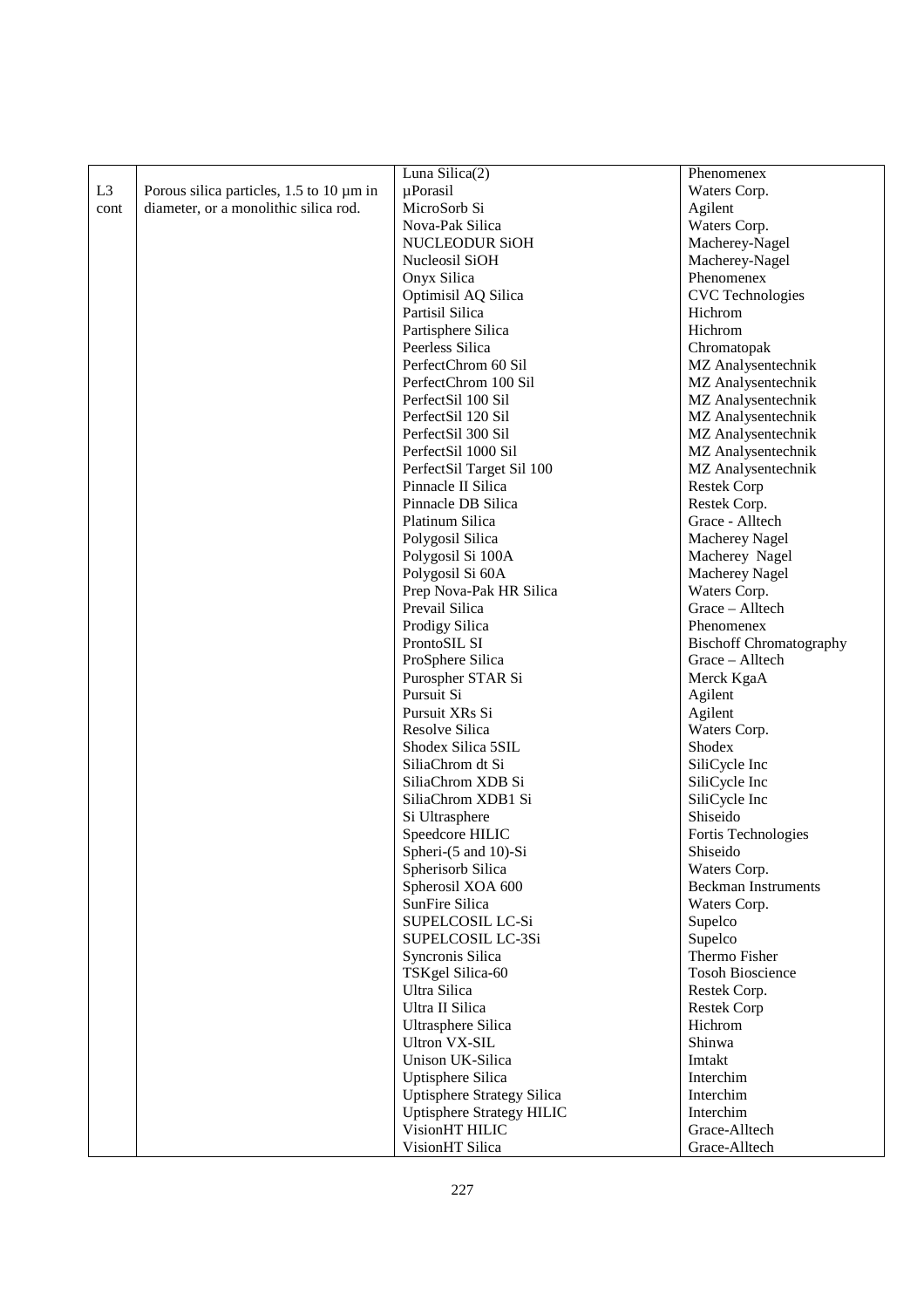| L <sub>3</sub><br>cont | Porous silica particles, 1.5 to 10 µm in<br>diameter, or a monolithic silica rod.                                                                 | Viva Silica<br>Vydac 101MS<br>Vydac 101SP<br>Vydac 101TP<br>Wakopak Wakosil-II 5SIL-AQ<br>Wakopak Wakosil 5SIL<br>Wakopak Wakosil 10 SIL<br>Wakopak Wakosil 5SIL-120<br>Wakopak Wakosil7SIL-120<br>Wakopak Wakosil 10SIL-120<br>Wakopak Wakosil 5SIL Prep<br>XBridge HILIC<br>YMC-Pack Silica 60, 120, 200, 300A<br>Zodiac Silica<br>ZORBAX SIL<br>ZORBAX Rx-SIL                                                                                                                                                                         | Restek Corp.<br>Grace - Vydac<br>Grace - Vydac<br>Grace - Vydac<br>Wako Pure Chemical Ind.<br>Wako Pure Chemical Ind.<br>Wako Pure Chemical Ind.<br>Wako Pure Chemical Ind.<br>Wako Pure Chemical Ind.<br>Wako Pure Chemical Ind.<br>Wako Pure Chemical Ind.<br>Waters Corp.<br>YMC Co., Ltd.<br>Zodiac Life Sciences<br><b>Agilent Technologies</b><br><b>Agilent Technologies</b>                                                                                                                                                               |
|------------------------|---------------------------------------------------------------------------------------------------------------------------------------------------|------------------------------------------------------------------------------------------------------------------------------------------------------------------------------------------------------------------------------------------------------------------------------------------------------------------------------------------------------------------------------------------------------------------------------------------------------------------------------------------------------------------------------------------|---------------------------------------------------------------------------------------------------------------------------------------------------------------------------------------------------------------------------------------------------------------------------------------------------------------------------------------------------------------------------------------------------------------------------------------------------------------------------------------------------------------------------------------------------|
| L4                     | Silica gel of controlled surface porosity<br>bonded to a solid spherical core, 30 to<br>50 µm in diameter                                         | Guard Si<br><b>HC</b> Pellosil<br>Pellicular Silica<br>Porasil Prep Silica<br>Wakopak Wakosil 40 SIL<br>Zodiac Prep Silica                                                                                                                                                                                                                                                                                                                                                                                                               | Agilent<br>Whatman Inc.<br>Grace - Alltech<br>Waters Corp.<br>Wako Pure Chemical Ind.<br>Zodiac Life Sciences                                                                                                                                                                                                                                                                                                                                                                                                                                     |
| L <sub>5</sub>         | Alumina of controlled surface porosity<br>bonded to a solid spherical core, 30 to<br>50 µm in diameter                                            |                                                                                                                                                                                                                                                                                                                                                                                                                                                                                                                                          |                                                                                                                                                                                                                                                                                                                                                                                                                                                                                                                                                   |
| L6                     | Strong cation-exchange packing-<br>sulfonated fluorocarbon polymer<br>coated on a solid spherical core, 30 to<br>50 µm in diameter                | Adsorbosphere XL SCX<br>Partisil SCX<br>Zipax SCX<br>Zodiac Prep SCX                                                                                                                                                                                                                                                                                                                                                                                                                                                                     | Grace - Alltech<br>Hichrom<br>DuPont<br>Zodiac Life Sciences                                                                                                                                                                                                                                                                                                                                                                                                                                                                                      |
| L7                     | Octylsilane chemically bonded to<br>totally or superficially porous silica<br>particles, 1.5 to 10 µm in diameter, or a<br>monolithic silica rod. | Acclaim 120 C8<br><b>ACE C8-300</b><br>ACE C8<br><b>ACE Excel C8</b><br>Accucore C8<br>Accucore XL C8<br>ACQUITY UPLC BEH C8<br>Adsorsobil C8<br>Adsorbosphere C8<br>Adsorbosphere XL 300 C8<br>Adsorbosphere XL C8<br>Adsorbosphere XL C8-B<br>Aegispak C8<br>Aeris WIDEPORE XB-C8<br>Allsphere C8<br>Alltech 600 RP8<br>Alltima C8<br>Alltima HP C8<br>AlphaBond C8<br>Amethyst C8<br>Amplus C8-30<br>APEX C8<br>Aquapore RP-300 C8<br>AquaSep C8<br>Ascentis C8<br>Ascentis Express C8<br>B&J Octyl, High Ligand Dens<br>Bakerbond C8 | Thermo Fisher<br>Advanced Chrom. Tech.<br>Advanced Chrom. Tech.<br>Advanced Chrom. Tech.<br>Thermo Fisher<br>Thermo Fisher<br>Waters Corp.<br>Grace - Alltech<br>Grace - Alltech<br>Grace - Alltech<br>Grace - Alltech<br>Grace - Alltech<br>YoungJinBiochrom<br>Phenomenex<br>Grace - Alltech<br>Grace - Alltech<br>Grace - Alltech<br>Grace - Alltech<br>Grace - Alltech<br>Sepax Technologies, Inc.<br>ChromaNik Technol.<br>Grace - Jones<br>PerkinElmer, Inc.<br><b>ES</b> Industries<br>Supelco<br>Supelco<br>Burdick & Jackson<br>JT Baker |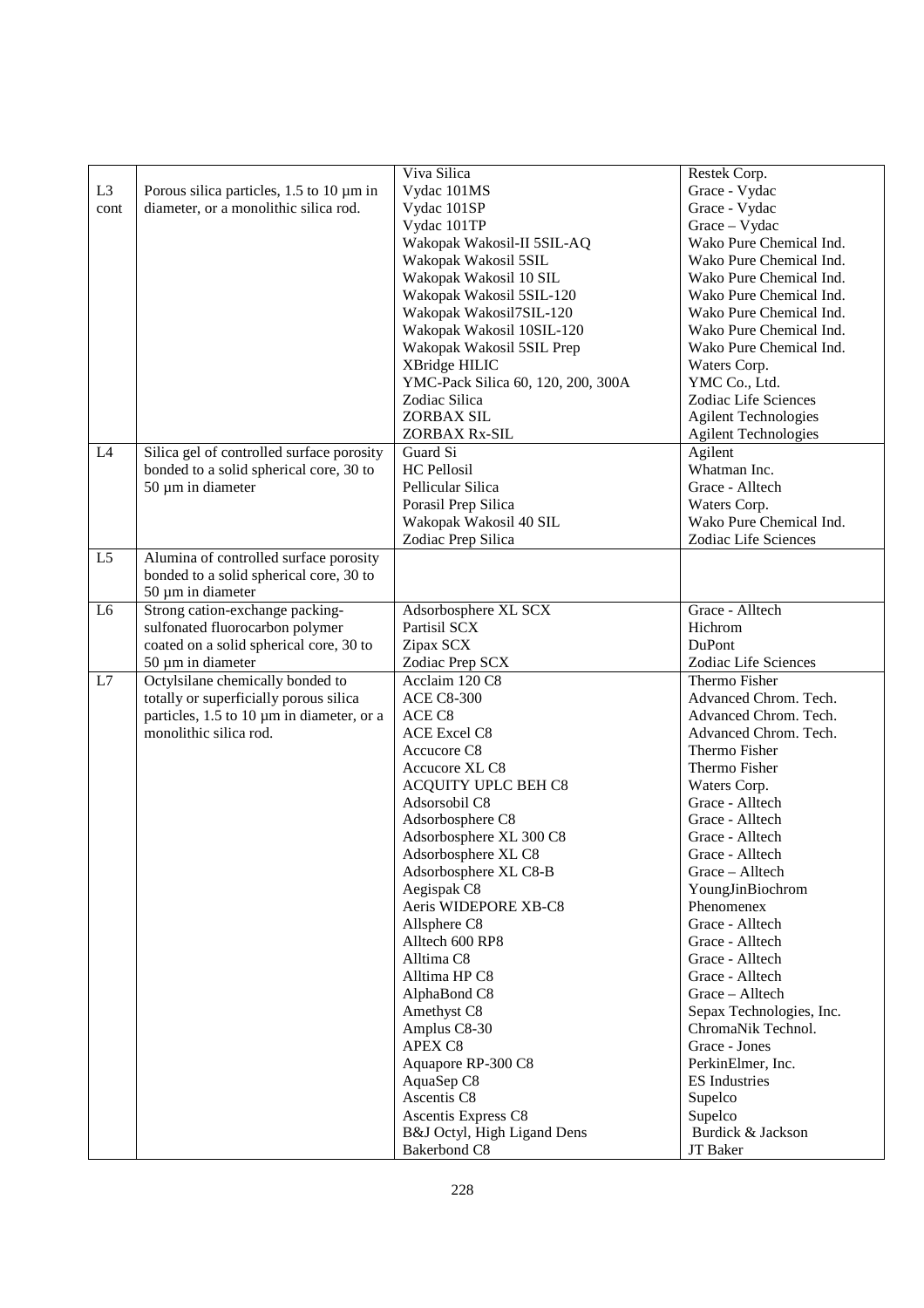|       |                                           | BetaBasic 8                  | Thermo Fisher             |
|-------|-------------------------------------------|------------------------------|---------------------------|
| L7    | Octylsilane chemically bonded to          | <b>BETASIL C8</b>            | Thermo Fisher             |
| cont. | totally or superficially porous silica    | Bio-C8                       | Sepax Techonologies       |
|       | particles, 1.5 to 10 µm in diameter, or a | BioBasic 8                   | Thermo Fisher             |
|       | monolithic silica rod.                    | Brownlee RP-8                | PerkinElmer, Inc.         |
|       |                                           | Capcell C8 AG 120            | Shiseido                  |
|       |                                           | Capcell C8 DD                | Shiseido                  |
|       |                                           | Capcell C8 SG 120, 300       | Shiseido                  |
|       |                                           | Capcell C8 UG 120            | Shiseido                  |
|       |                                           | Chomegabond WR-C8            | <b>ES</b> Industries      |
|       |                                           | Chromolith RP8e              | Merck KgaA                |
|       |                                           | Clipeus C8                   | <b>Higgins Analytical</b> |
|       |                                           | Cogent HPS C8                | MicroSolv Techn. Corp.    |
|       |                                           | Cogent hQ C8                 | MicroSolv Techn. Corp.    |
|       |                                           | Cogent MicroBee C8           | MicroSolv Techn. Corp.    |
|       |                                           | Cogent Simulare C8           | MicroSolv Techn. Corp.    |
|       |                                           | Cogent e-Column C8           | MicroSolv Techn. Corp.    |
|       |                                           | Cogent Bidentate C8          | MicroSolv Techn. Corp.    |
|       |                                           | Columbus C8                  | Phenomenex                |
|       |                                           | Cosmosil C8 MS               | Nacalai Tesque, Inc.      |
|       |                                           | Cosmosil C8 AR-300           | Nacalai Tesque, Inc.      |
|       |                                           | DAISO C8 - BIO               | Daiso Fine Chem USA, Inc. |
|       |                                           | DAISO C8 - P                 | Daiso Fine Chem USA, Inc. |
|       |                                           | Diazem 300A C8 4-221         | Diazem                    |
|       |                                           | Diazem 6000 C8               | Diazem                    |
|       |                                           | Diazem C8 120A               | Diazem                    |
|       |                                           | Diazem C8 4-203              | Diazem                    |
|       |                                           | Diazem C8 series 200A        | Diazem                    |
|       |                                           | Diazem C8 6000               | Diazem                    |
|       |                                           | Diazem C8 6300               | Diazem                    |
|       |                                           | Diazem C8 DAC1               | Diazem                    |
|       |                                           | Diazem C8 Dual-Zone          | Diazem                    |
|       |                                           | Diazem C8 DZM series 1,2,3,4 | Diazem                    |
|       |                                           | Diazem C8 EC3 300A           | Diazem                    |
|       |                                           | Diazem C8EC 60A              | Diazem                    |
|       |                                           | Diazem C8 MACH8              | Diazem                    |
|       |                                           | Diazem C8 P                  | Diazem                    |
|       |                                           | Diazem C8 S                  | Diazem                    |
|       |                                           | Diazem C8 SEBB-200           | Diazem                    |
|       |                                           | Diazem C8 series SEBP        | Diazem                    |
|       |                                           | Diazem C8 SNPEC 300A         | Diazem                    |
|       |                                           | Discovery C8                 | Supelco                   |
|       |                                           | Discovery BIO Wide Pore C8   | Supelco                   |
|       |                                           | Econosil C8                  | Grace - Alltech           |
|       |                                           | Econosphere C8               | Grace - Alltech           |
|       |                                           | Enable C8 G                  | Spincotech                |
|       |                                           | Enable C8 Q                  | Spincotech                |
|       |                                           | Fortis C8                    | Fortis Technologies       |
|       |                                           | Genesis C8                   | Grace - Jones             |
|       |                                           | $GP-C8$                      | Sepax Techonologies       |
|       |                                           | Haisil 100, 300 C8           | <b>Higgins Analytical</b> |
|       |                                           | HALO <sub>C8</sub>           | Advanced Materials Tech.  |
|       |                                           | Hichrom C8                   | Hichrom                   |
|       |                                           | <b>HS-5 C8</b>               | PerkinElmer, Inc.         |
|       |                                           | HxSil C8                     | Hamilton Co.              |
|       |                                           | HydroBond AQ                 | Mac-Mod Analytical, Inc.  |
|       |                                           | HydroBond PS-C8              | Mac-Mod Analytical, Inc.  |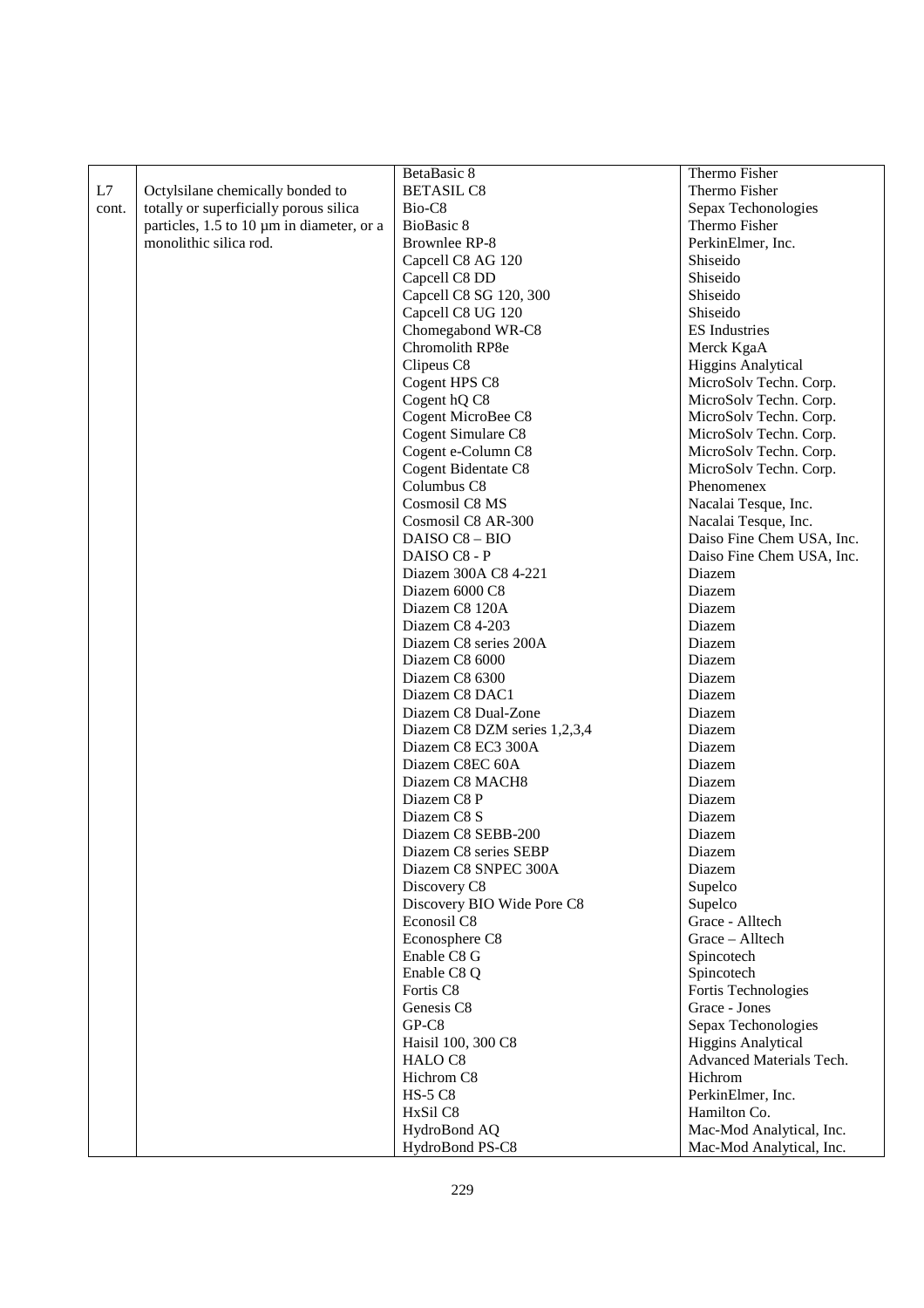|      |                                           | Hyperclone BDS C8           | Phenomenex                    |
|------|-------------------------------------------|-----------------------------|-------------------------------|
| L7   | Octylsilane chemically bonded to          | Hyperclone MOS (C8)         | Phenomenex                    |
| cont | totally or superficially porous silica    | Hypersil BDS C8             | Thermo Fisher                 |
|      | particles, 1.5 to 10 µm in diameter, or a | Hypersil GOLD C8            | Thermo Fisher                 |
|      | monolithic silica rod.                    | <b>Hypersil MOS</b>         | Thermo Fisher                 |
|      |                                           | Hypersil MOS-2              | Thermo Fisher                 |
|      |                                           | Hypersil HS C8              | Thermo Fisher                 |
|      |                                           | HyPurity C8                 | Thermo Fisher                 |
|      |                                           | IB-SIL C8                   | Phenomenex                    |
|      |                                           | IB-SIL C8 BD                | Phenomenex                    |
|      |                                           |                             | <b>GL</b> Sciences            |
|      |                                           | Inertsil C8                 |                               |
|      |                                           | Inertsil C8-3               | <b>GL</b> Sciences            |
|      |                                           | Kinetex C8                  | Phenomenex                    |
|      |                                           | Kromasil C8                 | <b>Akzo Nobel Separations</b> |
|      |                                           | LiChrosorb RP8              | Merck KgaA                    |
|      |                                           | LiChrosorb RP Select B      | Merck KgaA                    |
|      |                                           | LiChrospher 60 RP-select B  | Merck KgaA                    |
|      |                                           | LiChrospher 100 RP 8-E      | Merck KgaA                    |
|      |                                           | LiChrospher RP-Select B     | Merck KgaA                    |
|      |                                           | Luna C8                     | Phenomenex                    |
|      |                                           | Luna $C8(2)$                | Phenomenex                    |
|      |                                           | Macrosphere C8              | Grace - Alltech               |
|      |                                           | Maxsil 5-C8                 | Phenomenex                    |
|      |                                           | Meteoric Core C8            | YMC Co., Ltd.                 |
|      |                                           | Microsorb <sub>C8</sub>     | Agilent                       |
|      |                                           | Nova-Pak C8                 | Waters Corp.                  |
|      |                                           | NUCLEODUR 100 C8 ec         | Macherey-Nagel                |
|      |                                           | <b>NUCLEODUR C8 Gravity</b> | Macherey-Nagel                |
|      |                                           | Nucleosil C8                | Macherey-Nagel                |
|      |                                           | Nucleosil C8 ec             | Macherey-Nagel                |
|      |                                           | Nucleosil C8 HD             | Macherey-Nagel                |
|      |                                           | Nucleosil Protect I         | Macherey-Nagel                |
|      |                                           | Onyx C8                     | Phenomenex                    |
|      |                                           | Optimisil LP C8             | <b>CVC</b> Technologies       |
|      |                                           | Optimisil MF C8             | <b>CVC</b> Technologies       |
|      |                                           | Orbit 100 C8                | MZ Analysentechnik            |
|      |                                           | Partisil C8                 | Hichrom                       |
|      |                                           | Partisphere C8              | Hichrom                       |
|      |                                           | Pecosphere C8               | PerkinElmer, Inc.             |
|      |                                           | Peerless Basic C8           | Chromatopak                   |
|      |                                           | Peerless C8                 | Chromatopak                   |
|      |                                           | Peerless LC-C8              | Chromatopak                   |
|      |                                           | Peerless HT-C8              | Chromatopak                   |
|      |                                           | PerfectBond C8              | MZ Analysentechnik            |
|      |                                           | PerfectBond C8-H            | MZ Analysentechnik            |
|      |                                           | PerfectBond C8-HD           | MZ Analysentechnik            |
|      |                                           | PerfectChrom 100 C8         |                               |
|      |                                           | PerfectChrom 100 C8M        | MZ Analysentechnik            |
|      |                                           | PerfectSil 100 C8-3         | MZ Analysentechnik            |
|      |                                           |                             | MZ Analysentechnik            |
|      |                                           | PerfectSil 120 C8           | MZ Analysentechnik            |
|      |                                           | PerfectSil 300 C8           | MZ Analysentechnik            |
|      |                                           | PerfectSil Target C8 HD     | MZ Analysentechnik            |
|      |                                           | PerfectSil Target C8-3      | MZ Analysentechnik            |
|      |                                           | Peptica C8 series A,B,C     | Diazem                        |
|      |                                           | Pfarma C8 series A,B,C      | Diazem                        |
|      |                                           | Pinnacle II C8              | <b>Restek Corp</b>            |
|      |                                           | Pinnacle DB C8              | Restek Corp.                  |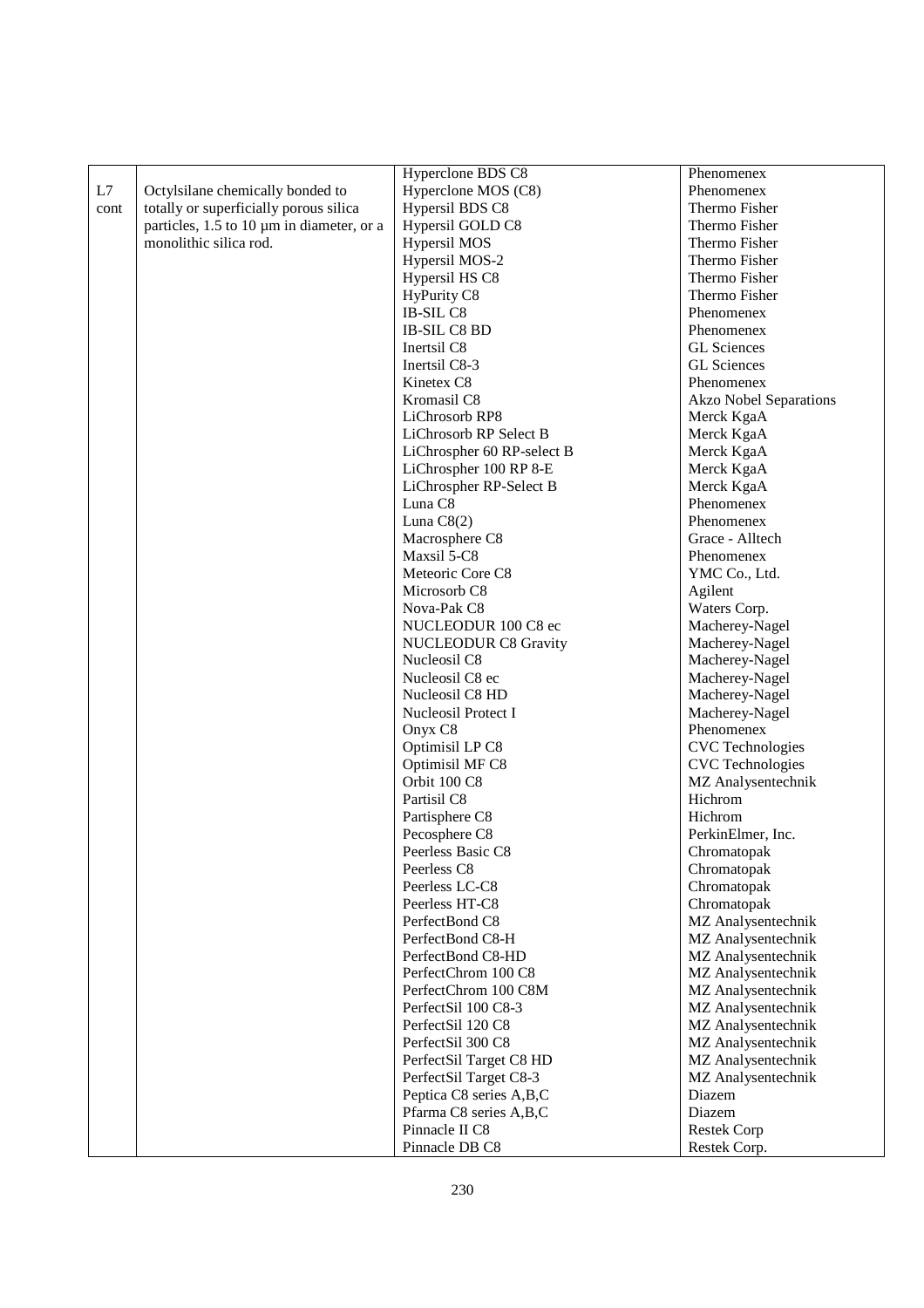|      |                                           | Platinum C8                   | Grace - Alltech                |
|------|-------------------------------------------|-------------------------------|--------------------------------|
| L7   | Octylsilane chemically bonded to          | Platinum EPS C8               | Grace - Alltech                |
| cont | totally or superficially porous silica    | Platinum 300 C8               | Grace - Alltech                |
|      | particles, 1.5 to 10 µm in diameter, or a | Polaris C8-A                  | Agilent                        |
|      | monolithic silica rod                     | Polaris C8-Ether              | Agilent                        |
|      |                                           | Polygosil C8                  | <b>Macherey Nagel</b>          |
|      |                                           | Polygosil C8 60 <sup>a</sup>  | Macherey Nagel                 |
|      |                                           | Prevail C <sub>8</sub>        | Grace - Alltech                |
|      |                                           |                               | Phenomenex                     |
|      |                                           | Prodigy C8<br>ProntoSIL C8 SH |                                |
|      |                                           |                               | Bischoff chromatography        |
|      |                                           | ProntoSIL C8 ace-EPS          | <b>Bischoff Chromatography</b> |
|      |                                           | ProteCol-G C8 HQ125           | <b>SGE Analytical Science</b>  |
|      |                                           | ProteCol-G HQ1003             | <b>SGE Analytical Science</b>  |
|      |                                           | Purospher STAR RP8e           | Merck KgaA                     |
|      |                                           | Pursuit C8                    | Agilent                        |
|      |                                           | Pursuit XRs C8                | Agilent                        |
|      |                                           | RP-300 Aqupore Octyl          | PerkinElmer, Inc.              |
|      |                                           | Resolve C8                    | Waters Corp.                   |
|      |                                           | Resolvex C8                   | <b>Fisher Scientific</b>       |
|      |                                           | Shodex Silica 5C8             | Shodex                         |
|      |                                           | SiliaChrom AQ C8              | SiliCycle Inc                  |
|      |                                           | SiliaChrom SB C8              | SiliCycle Inc                  |
|      |                                           | SiliaChrom XDB C8             | SiliCycle Inc                  |
|      |                                           | SiliaChrom XDB1 C8            | SiliCycle Inc                  |
|      |                                           | Spheri-(5 and 10) RP 8        | PerkinElmer, Inc.              |
|      |                                           | Spheri-(5 and 10)-OSS C8      | PerkinElmer, Inc.              |
|      |                                           | Spherisorb <sub>C8</sub>      | Waters Corp.                   |
|      |                                           | Sunfire C8 Silica             | Waters Corp.                   |
|      |                                           | Sunniest C8                   | ChromaNik Technol.             |
|      |                                           | SunShell C8                   | ChromaNik Technol.             |
|      |                                           | Sunsil C <sub>8</sub>         | Sun Life Sciences              |
|      |                                           | SUPELCOSIL LC-308             | Supelco                        |
|      |                                           | <b>SUPELCOSIL LC-8</b>        | Supelco                        |
|      |                                           | <b>SUPELCOSIL LC-8-DB</b>     | Supelco                        |
|      |                                           | Superspher 60 RP-Select B     | Merck KgaA                     |
|      |                                           | Symmetry C8                   | Waters Corp.                   |
|      |                                           | SymmetryPrep C8               | Waters Corp.                   |
|      |                                           | SymmetryShield RP8            | Waters Corp.                   |
|      |                                           | SynChropak RP8                | Eprogen, Inc.                  |
|      |                                           | SynChropak RP8-1000           | Eprogen, Inc.                  |
|      |                                           | Targa C8                      | Higgins Analytical             |
|      |                                           | TSKgel Super-Octyl            | <b>Tosoh Bioscience</b>        |
|      |                                           | TSKgel Octyl-80Ts             | <b>Tosoh Bioscience</b>        |
|      |                                           | Ultimate XB-C18               | Welch Materials, Inc.          |
|      |                                           | <b>Ultisil XB-C8</b>          | Welch Materials, Inc.          |
|      |                                           | Ultra C8                      | Restek Corp.                   |
|      |                                           | Ultra II C8                   | <b>Restek Corp</b>             |
|      |                                           | Ultrasphere C8                | Hichrom                        |
|      |                                           | <b>Ultrasphere ODS</b>        | Hichrom                        |
|      |                                           | <b>Ultremex C8</b>            | Phenomenex                     |
|      |                                           |                               | Shinwa                         |
|      |                                           | <b>Ultron VX-Octyl</b>        |                                |
|      |                                           | Unison UK-C8                  | Imtakt                         |
|      |                                           | Uptisphere Strategy C8-2      | Interchim                      |
|      |                                           | Uptisphere C8                 | Interchim                      |
|      |                                           | UptisphereC8U                 | Interchim                      |
|      |                                           | Uptisphere X-Serie C8         | Interchim                      |
|      |                                           | Uptisphere 300A WC8           | Interchim                      |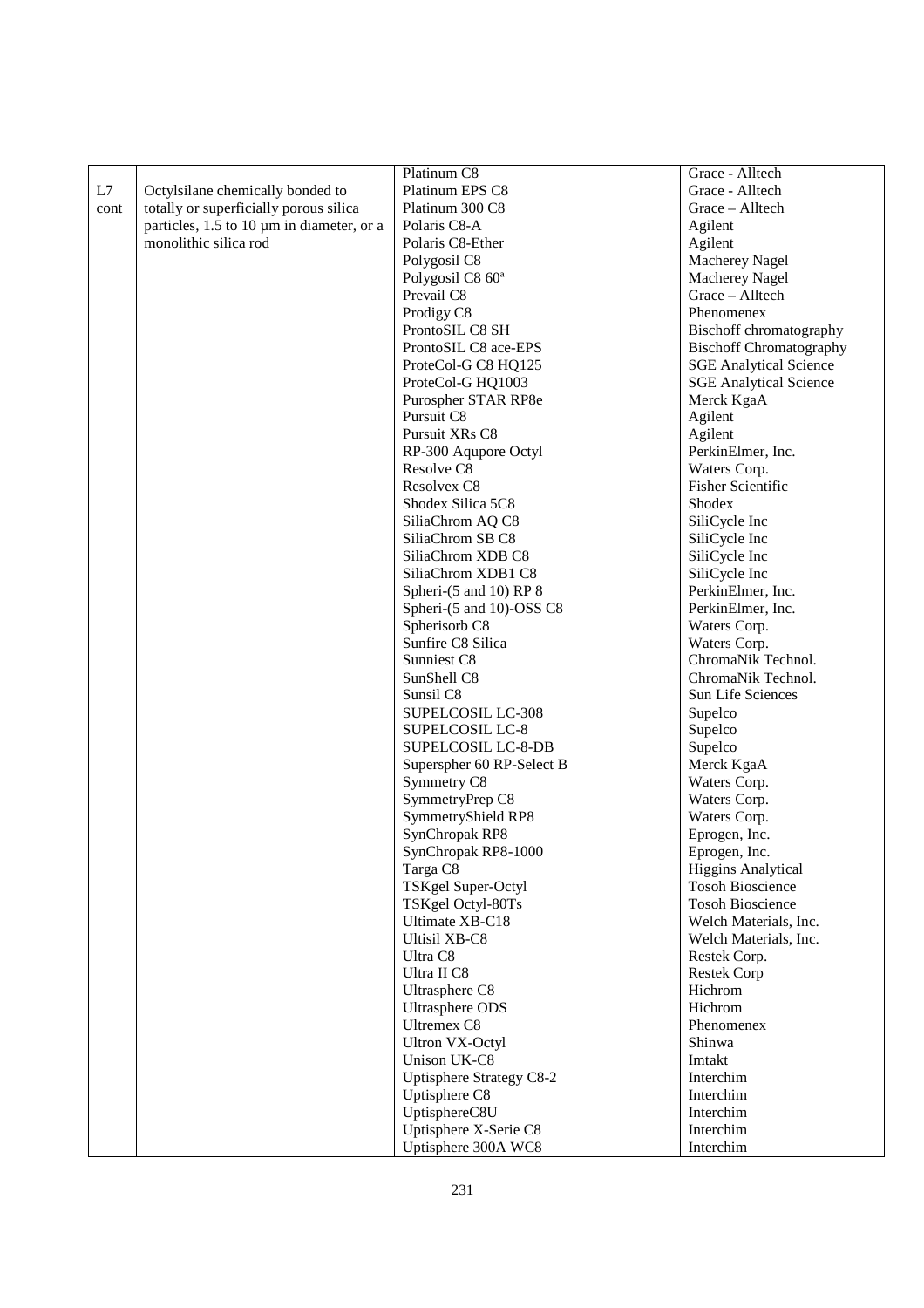|      |                                           | Uptisphere 300A WD8                    | Interchim                   |
|------|-------------------------------------------|----------------------------------------|-----------------------------|
| L7   | Octylsilane chemically bonded to          | Viva <sub>C8</sub>                     | Restek Corp.                |
| cont | totally or superficially porous silica    | Vydac 208MS                            | Grace - Vydac               |
|      | particles, 1.5 to 10 µm in diameter, or a | Vydac 208SP                            | Grace - Vydac               |
|      | monolithic silica rod                     | Vydac 208TP                            | Grace - Vydac               |
|      |                                           | Vydac C8                               | Grace - Vydac               |
|      |                                           | Wakosil II 5C8 RS                      | Wako Pure Chemical Ind.     |
|      |                                           | Wakopak Wakosil 5C8 HG                 | Wako Pure Chemical Ind.     |
|      |                                           | Wakopak Wakosil 5C8 RS                 | Wako Pure Chemical Ind.     |
|      |                                           | Wakopak Wakosil 3C8 RS                 | Wako Pure Chemical Ind.     |
|      |                                           | Wakopak Wakosil 5C8                    | Wako Pure Chemical Ind.     |
|      |                                           | Whatman P-5 C8 RACII                   | Whatman                     |
|      |                                           | XBridge C8                             | Waters Corp.                |
|      |                                           | XTerra MS C8                           | Waters Corp.                |
|      |                                           | XTerra RP8                             | Waters Corp.                |
|      |                                           | Xtimate C8                             | Welch Materials, Inc.       |
|      |                                           | <b>YMC</b> Basic                       | YMC Co., Ltd.               |
|      |                                           | YMC-Pack C8                            | YMC Co., Ltd.               |
|      |                                           | YMC Pack ProC8                         | YMC Co., Ltd.               |
|      |                                           | YMC-Triart C8                          | YMC Co., Ltd.               |
|      |                                           |                                        | Zodiac Life Sciences        |
|      |                                           | Zodiac 120 C8 SH                       |                             |
|      |                                           | Zodiac C8                              | Zodiac Life Sciences        |
|      |                                           | Zodiac $C8(1)$                         | Zodiac Life Sciences        |
|      |                                           | Zodiac C8(2)                           | Zodiac Life Sciences        |
|      |                                           | Zodiac C8 AQ                           | Zodiac Life Sciences        |
|      |                                           | Zodiac C8 Shield                       | Zodiac Life Sciences        |
|      |                                           | ZORBAX C8                              | <b>Agilent Technologies</b> |
|      |                                           | ZORBAX Eclipse Plus C8                 | <b>Agilent Technologies</b> |
|      |                                           | ZORBAX Eclipse XDB-C8                  | <b>Agilent Technologies</b> |
|      |                                           | ZORBAX Rx-C8                           | <b>Agilent Technologies</b> |
|      |                                           | ZORBAX StableBondC8                    | <b>Agilent Technologies</b> |
|      |                                           | ZORBAX SB C8                           | <b>Agilent Technologies</b> |
| L8   | An essentially monomolecular layer of     | Adsorbosil NH2                         | Grace - Alltech             |
|      | aminopropylsilane chemically bonded       | Adsorbosphere NH2                      | Grace - Alltech             |
|      | to totally porous silica gel support, 1.5 | Adsorbosphere XL NH2                   | Grace - Alltech             |
|      | to 10 µm in diameter, or a monolithic     | Allsphere NH2                          | Grace - Alltech             |
|      | silica rod.                               | Alltima NH <sub>2</sub>                | Grace - Alltech             |
|      |                                           | AlphaBond NH <sub>2</sub>              | Grace - Alltech             |
|      |                                           | Allsphere NH2                          | Grace - Alltech             |
|      |                                           | Amethyst Amino                         | Sepax Technologies, Inc.    |
|      |                                           | Bondclone NH <sub>2</sub>              | Phenomenex                  |
|      |                                           | Capcell NH2 SG 80                      | Shiseido                    |
|      |                                           | Capcell NH2 UG 80                      | Shiseido                    |
|      |                                           | Carbohydrate Amino                     | Grace - Alltech             |
|      |                                           | Chromegabond Amino                     | <b>ES</b> Industries        |
|      |                                           | Chromolith Performance NH2             | Merck KgaA                  |
|      |                                           | Cogent HPS Amino                       | MicroSolv Techn. Corp.      |
|      |                                           | Cogent MicroBee Amino                  | MicroSolv Techn. Corp.      |
|      |                                           | Cogent Simulare Amino                  | MicroSolv Techn. Corp.      |
|      |                                           | Cosmosil NH2-MS                        | Nacalai Tesque, Inc.        |
|      |                                           | Econosil Amino                         | Grace - Alltech             |
|      |                                           | Econosphere Amino                      | Grace - Alltech             |
|      |                                           | Enable APS                             | Spincotech                  |
|      |                                           | Fortis Amino                           | Fortis                      |
|      |                                           | High Performance Carbohydrate Analysis | Waters Corp.                |
|      |                                           | HP-Amino                               | Sepax Techonologies         |
|      |                                           | Hypersil APS-2                         | Thermo Fisher               |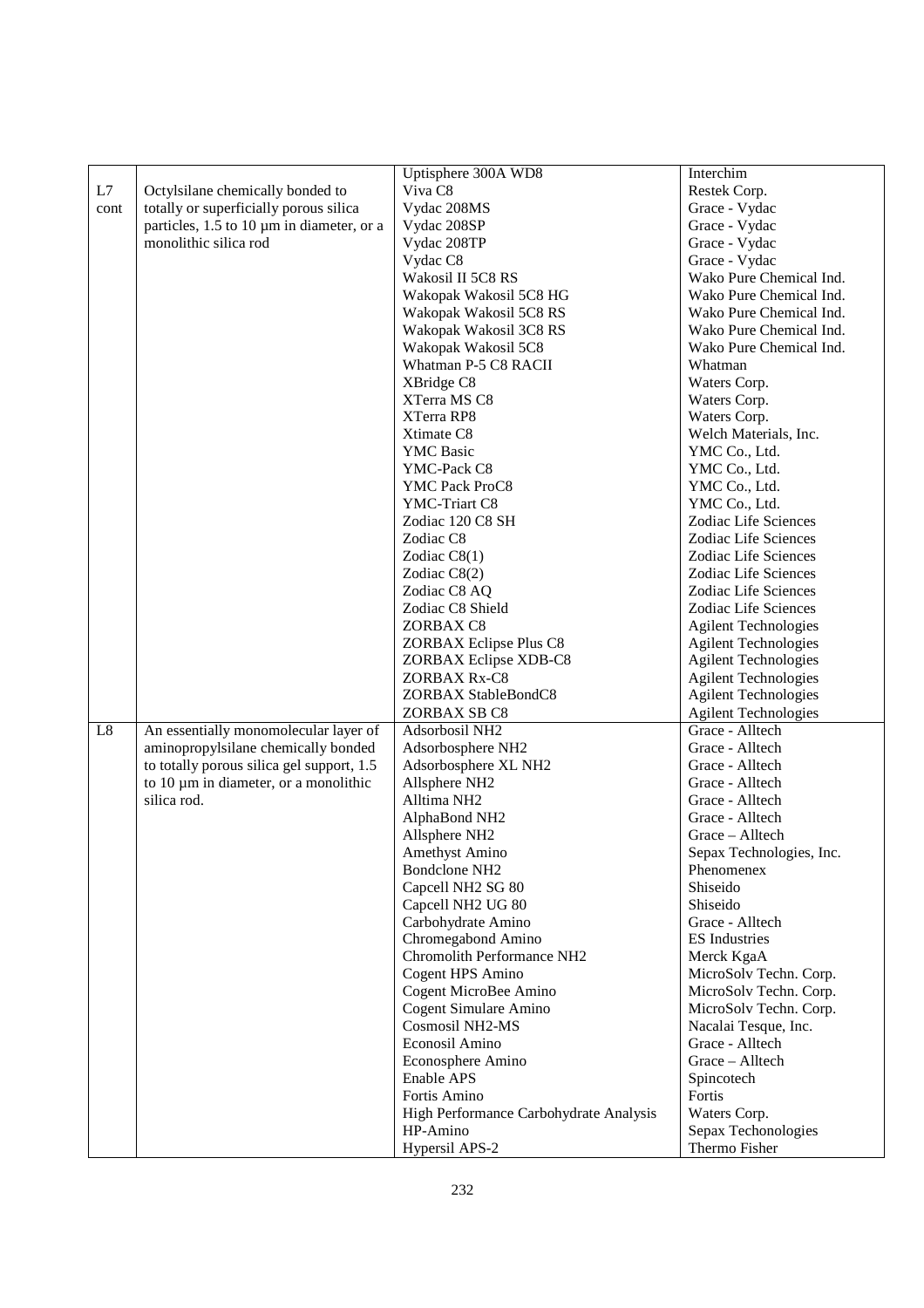|          |                                           | Hypersil GOLD Amino                  | Thermo Fisher                         |
|----------|-------------------------------------------|--------------------------------------|---------------------------------------|
| $\rm L8$ | An essentially monomolecular layer of     | <b>IB-SIL Amino</b>                  | Phenomenex                            |
| cont     | aminopropylsilane chemically bonded       | Kromasil NH <sub>2</sub>             | <b>Akzo Nobel Separations</b>         |
|          | to totally porous silica gel support, 1.5 | LiChrosorb NH <sub>2</sub>           | Merck KgaA                            |
|          | to 10 µm in diameter, or a monolithic     | LiChrospher NH2                      | Merck KgaA                            |
|          | silica rod.                               | Luna NH <sub>2</sub>                 | Phenomenex                            |
|          |                                           | µBondapak NH2                        | Waters Corp.                          |
|          |                                           | MicroSorb NH2                        | Agilent                               |
|          |                                           | NUCLEODUR NH <sub>2</sub>            | Macherey-Nagel                        |
|          |                                           | NUCLEODUR NH2-RP                     | Macherey-Nagel                        |
|          |                                           | Nucleosil Carbohydrate               | Macherey-Nagel                        |
|          |                                           | Nucleosil NH <sub>2</sub>            | Macherey-Nagel                        |
|          |                                           |                                      |                                       |
|          |                                           | Nucleosil NH2 RP                     | Macherey-Nagel                        |
|          |                                           | Optimisil AQ-Amino                   | <b>CVC</b> Technologies               |
|          |                                           | Peerless Amino                       | Chromatopak                           |
|          |                                           | PerfectChrom 100 NH2                 | MZ Analysentechnik                    |
|          |                                           | PerfectSil 100 NH2                   | MZ Analysentechnik                    |
|          |                                           | PerfectSil 120 NH2                   | MZ Analysentechnik                    |
|          |                                           | PhenoSphere NH <sub>2</sub>          | Phenomenex                            |
|          |                                           | Pinnacle II Amino                    | Restek Corp.                          |
|          |                                           | Platinum NH <sub>2</sub>             | Grace - Alltech                       |
|          |                                           | Polaris NH <sub>2</sub>              | Agilent                               |
|          |                                           | Polygosil NH2                        | Macherey Nagel                        |
|          |                                           | Polygosil NH2 60A                    | Macherey Nagel                        |
|          |                                           | ProntoSIL AMINO                      | <b>Bischoff Chromatography</b>        |
|          |                                           | ProntoSIL AMINO H                    | <b>Bischoff Chromatography</b>        |
|          |                                           | ProntoSIL AMINO E                    | <b>Bischoff Chromatography</b>        |
|          |                                           | Purospher STAR NH2                   | Merck KgaA                            |
|          |                                           | Shodex Silica 5NH                    | Shodex                                |
|          |                                           | SiliaChrom XDB1 Amino                | SiliCycle Inc                         |
|          |                                           | Spheri-(5 and 10) amino              | Perkinelmer, Inc.                     |
|          |                                           | Spherisorb NH2                       | Waters Corp.                          |
|          |                                           | SUPELCOSIL LC-NH <sub>2</sub>        | Supelco                               |
|          |                                           | SUPELCOSIL LC-NH <sub>2</sub> -NP    | Supelco                               |
|          |                                           | Syncronis Amino                      | Thermo Fisher                         |
|          |                                           | TSKgel NH2-100                       | <b>Tosoh Bioscience</b>               |
|          |                                           | Ultra Amino                          | Restek Corp.                          |
|          |                                           | Unison UK-Amino                      | Imtakt                                |
|          |                                           | <b>Uptisphere Strategy NH2</b>       | Interchim                             |
|          |                                           |                                      | Interchim                             |
|          |                                           | Uptisphere NH2                       | Wako Pure Chemical Ind.               |
|          |                                           | Wakopak Wakosil 5NH2<br>YMC-Pack NH2 |                                       |
|          |                                           |                                      | YMC Co., Ltd.<br>Zodiac Life Sciences |
|          |                                           | Zodiac Amino                         |                                       |
|          |                                           | Zodiac Amino (1)                     | Zodiac Life Sciences                  |
|          |                                           | Zodiac Amino (2)                     | Zodiac Life Sciences                  |
|          |                                           | ZORBAX Carbohydrate                  | <b>Agilent Technologies</b>           |
|          |                                           | ZORBAX NH2                           | <b>Agilent Technologies</b>           |
| L9       | Irregular or spherical, totally porous    | Capcell SCX UG 80                    | Shiseido                              |
|          | silica gel having a chemically bonded,    | Chromegabond P-SCX                   | <b>ES</b> Industries                  |
|          | strongly acidic cation-exchange           | Diazem C8 SCX                        | Diazem                                |
|          | coating, $3$ to $10 \mu m$ in diameter.   | Diazem SCX                           | Diazem                                |
|          |                                           | Diazem SCX 4-204                     | Diazem                                |
|          |                                           | HP-SCX                               | Sepax Techonologies                   |
|          |                                           | IonoSpher C                          | Agilent                               |
|          |                                           | Luna SCX                             | Phenomenex                            |
|          |                                           | Maxsil SCX                           | Phenomenex                            |
|          |                                           | Nucleosil SA                         | Macherey-Nagel                        |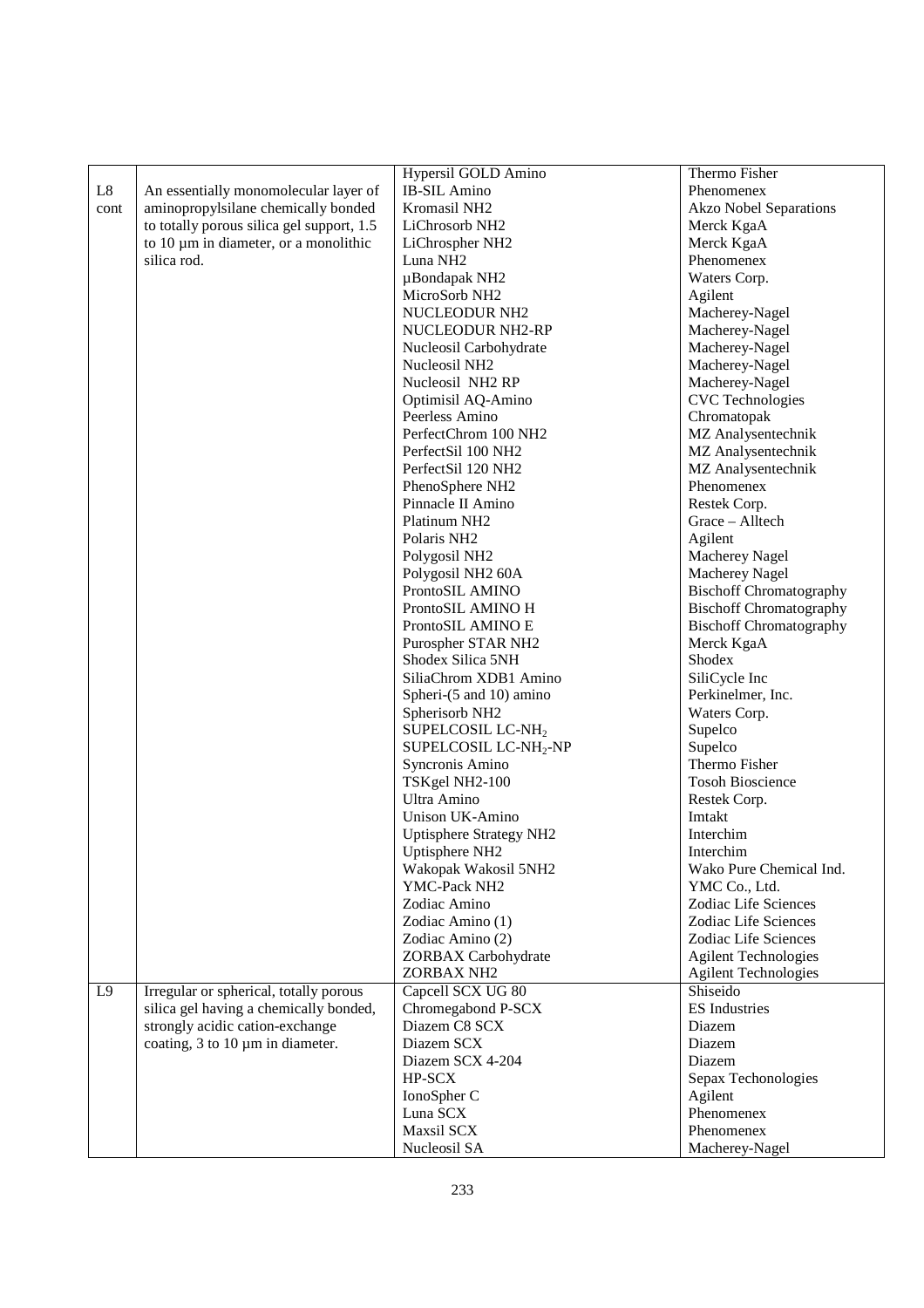| Advanced Chrom. Tech.<br>L10<br>ACE CN-300<br>porous silica particles, 1.5 to 10 µm in<br>Advanced Chrom. Tech.<br><b>ACE CN</b><br>diameter, or a monolithic silica rod.<br>Advanced Chrom. Tech.<br><b>ACE Excel CN</b><br>ACQUITY UPLC HSS CN<br>Waters Corp.<br>Adsorbosil CN<br>Grace - Alltech<br>Adsorbosphere CN<br>Grace - Alltech<br>Adsorbosphere CN-AQ<br>Grace - Alltech<br>Adsorbosphere XL CN<br>Grace - Alltech<br>Allsphere CN<br>Grace - Alltech<br>Alltima CN<br>Grace - Alltech<br>Alltima HP Cyano<br>Grace - Alltech<br><b>Allure Basix</b><br>Restek Corp.<br>Alltech Associates, Inc.<br>AlphaBond CN<br>Grace - Jones<br><b>APEX CN</b><br>Supelco<br>Ascentis ES Cyano<br>Supelco<br>Ascentis Express ES-Cyano<br>Thermo Fisher<br>BetaBasic CN<br>Thermo Fisher<br><b>BETASIL CN</b><br><b>BioBasic CN</b><br>Thermo Fisher c<br><b>Bondclone CN</b><br>Phenomenex<br>Capcell CN SG 120, 300<br>Shiseido<br>Capcell CN UG 120<br>Shiseido<br>Chromegabond CN<br><b>ES</b> Industries<br>Chromolith CN<br>Merck KgaA<br><b>Higgins Analytical</b><br>Clipeus Cyano<br>CN Ultrasphere<br><b>Beckman Instruments</b><br>Cogent HPS Cyano<br>MicroSolv Techn. Corp.<br>Cogent simulare Cyano<br>MicroSolv Techn. Corp.<br>Cogent MicroBee Cyano<br>MicroSolv Techn. Corp.<br>Cosmosil CN-MS<br>Nacalai Tesque, Inc.<br>DELTABOND CYANO<br>Thermo Fisher<br>Nomura Chemical<br>Develosil CN-UG<br>Diazem CN 120A, 200A<br>Diazem<br>Supelco<br>Discovery Cyano<br>Econosil CN<br>Grace - Alltech<br>Econosphere CN<br>Grace - Alltech<br>Enable Cyano<br>Spincotech<br>Fortis Cyano<br>Fortis Technologies | L9<br>cont | Irregular or spherical, totally porous<br>silica gel having a chemically bonded,<br>strongly acidic cation-exchange<br>coating, $3$ to $10 \mu m$ in diameter. | Partisil SCX<br>Partisphere SCX<br>PerfectChrom 100 SCX<br>SiliaChrom SCX<br>Spherisorb SCX<br>SUPELCOSIL LC-SCX<br>SynChropak S300<br>TSKgel SP-2SW<br>Uptisphere SCX<br>Wakopak Wakosil 5SCX<br>Zodiac SCX<br>Zodiac SCX(1)<br>ZORBAX 300SCX | Hichrom<br>Hichrom<br>MZ Analysentechnik<br>SiliCycle Inc<br>Waters Corp.<br>Supelco<br>Eichrom Technologies, Inc.<br><b>Tosoh Bioscience</b><br>Interchim<br>Wako Pure Chemical Ind.<br>Zodiac Life Sciences<br>Zodiac Life Sciences<br><b>Agilent Technologies</b> |
|----------------------------------------------------------------------------------------------------------------------------------------------------------------------------------------------------------------------------------------------------------------------------------------------------------------------------------------------------------------------------------------------------------------------------------------------------------------------------------------------------------------------------------------------------------------------------------------------------------------------------------------------------------------------------------------------------------------------------------------------------------------------------------------------------------------------------------------------------------------------------------------------------------------------------------------------------------------------------------------------------------------------------------------------------------------------------------------------------------------------------------------------------------------------------------------------------------------------------------------------------------------------------------------------------------------------------------------------------------------------------------------------------------------------------------------------------------------------------------------------------------------------------------------------------------------------------------------------------------------------------------|------------|----------------------------------------------------------------------------------------------------------------------------------------------------------------|------------------------------------------------------------------------------------------------------------------------------------------------------------------------------------------------------------------------------------------------|----------------------------------------------------------------------------------------------------------------------------------------------------------------------------------------------------------------------------------------------------------------------|
| <b>HALO ES-CN</b><br>Advanced Materials Tech.<br>HALO Peptide ES-CN<br>Advanced Materials Tech.<br>HP-Cyano<br>Sepax Techonologies<br>Hyperclone CN (CPS)<br>Phenomenex                                                                                                                                                                                                                                                                                                                                                                                                                                                                                                                                                                                                                                                                                                                                                                                                                                                                                                                                                                                                                                                                                                                                                                                                                                                                                                                                                                                                                                                          |            | Nitrile groups chemically bonded to                                                                                                                            | Genesis CN                                                                                                                                                                                                                                     | Grace - Jones                                                                                                                                                                                                                                                        |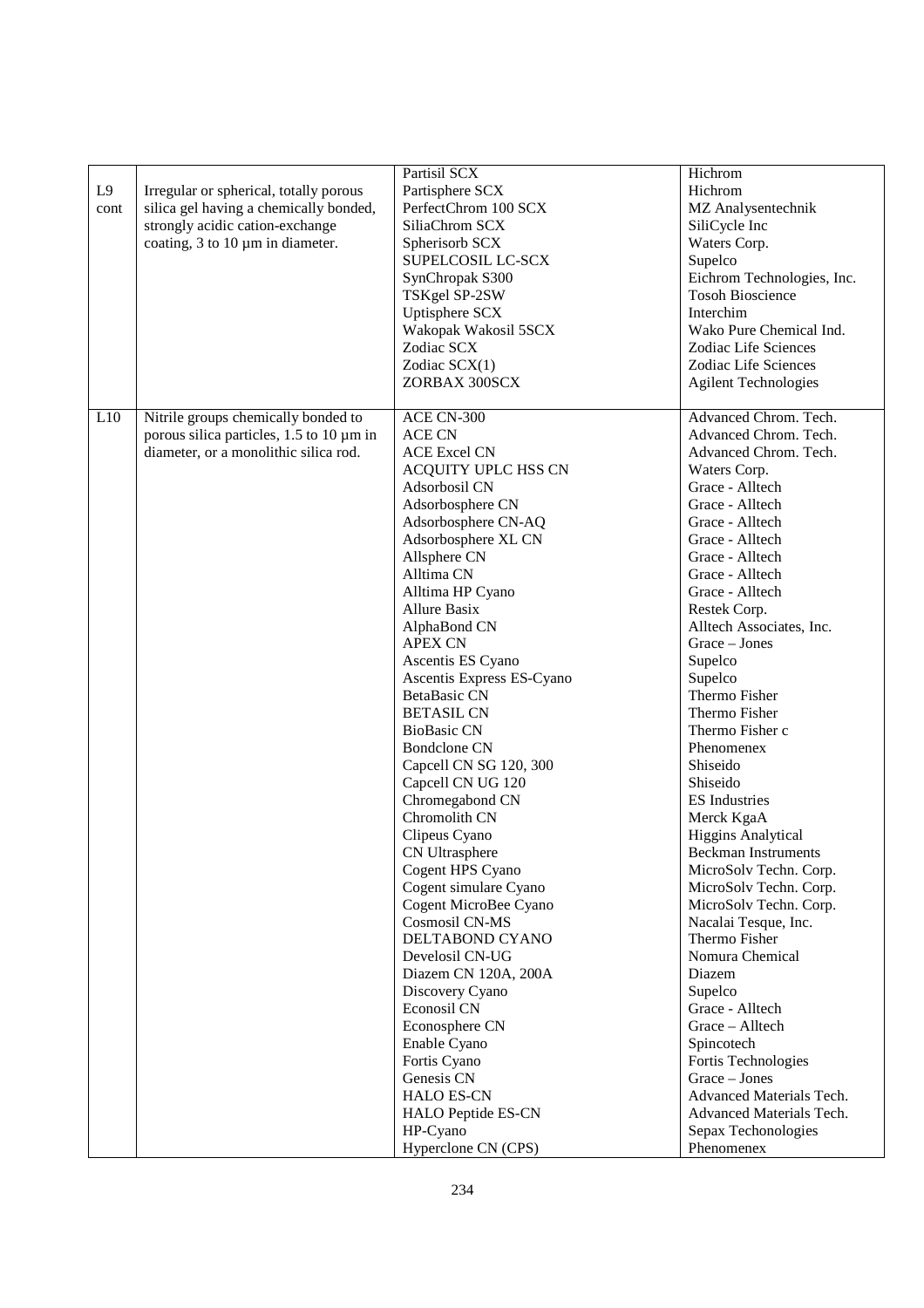|      |                                          | Hypersil BDS CN        | Thermo Fisher                  |
|------|------------------------------------------|------------------------|--------------------------------|
| L10  | Nitrile groups chemically bonded to      | <b>Hypersil CPS</b>    | Thermo Fisher                  |
| cont | porous silica particles, 1.5 to 10 µm in | Hypersil CPS-2         | Thermo Fisher                  |
|      | diameter, or a monolithic silica rod.    | Hyperprep GOLD CN      | Thermo Fisher                  |
|      |                                          | <b>HyPURITY CN</b>     | Thermo Fisher                  |
|      |                                          | Inertsil CN-3          | <b>GL</b> Sciences             |
|      |                                          | Kromasil CN            | <b>Akzo Nobel Separations</b>  |
|      |                                          | LiChrosorb CN          | Merck KgaA                     |
|      |                                          | LiChrospher CN         | Merck KgaA                     |
|      |                                          | Luna CN                | Phenomenex                     |
|      |                                          | µBondapak CN           | Waters Corp.                   |
|      |                                          | MicroSorb CN           | Agilent                        |
|      |                                          | NovaPak CN             | Waters Corp.                   |
|      |                                          | NovaPak CN HP          | Waters Corp.                   |
|      |                                          | NUCLEODUR 100 CN       | Macherey-Nagel                 |
|      |                                          | NUCLEODUR 100 CN-RP    | Macherey-Nagel                 |
|      |                                          | Nucleosil CN           | Macherey-Nagel                 |
|      |                                          | Nucleosil CN-RP        | Macherey-Nagel                 |
|      |                                          | Optimisil AQ Cyano     | <b>CVC</b> Technologies        |
|      |                                          | Orbit 100 CN           | MZ Analysentechnik             |
|      |                                          | Peptica CN-A           | Diazem                         |
|      |                                          | Peerless Cyano         | Chromatopak                    |
|      |                                          | PerfectChrom 100 CN    | MZ Analysentechnik             |
|      |                                          | PerfectSil 100 CN-3    | MZ Analysentechnik             |
|      |                                          | PerfectSil 120 CN      | MZ Analysentechnik             |
|      |                                          | PerfectSil Target CN-3 | MZ Analysentechnik             |
|      |                                          | Pinnacle II Cyano      | <b>Restek Corp</b>             |
|      |                                          | Pinnacle DB Cyano      | Restek Corp.                   |
|      |                                          | Platinum CN            | Grace - Alltech                |
|      |                                          | Polygosil CN           | Macherey Nagel                 |
|      |                                          | Polygosil CN 60A       | Macherey Nagel                 |
|      |                                          | ProntoSIL CN           | <b>Bischoff Chromatography</b> |
|      |                                          | Prevail CN             | Grace - Alltech                |
|      |                                          | Regis Nitrile          | Regis Instruments              |
|      |                                          | Resolve CN             | Waters Corp.                   |
|      |                                          | Shodex Silica 5CN      | Shodex                         |
|      |                                          | SiliaChrom XDB1 CN     | SiliCycle Inc                  |
|      |                                          | Spheri-(5 and 10)-CN   | Perkinelmer, Inc.              |
|      |                                          | Spherisorb CN          | Waters Corp.                   |
|      |                                          | SUPELCOSIL LC-CN       | Supelco                        |
|      |                                          | SUPELCOSIL LC-PCN      | Supelco                        |
|      |                                          | TSKgel CN-80Ts         | <b>Tosoh Bioscience</b>        |
|      |                                          | Ultra Cyano            | Restek Corp.                   |
|      |                                          | Ultrasphere CN         | Hichrom                        |
|      |                                          | <b>Ultremex CN</b>     | Phenomenex                     |
|      |                                          | Uptisphere CN          | Interchim                      |
|      |                                          | Wakopak Wakosil-II 5CN | Wako Pure Chemical Ind.        |
|      |                                          | Wakopak Wakosil 5CN    | Wako Pure Chemical Ind.        |
|      |                                          | Wakopak Combi CN       | Wako Pure Chemical Ind.        |
|      |                                          | XSelect HSS CN         | Waters Corp.                   |
|      |                                          | YMC-Pack CN            | YMC Co., Ltd.                  |
|      |                                          | Zodiac CN              | Zodiac Life Sciences           |
|      |                                          | Zodiac $CN(1)$         | Zodiac Life Sciences           |
|      |                                          | Zodiac 100 CN          | Zodiac Life Sciences           |
|      |                                          | Zodiac 120 CN          | Zodiac Life Sciences           |
|      |                                          | Zodiac 120 CN          | Zodiac Life Sciences           |
|      |                                          | ZORBAX Eclipse XDB-CN  | <b>Agilent Technologies</b>    |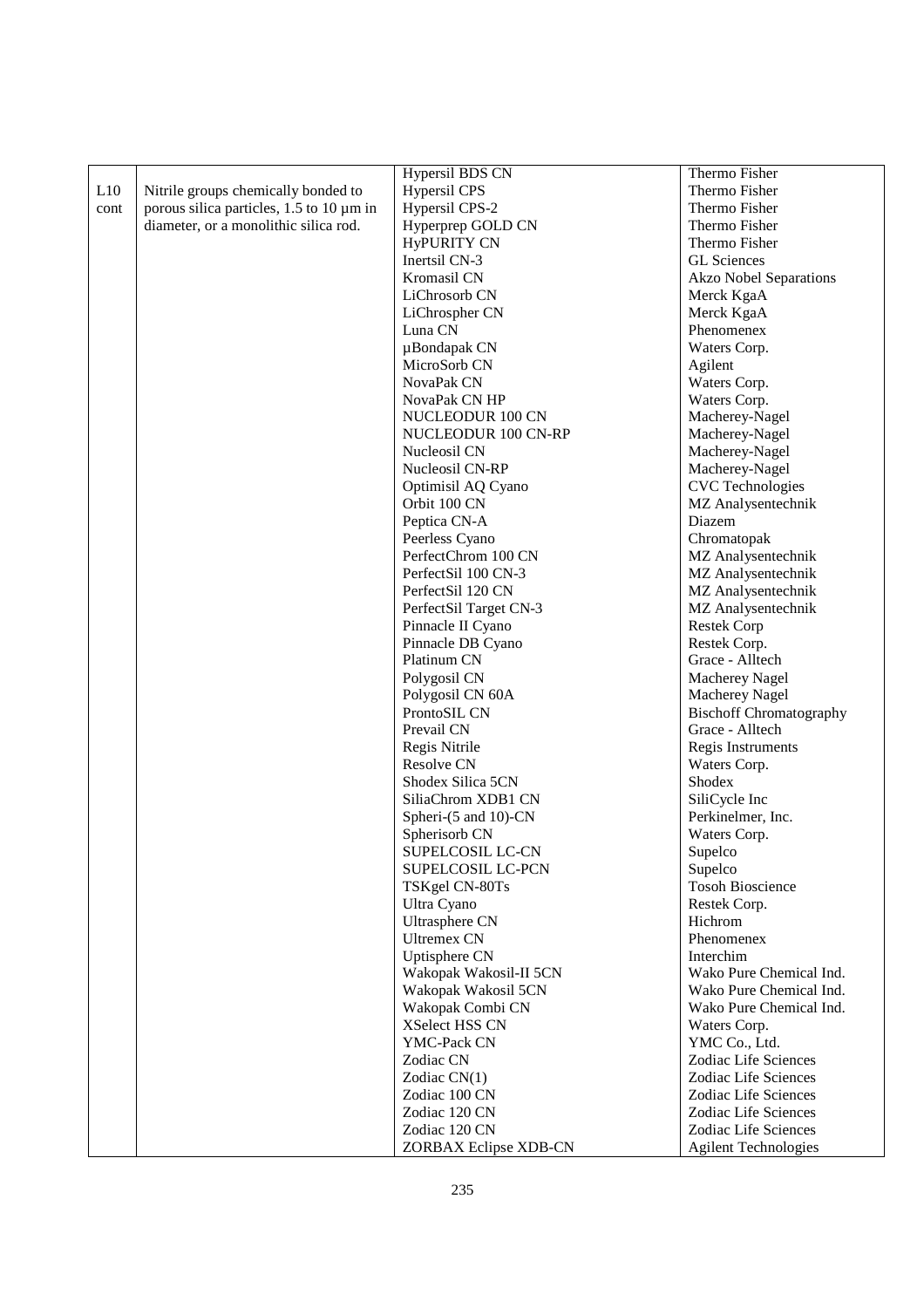|      |                                          | ZORBAX 300StableBond-CN        | <b>Agilent Technologies</b>   |
|------|------------------------------------------|--------------------------------|-------------------------------|
| L10  | Nitrile groups chemically bonded to      | <b>ZORBAX CN</b>               | <b>Agilent Technologies</b>   |
| cont | porous silica particles, 1.5 to 10 µm in | ZORBAX StableBond-CN           | <b>Agilent Technologies</b>   |
|      | diameter, or a monolithic silica rod.    |                                |                               |
| L11  | Phenyl groups chemically bonded to       | Accucore Phenyl-Hexyl          | Thermo Fisher                 |
|      | porous silica particles, 1.5 to 10 µm in | ACE Phenyl-300                 | Advanced Chrom. Tech.         |
|      | diameter, or a monolithic silica rod.    | <b>ACE Phenyl</b>              | Advanced Chrom. Tech.         |
|      |                                          | ACE Excel Ph                   | Advanced Chrom. Tech.         |
|      |                                          | ACQUITY UPLC CSH Phenyl-Hexyl  | Waters Corp.                  |
|      |                                          | <b>ACQUITY UPLC BEH Phenyl</b> | Waters Corp.                  |
|      |                                          | Adsorbosphere Phenyl           | Grace - Alltech               |
|      |                                          | Adsorbosphere XL Phenyl        | Grace - Alltech               |
|      |                                          | Allsphere Phenyl               | Grace - Alltech               |
|      |                                          | Alltima Phenyl                 | Grace - Alltech               |
|      |                                          | Allure Biphenyl                | Restek Corp.                  |
|      |                                          | alphaBond Phenyl               | Grace - Alltech               |
|      |                                          | <b>APEX Phenyl</b>             | Grace - Jones                 |
|      |                                          | <b>Ascentis Phenyl</b>         | Supelco                       |
|      |                                          | Ascentis Express Phenyl-Hexyl  | Supelco                       |
|      |                                          | <b>BetaBasic Phenyl</b>        | Thermo Fisher                 |
|      |                                          | <b>BETASIL Phenyl</b>          | Thermo Fisher                 |
|      |                                          | <b>BETASIL Phenyl-hexyl</b>    | Thermo Fisher                 |
|      |                                          | <b>BioBasic Phenyl</b>         | Thermo Fisher                 |
|      |                                          | <b>Bondclone Phenyl</b>        | Phenomenex                    |
|      |                                          | Capcell Phenyl SG 120, 300     | Shiseido                      |
|      |                                          | Capcell Phenyl UG 120          | Shiseido                      |
|      |                                          | Chromegabond P-BD              | <b>ES</b> Industries          |
|      |                                          | Chromolith Phenyl              | Merck KgaA                    |
|      |                                          | Clipeus Phenyl                 | <b>Higgins Analytical</b>     |
|      |                                          | Cogent HPS Phenyl              | MicroSolv Tech. Corp.         |
|      |                                          | <b>Cogent Simulare Phenyl</b>  | MicroSolv Tech. Corp.         |
|      |                                          | Cogent MicroBee Phenyl         | MicroSolv Tech. Corp.         |
|      |                                          | <b>Cosmosil PE-MS</b>          | Nacalai Tesque, Inc.          |
|      |                                          | Cosmosil Ph-AR-300             | Nacalai Tesque, Inc.          |
|      |                                          | Diazem Phenyl                  | Diazem                        |
|      |                                          | Enable Phenyl                  | Spincotech                    |
|      |                                          | Fortis Diphenyl                | Fortis Technologies           |
|      |                                          | Gemini C6-Phenyl               | Phenomenex                    |
|      |                                          | Genesis Phenyl                 | Grace - Jones                 |
|      |                                          | GP-Phenyl                      | Sepax Technologies            |
|      |                                          | HALO Phenyl-Hexyl              | Advanced Materials Tech.      |
|      |                                          | Hydrocell Phenyl NP10          | Biochrom Labs, Inc.           |
|      |                                          | Hydrocell Phenyl 1500          | Biochrom Labs, Inc.           |
|      |                                          | Hypersil BDS Phenyl            | Thermo Fisher                 |
|      |                                          | Hypersil GOLD Phenyl           | Thermo Fisher                 |
|      |                                          | Hypersil Phenyl                | Thermo Fisher                 |
|      |                                          | Hypersil Phenyl-2              | Thermo Fisher                 |
|      |                                          | <b>IBM</b> Phenyl              | IBM Instruments Inc.          |
|      |                                          | IBM Phenyl-NP                  | IBM Instruments Inc.          |
|      |                                          | IB-SIL Phenyl BD               | Phenomenex                    |
|      |                                          | Inertsil Ph (Phenyl)           | <b>GL</b> Sciences            |
|      |                                          | Inertsil Ph-3 (Phenyl)         | <b>GL</b> Sciences            |
|      |                                          | Kinetex Phenyl-Hexyl           | Phenomenex                    |
|      |                                          | Kinetex Biphenyl               | Phenomenex                    |
|      |                                          | Kromasil Phenyl-Hexyl          | <b>Akzo Nobel Separations</b> |
|      |                                          | Luna Phenyl-Hexyl              | Phenomenex                    |
|      |                                          | µBondapak Phenyl               | Waters Corp.                  |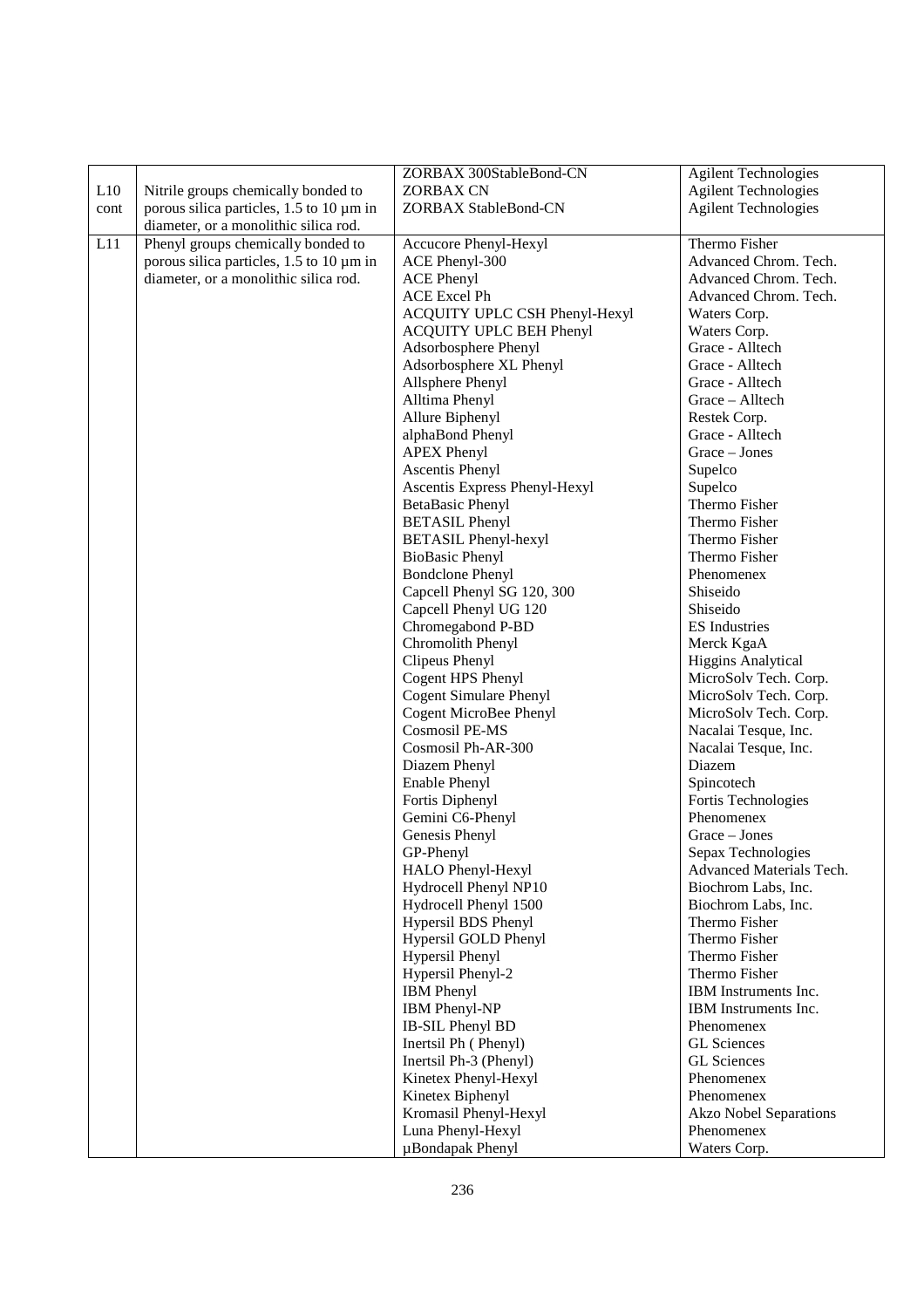|                 |                                          | Microsorb Phenyl            | Agilent                        |
|-----------------|------------------------------------------|-----------------------------|--------------------------------|
| L <sub>11</sub> | Phenyl groups chemically bonded to       | NovaPak Phenyl              | Waters Corp.                   |
| Cont            | porous silica particles, 1.5 to 10 µm in | NUCLEODUR Phenyl-Hexyl      | Macherey-Nagel                 |
|                 | diameter, or a monolithic silica rod.    | <b>NUCLEODUR Sphinx RP</b>  | Macherey-Nagel                 |
|                 |                                          | NUCLEOSHELL Phenyl-Hexyl    | Macherey-Nagel                 |
|                 |                                          | Nucleosil Phenyl            | Macherey-Nagel                 |
|                 |                                          | Nucleosil Phenyl ec         | Macherey Nagel                 |
|                 |                                          | Optimisil MF Phenyl         | <b>CVC</b> Technologies        |
|                 |                                          | Peptica Phenyl series A,B,C | Diazem                         |
|                 |                                          | Peerless Phenyl             | Chromatopak                    |
|                 |                                          | PerfectBond Ph              | MZ Analysentechnik             |
|                 |                                          | PerfectBond Ph-H            | MZ Analysentechnik             |
|                 |                                          | PerfectChrom 100 Phenyl     | MZ Analysentechnik             |
|                 |                                          | PerfectChrom 100 Phenyl M   | MZ Analysentechnik             |
|                 |                                          | PerfectSil 100 Phenyl-3     | MZ Analysentechnik             |
|                 |                                          | PerfectSil 120 Phenyl       | MZ Analysentechnik             |
|                 |                                          | PerfectSil 120 Phenyl-M     | MZ Analysentechnik             |
|                 |                                          | Pinnacle II Biphenyl        | <b>Restek Corp</b>             |
|                 |                                          | Pinnacle II Phenyl          | <b>Restek Corp</b>             |
|                 |                                          | Pinnacle DB Biphenyl        | Restek Corp.                   |
|                 |                                          | Pinnacle DB Phenyl          | <b>Restek Corp</b>             |
|                 |                                          | Platinum Phenyl             | Grace - Alltech                |
|                 |                                          | Prodigy PH-3                | Phenomenex                     |
|                 |                                          | ProntoSIL Phenyl            | <b>Bischoff Chromatography</b> |
|                 |                                          | Prevail Phenyl              | Grace - Alltech                |
|                 |                                          | Purospher STAR Phenyl       | Merck KgaA                     |
|                 |                                          | Pursuit DiPhenyl            | Agilent                        |
|                 |                                          | Pursuit XRs DiPhenyl        | Agilent                        |
|                 |                                          | Shodex Silica 5NPE          | Shodex                         |
|                 |                                          | SiliaChrom XDB1 Phenyl      | SiliCycle Inc                  |
|                 |                                          | Speedcore Diphenyl          | Fortis Technologies            |
|                 |                                          | Spheri-(5 and 10)-Phenyl    | PerkinElmer, Inc.              |
|                 |                                          | Spherisorb Phenyl           | Waters Corp.                   |
|                 |                                          | <b>Sunniest PhE</b>         | ChromaNik Technol.             |
|                 |                                          | SunShell Phenyl             | ChromaNik Technol.             |
|                 |                                          | SUPELCOSIL LC-DP            | Supelco                        |
|                 |                                          | SUPELCOSIL LC-3DP           | Supelco                        |
|                 |                                          | Syncronis Phenyl            | Thermo Fisher                  |
|                 |                                          | Synergi Polar-RP            | Phenomenex                     |
|                 |                                          | TSKgel Super-Phenyl         | <b>Tosoh Bioscience</b>        |
|                 |                                          | Ultimate XB-Phenyl          | Welch Materials, Inc.          |
|                 |                                          | Ultisil XB-Phenyl           | Welch Materials, Inc.          |
|                 |                                          | Ultra II Biphenyl           | Restek Corp.                   |
|                 |                                          | <b>Ultra Phenyl</b>         | Restek Corp.                   |
|                 |                                          | Ultra II Aromax             | <b>Restek Corp</b>             |
|                 |                                          | Ultra Techsphere 5 Phenyl   | <b>HPLC</b> Technology         |
|                 |                                          | Unison UK-Phenyl            | Imtakt                         |
|                 |                                          | Uptisphere PH               | Interchim                      |
|                 |                                          | Viva Biphenyl               | Restek Corp.                   |
|                 |                                          | Vydac 219MS                 | Grace - Vydac                  |
|                 |                                          | Vydac 219TP                 | Grace - Vydac                  |
|                 |                                          | Wakopak Wakosil 5Ph         | Wako Pure Chemical Ind.        |
|                 |                                          | YMC-Pack Ph                 | YMC Co., Ltd.                  |
|                 |                                          | YMC-Triart Phenyl           | YMC Co., Ltd.                  |
|                 |                                          | XBridge Phenyl              | Waters Corp.                   |
|                 |                                          | XSelect CSH Phenyl-Hexyl    | Waters Corp.                   |
|                 |                                          | XTerra Phenyl               | Waters Corp.                   |
|                 |                                          |                             |                                |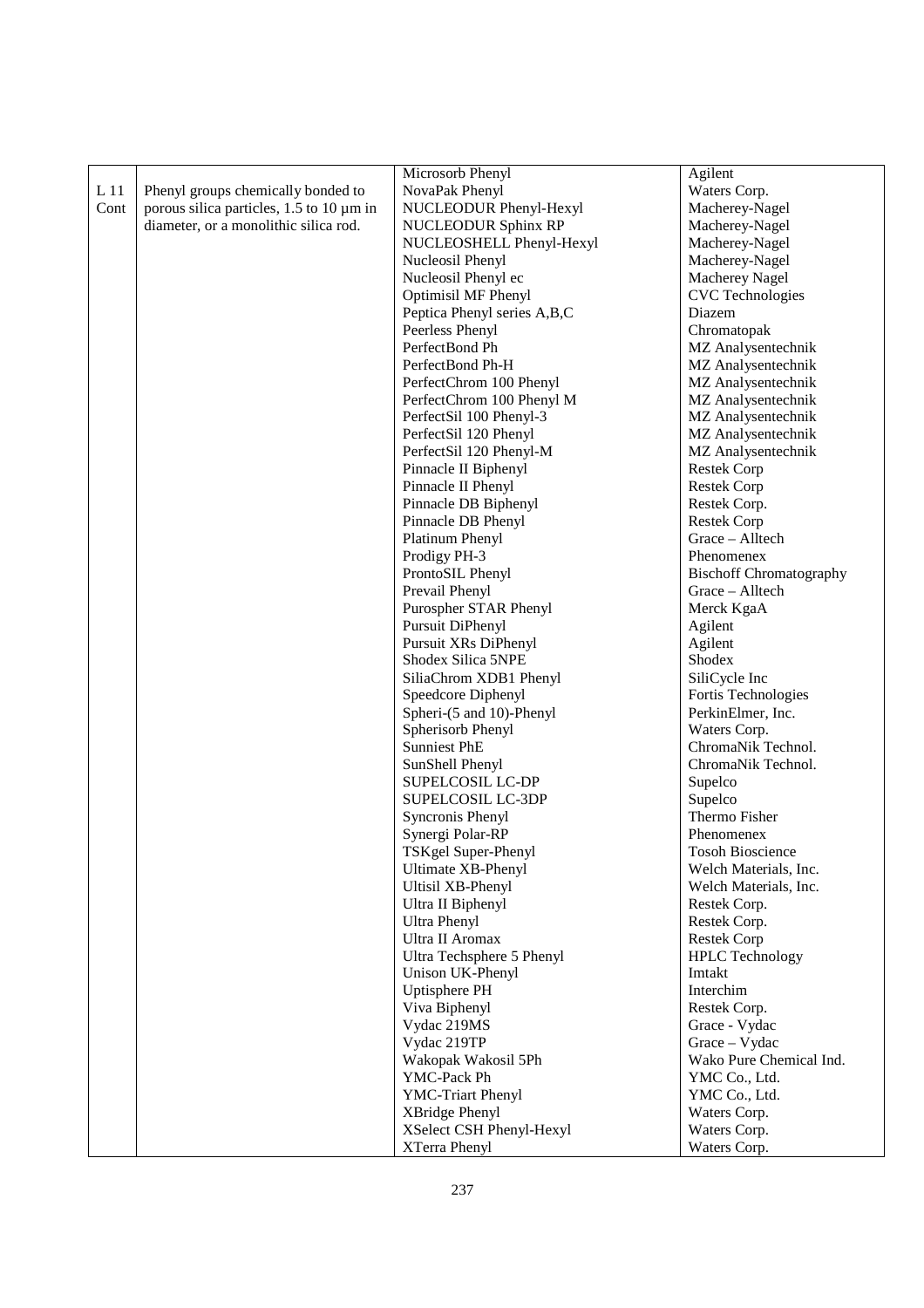|                 |                                              | Zodiac Phenyl                    | Zodiac Life Sciences          |
|-----------------|----------------------------------------------|----------------------------------|-------------------------------|
| L <sub>11</sub> | Phenyl groups chemically bonded to           | Zodiac Phenyl (1)                | Zodiac Life Sciences          |
| cont            | porous silica particles, 1.5 to 10 µm in     | Zodiac 120 Phenyl                | Zodiac Life Sciences          |
|                 | diameter, or a monolithic silica rod.        | ZORBAX Eclipse XDB-Phenyl        | <b>Agilent Technologies</b>   |
|                 |                                              | ZORBAX Eclipse Plus Phenyl-Hexyl | <b>Agilent Technologies</b>   |
|                 |                                              | <b>ZORBAX</b> Phenyl             | <b>Agilent Technologies</b>   |
|                 |                                              |                                  |                               |
|                 |                                              | ZORBAX StableBond-Phenyl         | <b>Agilent Technologies</b>   |
| L12             | A strong anion-exchange packing made         | Accell Plus QMA                  | Waters Corp.                  |
|                 | by chemically bonding a quartenary           | Anex                             | Transgenomic, Inc.            |
|                 | amine to a solid silica spherical core,      | Baker-10 SPE Quaternary Am       | J.T.Baker Chemical Co.        |
|                 | 30 to 50 $\mu$ m in diameter                 | Guard SAX                        | Agilent                       |
|                 |                                              | Generik SAX                      | Sepax Technologies            |
|                 |                                              | Dionex IonPac AS4A-SC            | Thermo Scientific             |
|                 |                                              | Hydrocell QA 1500                | BioChrom Labs, Inc.           |
|                 |                                              | Hydrocell QA NP10                | BioChrom Labs, Inc.           |
|                 |                                              | Pellicular SAX                   | Grace - Alltech               |
|                 |                                              | puriFlash SAX                    | Interchim                     |
|                 |                                              | Zipax SAX                        | DuPont                        |
|                 |                                              | Zodiac Prep SCX                  | Zodiac Life Sciences          |
| L13             | Trimethylsilane chemically bonded to         | Adsorbosphere TMS                | Grace - Alltech               |
|                 | porous silica particles, 3 to 10 µm in       | Adsorbosphere XL C1              | Grace - Alltech               |
|                 | diameter                                     | Allsphere C1                     | Grace - Alltech               |
|                 |                                              | APEX C1                          | Grace - Jones                 |
|                 |                                              | <b>BETASIL C1</b>                | Thermo Fisher                 |
|                 |                                              | Capcell C1 SG 120, 300           | Shiseido                      |
|                 |                                              | Capcell C1 UG 120                | Shiseido                      |
|                 |                                              | Chromegabond C1                  | <b>ES</b> Industries          |
|                 |                                              | Cosmosil TMS-MS                  | Nacalai Tesque, Inc.          |
|                 |                                              | DELTABOND Methyl                 | Thermo Electron               |
|                 |                                              | Develosil TMS-UG C1              | Nomura Chemical               |
|                 |                                              | $GP-C1$                          | Sepax Technologies            |
|                 |                                              | Grom-Sil TMS1                    | Grace-Alltech                 |
|                 |                                              | Grom-Sil TMS1                    | Grace-Alltech                 |
|                 |                                              |                                  | Thermo Scientific             |
|                 |                                              | Hypersil SAS (C1)                |                               |
|                 |                                              | Kromasil C1                      | <b>Akzo Nobel Separations</b> |
|                 |                                              | Peerless C1                      | Chromatopak                   |
|                 |                                              | PerfectBond C1                   | MZ Analysentechnik            |
|                 |                                              | PerfectChrom 100 C1              | MZ Analysentechnik            |
|                 |                                              | PerfectSil 120 C1                | MZ Analysentechnik            |
|                 |                                              | Pinnacle II C1                   | Restek Corp.                  |
|                 |                                              | Pinnacle DB C1                   | Restek Corp.                  |
|                 |                                              | SiliaChrom XDB1 C1               | SiliCycle Inc                 |
|                 |                                              | Spherisorb Cl                    | Waters Corp.                  |
|                 |                                              | SUPELCOSIL LC-1                  | Supelco                       |
|                 |                                              | SynChropak RP1                   | Eichrom Technologies, Inc.    |
|                 |                                              | TSKgel TMS-250                   | Tosoh Bioscience              |
|                 |                                              | Ultra C1                         | Restek Corp.                  |
|                 |                                              | Wakopak Wakosil 5TMS             | Wako Pure Chemical Ind.       |
|                 |                                              | YMC-Pack TMS                     | YMC Co., Ltd.                 |
|                 |                                              | Zodiac C1                        | Zodiac Life Sciences          |
|                 |                                              | Zodiac $C1(1)$                   | Zodiac Life Sciences          |
|                 |                                              | ZORBAX TMS                       | <b>Agilent Technologies</b>   |
| L14             | Silica gel having a chemicallly bonded       | Adsorbosphere SAX                | Grace - Alltech               |
|                 | strongly basic quaternary ammonium           | Adsorbosphere XL SAX             | Grace - Alltech               |
|                 | anion-exchange coating, $5$ to $10 \mu m$ in | Allsphere SAX                    | Grace - Alltech               |
|                 | diameter.                                    | Chromegabond SAX                 | <b>ES</b> Industries          |
|                 |                                              | HP-SAX                           | Sepax Technologies            |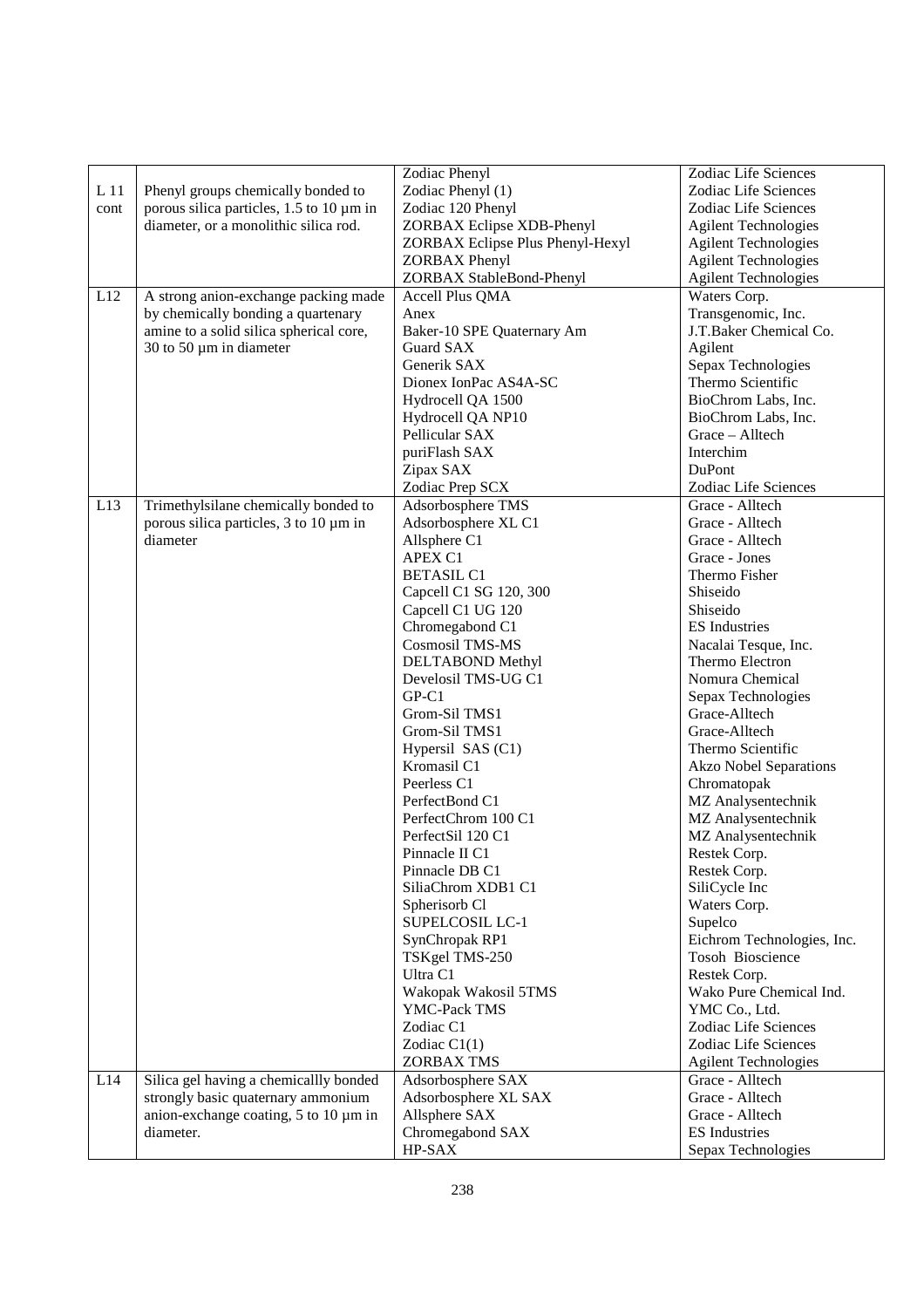|      |                                              | Hypersil GOLD SAX            | Thermo Fisher               |
|------|----------------------------------------------|------------------------------|-----------------------------|
| L14  | Silica gel having a chemicallly bonded,      | Hypersil SAX                 | Thermo Fisher               |
| cont | strongly basic quaternary ammonium           | IonoSpher A                  | Agilent                     |
|      | anion-exchange coating, $5$ to $10 \mu m$ in | Macrosphere 300 SAX          | Grace - Alltech             |
|      | diameter.                                    | MetaSil SAX                  | Agilent                     |
|      |                                              | Nucleosil SB                 | Macherey-Nagel              |
|      |                                              | Partisil SAX                 | Hichrom                     |
|      |                                              | Partisphere SAX              | Hichrom                     |
|      |                                              | PhenoSphere SAX              | Phenomenex                  |
|      |                                              | Platinum SAX                 | Grace - Alltech             |
|      |                                              | PerfectChrom 100 SAX         | MZ Analysentechnik          |
|      |                                              | SiliaChrom SAX               | SiliCycle Inc               |
|      |                                              | Spherex SAX                  | Phenomenex                  |
|      |                                              | Spherisorb SAX               | Waters Corp.                |
|      |                                              | SUPELCOSIL SAX1              | Supelco                     |
|      |                                              | SynChropak Q300              | Eprogen, Inc.               |
|      |                                              | TSKgel QAE-2SW               | <b>Tosoh Bioscience</b>     |
|      |                                              | Uptisphere SAX               | Interchim                   |
|      |                                              | Vydac 3021C                  | Grace - Vydac               |
|      |                                              | Wakopak Wakosil 5SAX         | Wako Pure Chemical Ind.     |
|      |                                              | Zodiac SCX                   | Zodiac Life Sciences        |
|      |                                              | Zodiac SCX(1)                | Zodiac Life Sciences        |
|      |                                              | ZORBAX SAX                   | <b>Agilent Technologies</b> |
| L15  | Hexylsilane chemically bonded to             | Allsphere C6                 | Grace - Alltech             |
|      | totally porous silica particles, 3 to 10     | <b>BETASIL C6</b>            | Thermo Fisher               |
|      | µm in diameter                               | Chomegabond C6               | <b>ES</b> Industries        |
|      |                                              | Grom-Sil Hexyl-1             | Grace-Alltech               |
|      |                                              | PerfectChrom 100 C6          | MZ Analysentechnik          |
|      |                                              | PhenoSphere C6               | Phenomenex                  |
|      |                                              | Spherisorb C6                | Waters Corp.                |
|      |                                              | Zodiac C6                    | Zodiac Life Sciences        |
|      |                                              | Zodiac $C6(1)$               | Zodiac Life Sciences        |
| L16  | Dimethylsilane chemically bonded to          | Adsorbil C2                  | Grace - Alltech             |
|      | porous silica particles, 5 to 10 µm in       | Chromegabond C2              | <b>ES</b> Industries        |
|      | diameter                                     | Diazem C8 DAC2               | Diazem                      |
|      |                                              | Maxil RP2                    | Phenomenex                  |
|      |                                              | Nucleosil C2                 | Macherey-Nagel              |
|      |                                              | Polygosil C <sub>2</sub>     | Macherey Nagel              |
|      |                                              | Polygosil C <sub>2</sub> 60A | Macherey Nagel              |
|      |                                              | Zodiac C <sub>2</sub>        | Zodiac Life Sciences        |
|      |                                              | Zodiac C2(1)                 | Zodiac Life Sciences        |
| L17  | Strong cation-exchange resin consisting      | Alltech OA-1000              | Grace - Alltech             |
|      | of sulfonated cross-linked styrene-          | Alltech OA-2000              | Grace - Alltech             |
|      | divinylbenzene copolymer in the              | Alltech IOA-1000             | Grace - Alltech             |
|      | hydrogen form, 6 to 12 µm in diameter        | Alltech IOA-2000             | Grace - Alltech             |
|      |                                              | Aminex Fast Acid Analysis    | <b>BIO-RAD Laboratories</b> |
|      |                                              | Aminex HPX-87H               | <b>BIO-RAD Laboratories</b> |
|      |                                              | Carbomix H-NP                | Sepax Technologies          |
|      |                                              | <b>Fast Fruit Juice</b>      | Waters Corp.                |
|      |                                              | Hamilton HC-75H              | Hamilton Co.                |
|      |                                              | Hamilton PRP-X200            | Hamilton Co.                |
|      |                                              | Hamilton PRP-X300            | Hamilton Co.                |
|      |                                              | Hi-Plex H                    | Agilent                     |
|      |                                              | Hydrocell SP1500             | BioChrom Labs, Inc.         |
|      |                                              | Hydrocell SP NP 10           | BioChrom Labs, Inc.         |
|      |                                              | HyperREZ XP Carbohydrate H   | Thermo Fisher               |
|      |                                              | HyperREZ XP Organic Acids    | Thermo Fisher               |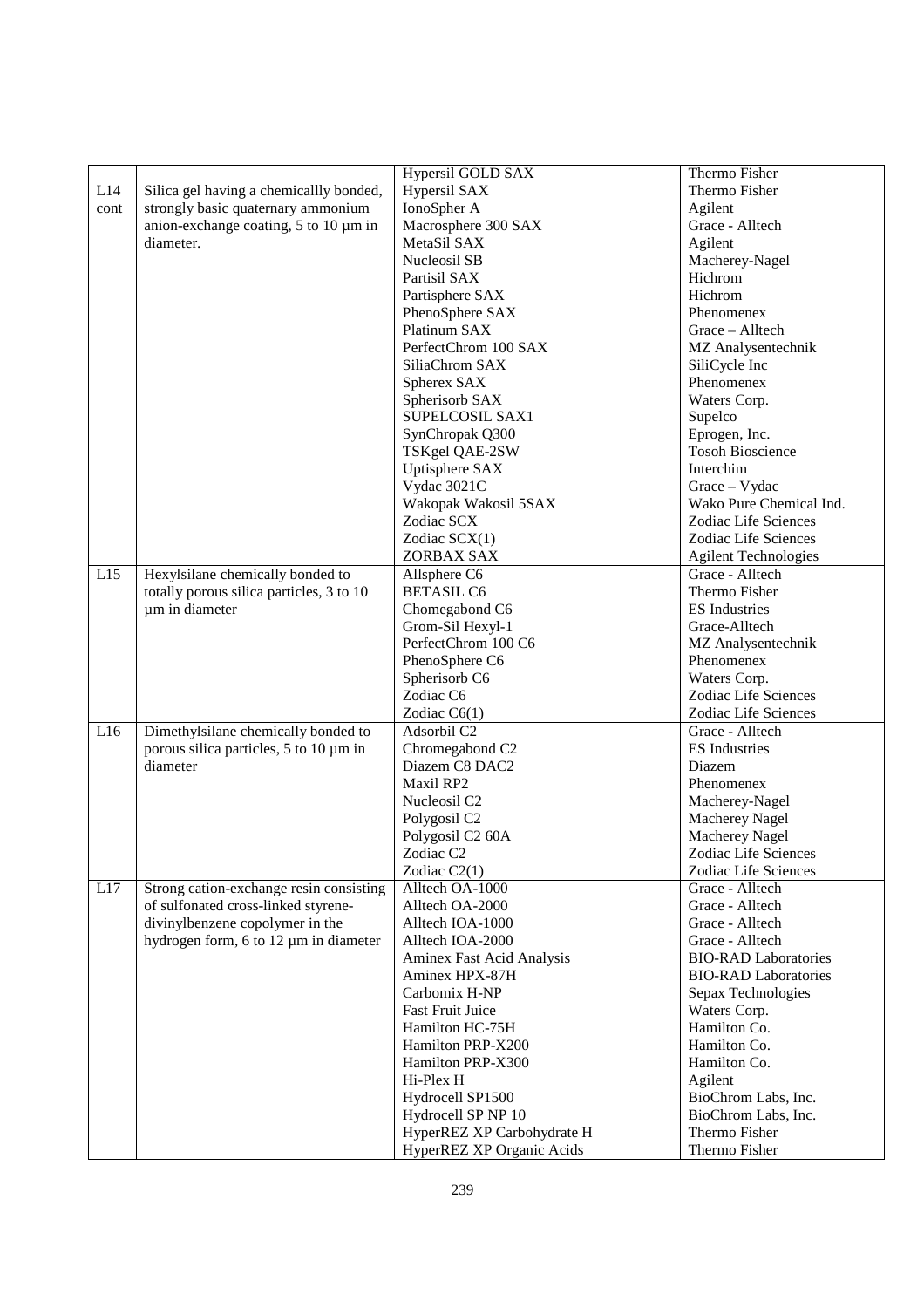|      |                                         | IC-Pak Cation                        | Waters Corp.                |
|------|-----------------------------------------|--------------------------------------|-----------------------------|
| L17  | Strong cation-exchange resin consisting | IC-Pak Ion Exclusion                 | Waters Corp.                |
| cont | of sulfonated cross-linked styrene-     | ICSep COREGEL 64H                    | Transgenomic, Inc.          |
|      | divinylbenzene copolymer in the         | ICSep COREGEL 87H1                   | Transgenomic, Inc.          |
|      |                                         |                                      | Transgenomic, Inc.          |
|      | hydrogen form, 6 to 12 µm in diameter   | ICSep COREGEL 87H3                   |                             |
|      |                                         | ICSep COREGEL 107H                   | Transgenomic, Inc.          |
|      |                                         | ICSep ION300                         | Transgenomic, Inc.          |
|      |                                         | ICSep ORH-801                        | Transgenomic, Inc.          |
|      |                                         | Jordi Gel DVB Sulfonated SCX         | Jordi Labs LLC              |
|      |                                         | Jordi Sulfonated Polar Pac SCX       | Jordi Labs LLC              |
|      |                                         | MCI GEL CK08EH                       | Mitsubishi Chem Corp        |
|      |                                         | Nucleogel Sugar 810H                 | Macherey-Nagel              |
|      |                                         | Nucleogel ION 300 OA                 | Macherey-Nagel              |
|      |                                         | Polypore H                           | PerkinElmer, Inc.           |
|      |                                         | <b>PRP-X200</b>                      | Hamilton                    |
|      |                                         | Rezex RHM-Monosaccharide             | Phenomenex                  |
|      |                                         | Rezex ROA-Organic Acid               | Phenomenex                  |
|      |                                         | Rezex RFQ-Fast Acid                  | Phenomenex                  |
|      |                                         | Shim-pack SCR-101H                   | Shimadzu                    |
|      |                                         | Shodex IC Y-521                      | Shodex                      |
|      |                                         | Shodex RSpak KC-811                  | Shodex                      |
|      |                                         | Shodex SUGAR SH1011                  | Shodex                      |
|      |                                         | Shodex SUGAR SH1821                  | Shodex                      |
|      |                                         | SiliaChrom IEC SC-H                  | SiliCycle                   |
|      |                                         | SUPELCOGEL C-610H                    | Supelco                     |
|      |                                         | <b>SUPELCOGEL H</b>                  | Supelco                     |
|      |                                         | Ultron PS-80H                        | Shinwa                      |
|      |                                         | <b>Wescan Anion Exclusion</b>        | Grace - Alltech             |
|      |                                         | Zodiac Carb USP L17                  | Zodiac Life Sciences        |
|      |                                         | Zodiac Carb 87H                      | Zodiac Life Sciences        |
|      |                                         | Zodiac Carb 67H                      | Zodiac Life Sciences        |
|      |                                         | Zodiac Carb 87H(1)                   | Zodiac Life Sciences        |
| L18  | Amino and cyano groups chemically       | Adsorbosphere PAC                    | Grace - Alltech             |
|      | bonded to porous silica particles, 3 to | Chromegabond A/CN                    | <b>ES</b> Industries        |
|      | $10 \mu$ in diameter                    | Partisil 10 PAC                      | Hichrom                     |
|      |                                         |                                      |                             |
|      |                                         | Partisphere PAC                      | Hichrom                     |
| L19  | Strong cation-exchange resin consisting | Alltech carbohydrate Cation Exchange |                             |
|      | of sulfonated cross-linked styrene-     | column                               | Grace - Alltech             |
|      | divinylbenzene copolymer in the         | Aminex Cabohydrate HPX-87C           | <b>BIO-RAD Laboratories</b> |
|      | calcium form, about 9 µm in diameter    | Benson BC-100                        | No information available    |
|      |                                         | Benson BC-200                        | No information available    |
|      |                                         | Carbomix Ca-NP                       | Sepax Technologies          |
|      |                                         | CARBOSep CHO620                      | Transgenomic, Inc.          |
|      |                                         | CarboSep CHO-820                     | Transgenomic, Inc.          |
|      |                                         | CARBOSep COREGEL-87C                 | Transgenomic, Inc.          |
|      |                                         | CARBOSep L19                         | Transgenomic, Inc.          |
|      |                                         | Hamilton HC-40                       | Hamilton Co.                |
|      |                                         | Hamilton HC-75 Ca                    | Hamilton Co.                |
|      |                                         | Hi-Plex Ca                           | Agilent                     |
|      |                                         | Hi-Plex Ca USP                       | Agilent                     |
|      |                                         | HyperREZ XP Carbohydrate Ca          | Thermo Fisher               |
|      |                                         | HyperREZ XP Sugar Alcohols           | Thermo Fisher               |
|      |                                         | MCI GEL CK08EC                       | Mitsubishi Chem Corp        |
|      |                                         | Nucleogel Sugar Ca                   | Macherey-Nagel              |
|      |                                         | Nucleogel Sugar 810 Ca               | Macherey-Nagel              |
|      |                                         | Rezex RCM-Monosaccharide             | Phenomenex                  |
|      |                                         | Rezex RCU-USP Sugar Alcohols         | Phenomenex                  |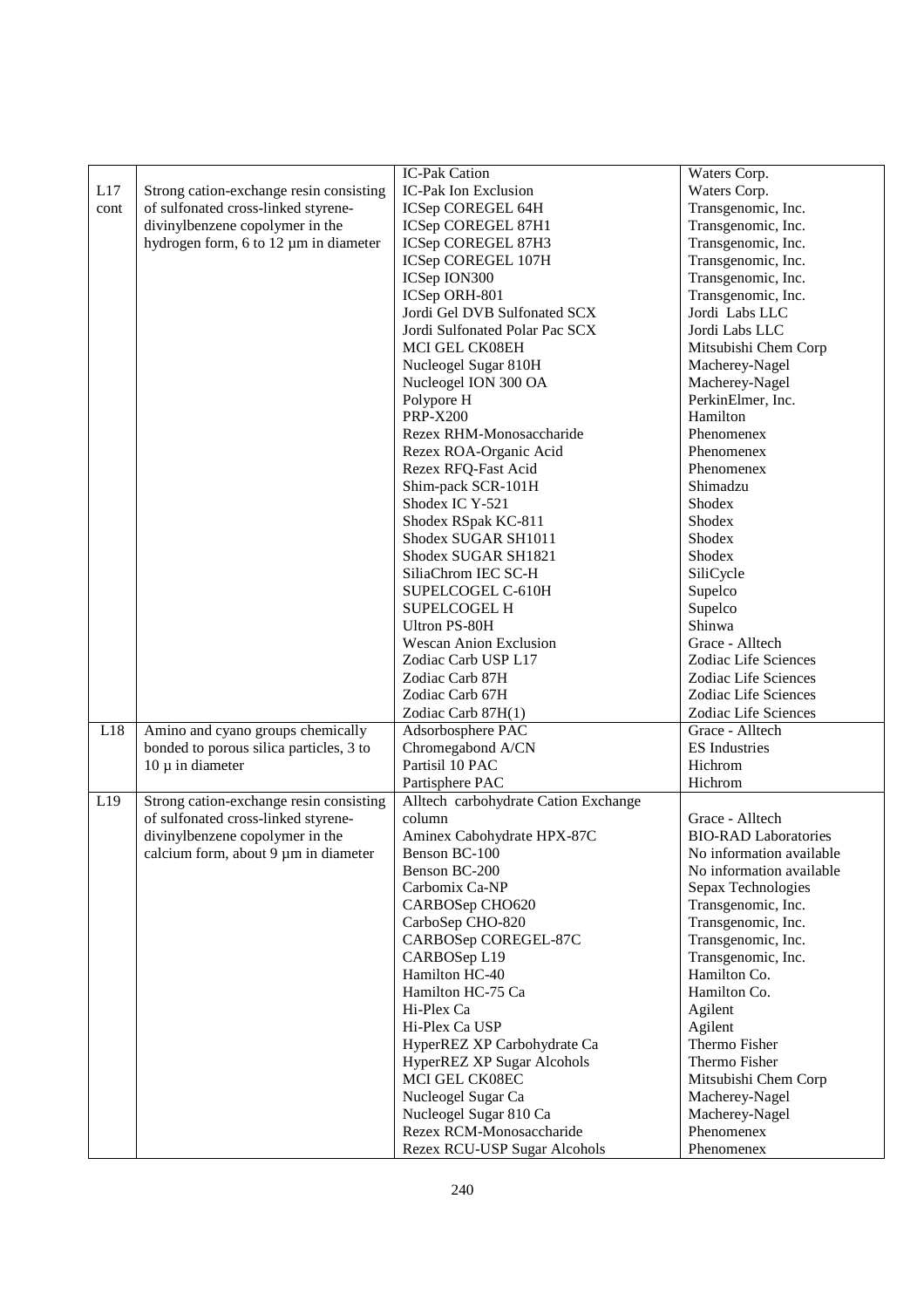|      |                                           | Shodex SUGAR SC1011                  | Shodex                        |
|------|-------------------------------------------|--------------------------------------|-------------------------------|
| L19  | Strong cation-exchange resin consisting   | Shodex SUGAR SC1211                  | Shodex                        |
| cont | of sulfonated cross-linked styrene-       | Shodex SUGAR SC1821                  | Shodex                        |
|      | divinylbenzene copolymer in the           | Shodex USPpak MN-431                 | Shodex                        |
|      | calcium form, about 9 µm in diameter      | SUPELCOGEL Ca                        | Supelco                       |
|      |                                           | Ultron PS-80C                        | Shinwa                        |
|      |                                           | Zodiac Carb USP L19                  | Zodiac Life Sciences          |
|      |                                           | Zodiac Carb 87C                      | Zodiac Life Sciences          |
|      |                                           | Zodiac Carb 820                      | Zodiac Life Sciences          |
|      |                                           | Zodiac Carb 620                      | Zodiac Life Sciences          |
| L20  | Dihydroxypropane groups chemically        | <b>APEX Diol</b>                     | Grace - Jones                 |
|      | bonded to porous silica or hybrid         | <b>ACQUITY BEH200SEC</b>             | Waters                        |
|      | particles, 1.5 to 10 µm in diameter, or a | <b>BETASIL Diol</b>                  | Thermo Fisher                 |
|      | monolithic silica rod.                    | BioSep-SEC-s2000                     | Phenomenex                    |
|      |                                           | BioSep-SEC-s3000                     | Phenomenex                    |
|      |                                           | BioSep-SEC-s4000                     | Phenomenex                    |
|      |                                           | BioSuite 125, 250, 450 series        | Waters Corp.                  |
|      |                                           | Chromegabond D(diol)                 | <b>ES</b> Industries          |
|      |                                           | Chromolith DIOL                      | Merck KgaA                    |
|      |                                           | Cosmosil Diol 120-II                 | Nacalai Tesque, Inc.          |
|      |                                           | Cosmosil diol 300-II                 | Nacalai Tesque, Inc.          |
|      |                                           | Fortis HILIC Diol                    | Fortis                        |
|      |                                           | HP-Diol                              | Sepax Technologies            |
|      |                                           | <b>Insulin HMWP</b>                  | Waters Corp.                  |
|      |                                           | Kromasil Diol                        | <b>Akzo Nobel Separations</b> |
|      |                                           | LiChrosorb Diol                      | <b>EM Sciences</b>            |
|      |                                           | LiChrospher Diol-100                 | Merck KgaA                    |
|      |                                           | Luna HILIC                           | Phenomenex                    |
|      |                                           | Macrosphere GPC 60,100,150           | Grace - Alltech               |
|      |                                           | Macrosphere GPC-300,500              | Grace - Alltech               |
|      |                                           | Macrosphere GPC-1000,4000            | Grace - Alltech               |
|      |                                           | Nucleosil Diol                       | Macherey-Nagel                |
|      |                                           | Peerless Diol                        | Chromatopak                   |
|      |                                           | PerfectChrom 100 Diol                | MZ Analysentechnik            |
|      |                                           | Protein-Pak 60                       | Waters Corp.                  |
|      |                                           | Protein-Pak 125                      | Waters Corp.                  |
|      |                                           | ProteinPak 200 SW and 300SW          | Waters Corp.                  |
|      |                                           | Shodex KW402.5                       | Shodex                        |
|      |                                           | Shodex KW403                         | Shodex                        |
|      |                                           | Shodex KW404                         | Shodex                        |
|      |                                           | Shodex KW405                         | Shodex                        |
|      |                                           | Shodex PROTEIN KW-802.5              | Shodex                        |
|      |                                           | Shodex PROTEIN KW-803                | <b>Shodex</b>                 |
|      |                                           | Shodex PROTEIN KW-804                | <b>Shodex</b>                 |
|      |                                           | Spherex Diol                         | Phenomenex                    |
|      |                                           | SunSec Diol                          | ChromaNik Technol.            |
|      |                                           | SUPELCOSIL LC-Diol                   | Supelco                       |
|      |                                           | SynChropak GPCPEP                    | Eprogen, Inc.                 |
|      |                                           | SynChropak GPC series 100, 300, 500, | Eprogen, Inc.                 |
|      |                                           | 1000, 4000                           |                               |
|      |                                           | TSKgel QC-PAK GFC series             | <b>Tosoh Bioscience</b>       |
|      |                                           | TSKgel Super SW series               | <b>Tosoh Bioscience</b>       |
|      |                                           | TSKgel SuperSW mAb HR                | <b>Tosoh Bioscience</b>       |
|      |                                           | TSKgel SWxl series                   | <b>Tosoh Bioscience</b>       |
|      |                                           | TSKgel SW series                     | <b>Tosoh Bioscience</b>       |
|      |                                           | TSKgel UltraSW Aggregate             | <b>Tosoh Bioscience</b>       |
|      |                                           | Uptisphere OH (Diol)                 | Interchim                     |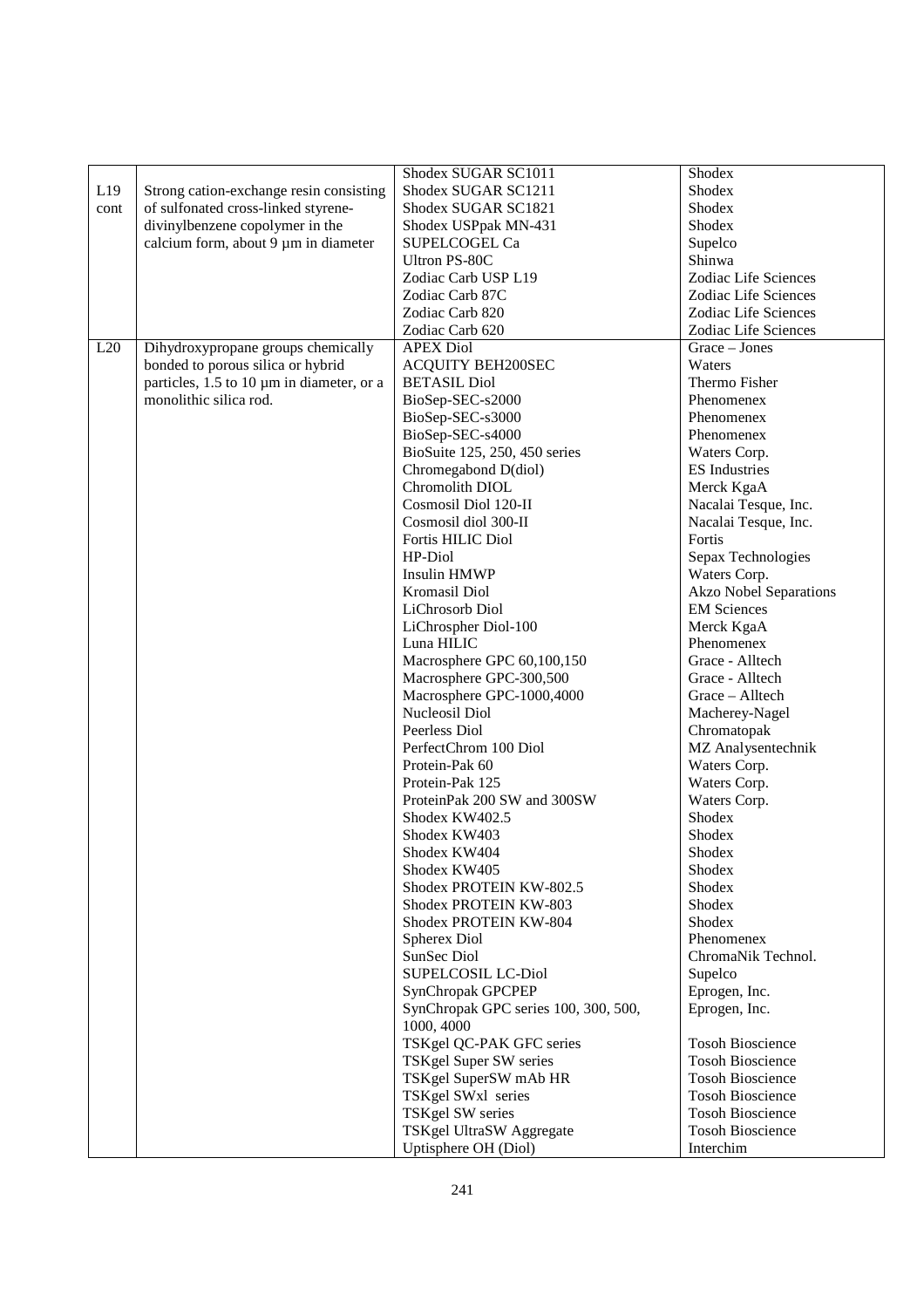| L20<br>cont | Dihydroxypropane groups chemically<br>bonded to porous silica or hybrid<br>particles, 1.5 to 10 µm in diameter, or a<br>monolithic silica rod. | Yarra SEC-2000<br>Yarra SEC-3000<br>Yarra SEC-4000<br>YMC-Pack Diol 60A, 120A, 200A, 300A<br>YMC-Triart Diol-HILIC<br>Zodiac diol<br>Zodiac Diol (1)                                                                                                                                                                                                                                                                                                                                                                                                                                                                                                                                                                                                                                                             | Phenomenex<br>Phenomenex<br>Phenomenex<br>YMC Co., Ltd.<br>YMC Co., Ltd.<br>Zodiac Life Sciences<br>Zodiac Life Sciences                                                                                                                                                                                                                                                                                                                                                                                                                                                                                                                                                   |
|-------------|------------------------------------------------------------------------------------------------------------------------------------------------|------------------------------------------------------------------------------------------------------------------------------------------------------------------------------------------------------------------------------------------------------------------------------------------------------------------------------------------------------------------------------------------------------------------------------------------------------------------------------------------------------------------------------------------------------------------------------------------------------------------------------------------------------------------------------------------------------------------------------------------------------------------------------------------------------------------|----------------------------------------------------------------------------------------------------------------------------------------------------------------------------------------------------------------------------------------------------------------------------------------------------------------------------------------------------------------------------------------------------------------------------------------------------------------------------------------------------------------------------------------------------------------------------------------------------------------------------------------------------------------------------|
| L21         | A rigid, spherical styrene-<br>divinylbenzene copolymer, 3 to 30 um<br>in diameter                                                             | Hamilton PRP-1<br>Hamilton PRP-3<br>Hydrocell RP series<br>Hydrocell RP NP series<br>HyperREZ XP RP 100<br>Jordi Gel DVB<br>Jordi Gel RP 500A<br>MCI GEL CHP20/C04<br>MCI GEL CHP20/C10<br>Nucleogel RP<br>Phenogel<br>PLgel<br><b>PLRP-S 100A</b><br><b>PLRP-S 1000A</b><br>PLRP-S 300A<br><b>PLRP-S 4000A</b><br>Polymer X RP-1<br>PolyRP-100<br>PolyRP-300<br>PolyRP-NP5<br>PolyRP-NP10<br>PRP-1<br>RoGel<br>RPSep PRX-1<br>Shodex GPC series KF, K, KD, HFIP, LF,<br>AT, UT<br>Shodex RSpak DS-413<br>Shodex RSpak DS-613<br>Shodex RSpak RP18-413<br>Shodex RSpak RP18-415<br>Shodex RSpak RP18-613<br>SiliaChrom RPC<br>Styragel HR 0.5, 1, 2, 3 and 4<br>Styragel HR 4E<br>Styragel HR 5E<br>TSKgel Hxl and Hhr series<br>TSKgel SuperH series<br>TSKgel SuperHZ series<br>TSKgel SuperMultiporeHZ series | Hamilton Co.<br>Hamilton Co.<br>BioChrom Labs, Inc.<br>BioChrom Labs, Inc.<br>ThermoFisher<br>Jordi Labs LLC<br>Jordi Labs LLC<br>Mitsubishi Chem Corp<br>Mitsubishi Chem Corp<br>Macherey-Nagel<br>Phenomenex<br>Phenomenex<br>Agilent<br>Agilent<br>Agilent<br>Agilent<br>Phenomenex<br>Sepax Technologies<br>Sepax Technologies<br>Sepax Technologies<br>Sepax Technologies<br>Hamilton Inc.<br>Grace - Alltech<br>Transgenomic, Inc.<br>Shodex<br>Shodex<br>Shodex<br>Shodex<br>Shodex<br>Shodex<br>SiliCycle Inc<br>Waters Corp.<br>Waters Corp.<br>Waters Corp.<br><b>Tosoh Bioscience</b><br><b>Tosoh Bioscience</b><br><b>Tosoh Bioscience</b><br>Tosoh Bioscience |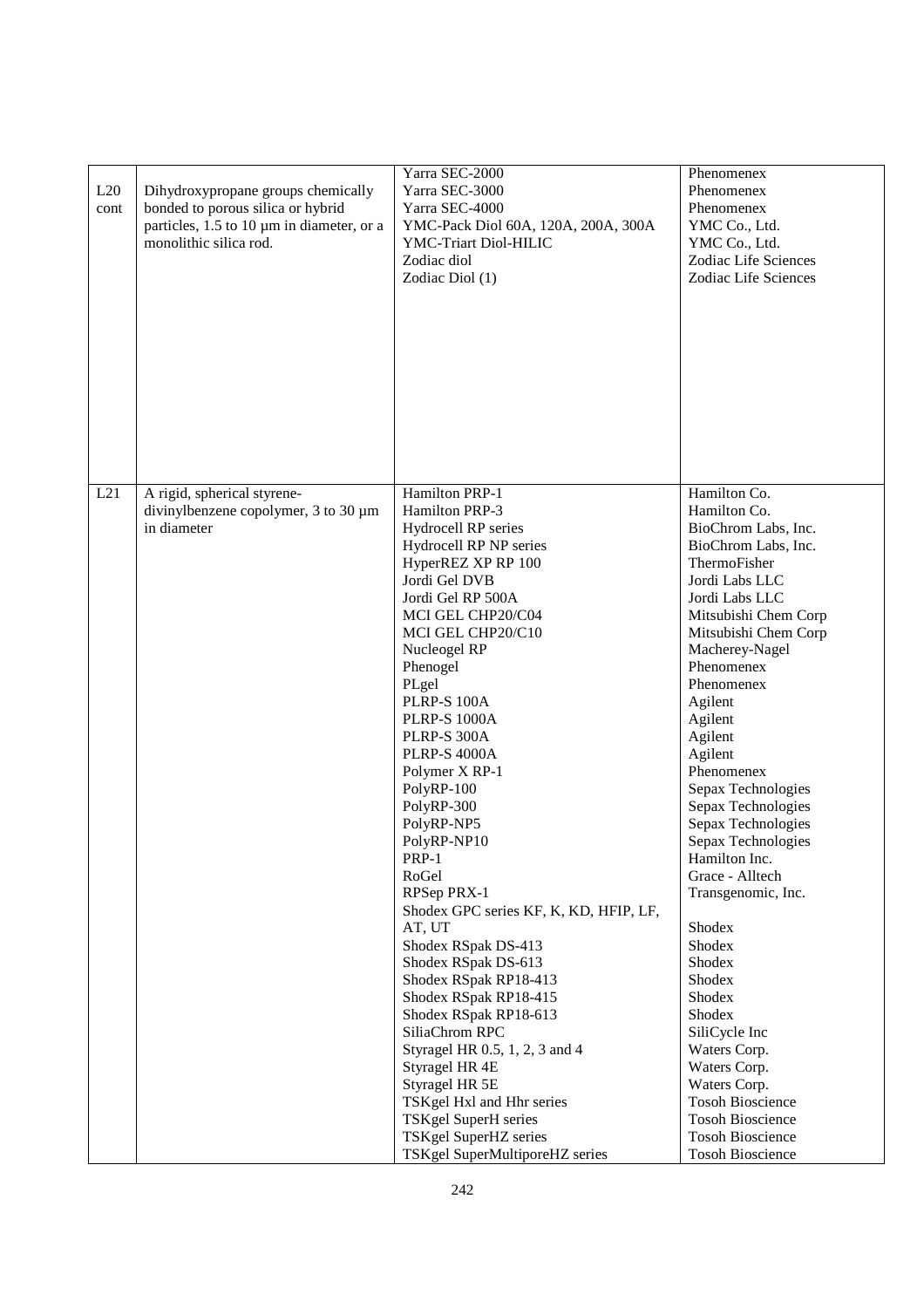|     |                                      | Zodiac Gel PRX-1               | Zodiac Life Sciences    |
|-----|--------------------------------------|--------------------------------|-------------------------|
|     |                                      | Zodiac Gel PRX-2               | Zodiac Life Sciences    |
| L22 | A cation-exchange resin made of      | <b>Alltech Anion Exclusion</b> | Grace - Alltech         |
|     | porous polystyrene gel with sulfonic | CarboSep CH0620                | Transgenomic, Inc.      |
|     | acid groups, about 10 µm in size     | CarboSep COREGEL 87C           | Transgenomic, Inc.      |
|     |                                      | Generik SCX                    | Sepax Technologies      |
|     |                                      | Hamilton PRP-X200              | Hamilton Co.            |
|     |                                      | Hamilton PRP-X300              | Hamilton Co.            |
|     |                                      | Hi-Plex H                      | Agilent                 |
|     |                                      | HyperREZ XP SCX                | Thermo Fisher           |
|     |                                      | IC-Pak Ion Exclusion           | Waters Corp.            |
|     |                                      | ICSep COREGEL 64H              | Transgenomic, Inc.      |
|     |                                      | ICSep COREGEL 87H1             | Transgenomic, Inc.      |
|     |                                      | ICSep COREGEL 87H3             | Transgenomic, Inc.      |
|     |                                      | ICSep COREGEL 107H             | Transgenomic, Inc.      |
|     |                                      | ICSep ORH801                   | Transgenomic, Inc.      |
|     |                                      | Dionex IonPac ICE-AS1          | Thermo Scientific       |
|     |                                      | Dionex IonPac ICE-Borate       | Thermo Scientific       |
|     |                                      | Jordi Gel DVB Sulfonated SCX   | Jordi Labs LLC          |
|     |                                      | Jordi Sulfonated Polar Pac SCX | Jordi Labs LLC          |
|     |                                      | Nucleogel SCX                  | Macherey-Nagel          |
|     |                                      | Proteomix SCX-POR              | Sepax Technologies      |
|     |                                      | Rezex ROA-Organic Acid         | Phenomenex              |
|     |                                      | Shodex CXpak P-421S            | Shodex                  |
|     |                                      | Shodex IC Y-521                | Shodex                  |
|     |                                      | Shodex RSpak DC-613            | Shodex                  |
|     |                                      | Shodex RSpak KC-811            | Shodex                  |
|     |                                      | Shodex SUGAR KS-800 series     | Shodex                  |
|     |                                      | Shodex SUGAR SC1011            | Shodex                  |
|     |                                      | Shodex SUGAR SC1211            | Shodex                  |
|     |                                      | Shodex SUGAR SC1821            | Shodex                  |
|     |                                      | Shodex SUGAR SH1011            | Shodex                  |
|     |                                      | Shodex SUGAR SH1821            | Shodex                  |
|     |                                      | Shodex SUGAR SP0810            | Shodex                  |
|     |                                      | Shodex SUGAR SZ5532            | Shodex                  |
|     |                                      | Shodex USPak MN-431            | Shodex                  |
|     |                                      | SiliaChrom IEC SC-M            | SiliCycle Inc           |
|     |                                      | SUPELCOGEL C-610H              | Supelco                 |
|     |                                      | <b>SUPELCOGEL H</b>            | Supelco                 |
|     |                                      | TSKgel SCX                     | <b>Tosoh Bioscience</b> |
|     |                                      | Zodiac Carb 87H                | Zodiac Life Sciences    |
|     |                                      | Zodiac Carb 87H(1)             | Zodiac Life Sciences    |
|     |                                      | Zodiac Carb 64H                | Zodiac Life Sciences    |
|     |                                      | Zodiac Carb 67H                | Zodiac Life Sciences    |
| L23 | An anion-exchange resin made of      | Allsep                         | Grace - Alltech         |
|     | porous polymethacrylate or           | <b>BioSuite DEAE</b>           | Waters Corp.            |
|     | polyacrylate gel with quartenary     | <b>BioSuite Q-PEEK</b>         | Waters Corp.            |
|     | ammonium groups, 7 - 12 µm in size   | Cosmogel QA                    | Nacalai Tesque, Inc.    |
|     |                                      | Discovery BIO PolyMA-WAX       | Supelco                 |
|     |                                      | <b>IC-Pak Anion</b>            | Waters Corp.            |
|     |                                      | MCI GEL CQA31S                 | Mitsubishi Chem Corp    |
|     |                                      | MetroSep Anion Dual 2          | Metrohm-Peak, Inc.      |
|     |                                      | Nucleogel SAX                  | Macherey-Nagel          |
|     |                                      | Protein-Pak Q 8HR              | Waters Corp.            |
|     |                                      | <b>PRP-X500</b>                | Hamilton Co.            |
|     |                                      | Shodex IEC QA-825              | Shodex                  |
|     |                                      | Super-Sep IC Anion             | Metrohm-Peak, Inc.      |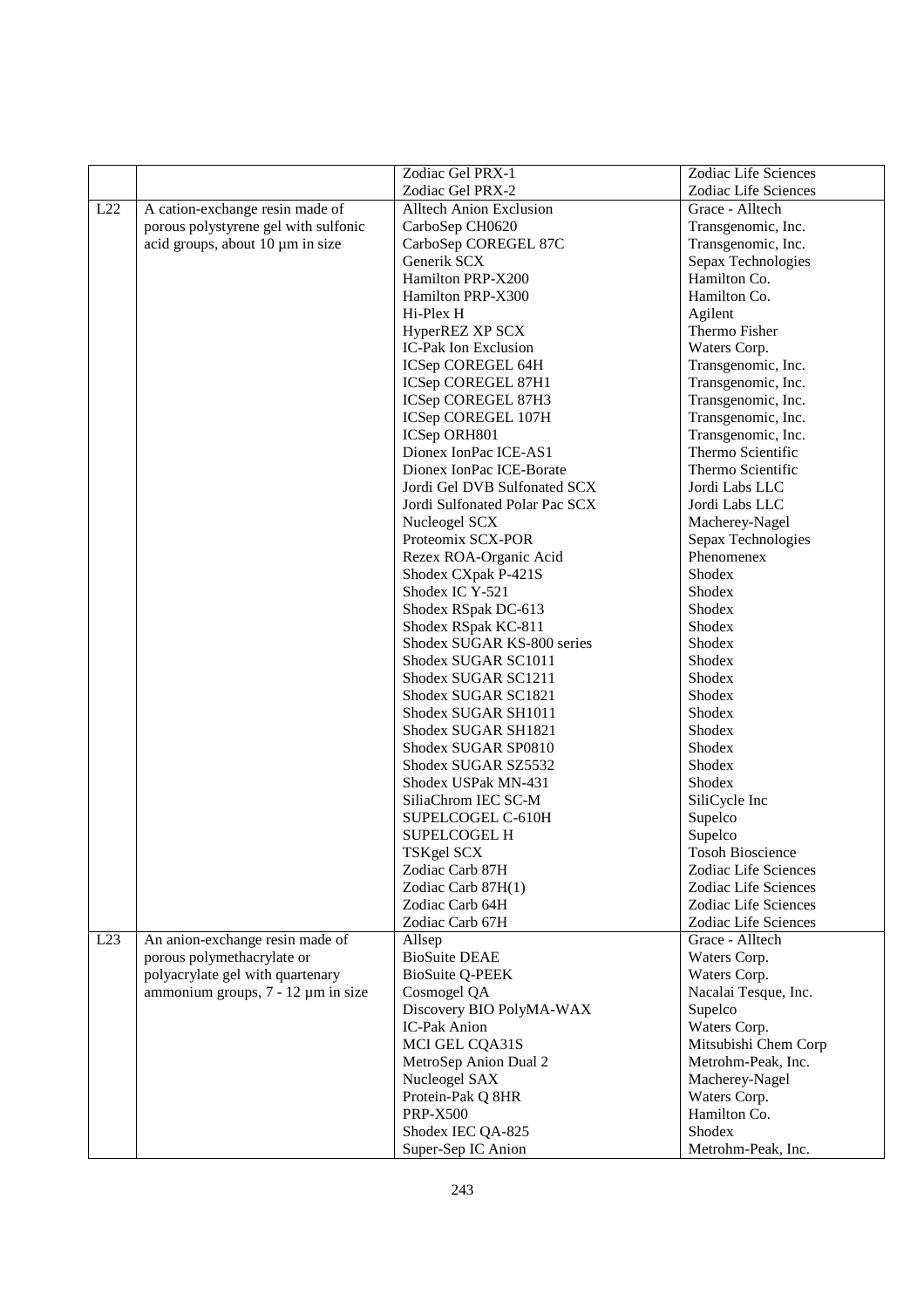|     |                                            | TSKgel Q-STAT           | <b>Tosoh Bioscience</b>       |
|-----|--------------------------------------------|-------------------------|-------------------------------|
|     |                                            | TSKgel DNA-STAT         | <b>Tosoh Bioscience</b>       |
|     |                                            | TSKgel SuperQ-5PW       | <b>Tosoh Bioscience</b>       |
|     |                                            | TSKgel BioAssist Q      | <b>Tosoh Bioscience</b>       |
|     |                                            | TSKgel IC-Anion-PW      | <b>Tosoh Bioscience</b>       |
|     |                                            | Zodiac IC Anion         | Zodiac Life Sciences          |
| L24 | Polyvinylalcohol chemically bonded to      | YMC-Pack PVA-Sil        | YMC Co., Ltd.                 |
|     | porous silica particles, 5 µm in           |                         |                               |
|     | diameter                                   |                         |                               |
| L25 |                                            | HyperGel AP             | Thermo Fisher                 |
|     | Packing having the capacity to separate    |                         |                               |
|     | compounds with a molecular weight          | Macrosphere GPC 60      | Grace - Alltech               |
|     | range from 100-5000 (as determined by      | MCI GEL CQP06           | Mitsubishi Chem Corp          |
|     | polyethylene oxide), applied to neutral,   | PolySep-GFC-P1000       | Phenomenex<br>Phenomenex      |
|     | anionic, and cationic water-soluble        | PolySep-GFC-P2000       |                               |
|     | polymers. A polymethacrylate resin         | Shodex OHpak SB-802HQ   | Shodex                        |
|     | base, cross-linked with                    | Shodex OHpak SB-802.5HQ | Shodex                        |
|     | polyhydroxylated ether (surface            | Shodex SB402.5          | Shodex                        |
|     | contained some residual carboxyl           | TSKgel G1000PW          | <b>Tosoh Bioscience</b>       |
|     | functional groups) was found suitable      | TSKgel G2000PW          | <b>Tosoh Bioscience</b>       |
|     |                                            | TSKgel G2500PW          | <b>Tosoh Bioscience</b>       |
|     |                                            | TSKgel G2500PWxl        | <b>Tosoh Bioscience</b>       |
|     |                                            | Ultrahydrogel DP, +120  | Waters Corp.                  |
| L26 | Butyl silane chemically bonded to          | Accucore 150-C4         | Thermo Fisher                 |
|     | totally porous silica particles, 1.5 to 10 | <b>ACE C4-300</b>       | Advanced Chrom. Tech.         |
|     | um in diameter                             | ACE C4                  | Advanced Chrom. Tech.         |
|     |                                            | <b>ACE Excel C4</b>     | Advanced Chrom. Tech.         |
|     |                                            | Acquity UPLC BEH300 C4  | Waters Corp.                  |
|     |                                            | Aeris WIDEPORE C4       | Phenomenex                    |
|     |                                            | Amplus C4-30            | ChromaNik Technol.            |
|     |                                            | Aquapore BU-300         | Perkinelmer, Inc.             |
|     |                                            | BetaBasic 4             | Thermo Fisher                 |
|     |                                            | BioBasic 4              | Thermo Fisher                 |
|     |                                            | Bio-C <sub>4</sub>      | Sepax Technologies            |
|     |                                            | Chromegabond C4         | <b>ES</b> Industries          |
|     |                                            | Cosmosil C4-MS          | Nacalai Tesque, Inc.          |
|     |                                            | Cosmosil C4-AR-300      | Nacalai Tesque, Inc.          |
|     |                                            | DAISO C4 - BIO          | Daiso Fine Chem USA, Inc.     |
|     |                                            | DAISO C4 - P            | Daiso Fine Chem USA, Inc.     |
|     |                                            | Delta-Pak C4            | <b>Waters Associates</b>      |
|     |                                            | FortisBIO C4            | Fortis Technologies           |
|     |                                            | Genesis 300 C4          | Grace - Jones                 |
|     |                                            | GP-C4                   | Sepax Technologies            |
|     |                                            | Grom-Sapphire C4        | Grace - Alltech               |
|     |                                            | Grom-Sil Butyl 1        | Grace - Alltech               |
|     |                                            | Grom-Sil Butyl 2        | Grace - Alltech               |
|     |                                            | Haisil 300 C4           | <b>Higgins Analytical</b>     |
|     |                                            | HALO Protein C4         | Advanced Materials Tech.      |
|     |                                            | Hyperprep PEP 300 C4    | Thermo Fisher                 |
|     |                                            | Hypersil GOLD C4        | Thermo Fisher                 |
|     |                                            | <b>HyPURITY C4</b>      | Thermo Fisher                 |
|     |                                            | Jupiter 300 C4          | Phenomenex                    |
|     |                                            | Kromasil C4             | <b>Akzo Nobel Separations</b> |
|     |                                            | Macrosphere 300 C4      | Grace - Alltech               |
|     |                                            | MicroSorb C4            | Agilent                       |
|     |                                            | NUCLEODUR 300 C4 ec     | Macherey-Nagel                |
|     |                                            | Nucleosil C4            | Macherey-Nagel                |
|     |                                            | Nucleosil C4 MPN        | Macherey-Nagel                |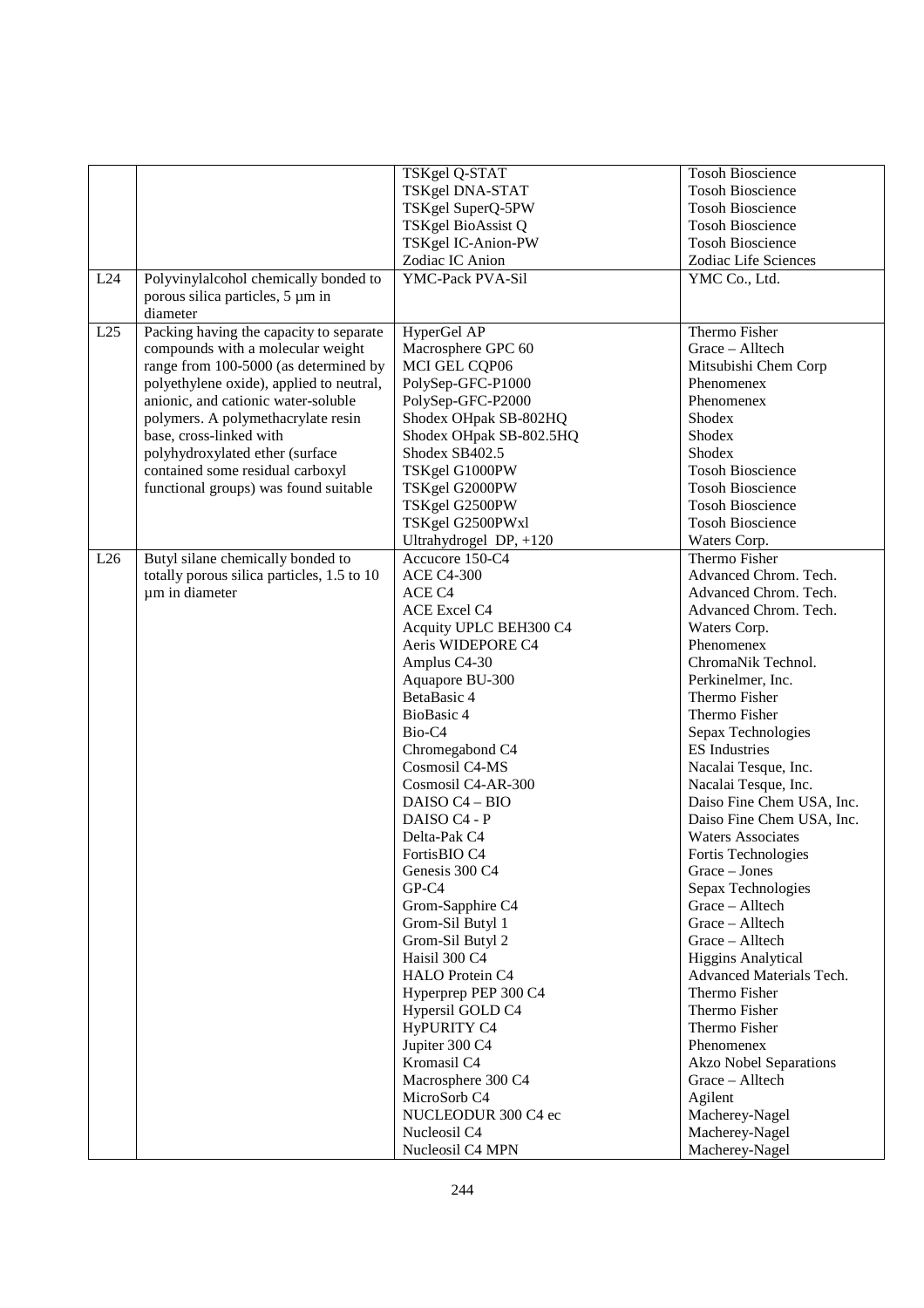| L26  | Butyl silane chemically bonded to          | Optimisil MF C4                            | <b>CVC</b> Technologies        |
|------|--------------------------------------------|--------------------------------------------|--------------------------------|
| cont | totally porous silica particles, 1.5 to 10 | Optimisil LP C4                            | <b>CVC</b> Technologies        |
|      | um in diameter                             | Orbit 100 C4                               | MZ Analysentechnik             |
|      |                                            | Peerless <sub>C4</sub>                     | Chromatopak                    |
|      |                                            | PerfectChrom 100 C4                        | MZ Analysentechnik             |
|      |                                            |                                            |                                |
|      |                                            | PerfectSil 120 C4                          | MZ Analysentechnik             |
|      |                                            | PerfectSil 300 C4                          | MZ Analysentechnik             |
|      |                                            | Pinnacle II C4                             | <b>Restek Corp</b>             |
|      |                                            | Pinnacle DB C4                             | Restek Corp.                   |
|      |                                            | Platinum 300 C4                            | Grace - Alltech                |
|      |                                            | Polygoprep C4                              | Macherey-Nagel                 |
|      |                                            | Proteonavi                                 | Shiseido                       |
|      |                                            | PrimeSphere C4                             | Phenomenex                     |
|      |                                            | ProntoSIL C4                               | <b>Bischoff Chromatography</b> |
|      |                                            | ProSphere 300 C4                           | Grace - Alltech                |
|      |                                            | ProSphere HP C4                            | Grace - Alltech                |
|      |                                            | Shodex Silica 5C4                          | Shodex                         |
|      |                                            | SiliaChrom XDB1 C4                         | SiliCycle Inc                  |
|      |                                            | Symmetry300 C4                             | Waters Corp.                   |
|      |                                            | SynChropak RP4, RP4-1000, RP4-4000         | Eprogen, Inc.                  |
|      |                                            | SUPELCOSIL LC-304                          | Supelco                        |
|      |                                            | TSKgel Protein C4-300                      | <b>Tosoh Bioscience</b>        |
|      |                                            | Ultra C <sub>4</sub>                       | Restek Corp.                   |
|      |                                            | Uptisphere C4                              | Interchim                      |
|      |                                            | Uptisphere X-Serie C4                      | Interchim                      |
|      |                                            | Uptisphere 300A WC4                        | Interchim                      |
|      |                                            | Uptisphere 300A WD4                        | Interchim                      |
|      |                                            |                                            | Interchim                      |
|      |                                            | Uptisphere 300A WT4<br>Viva C <sub>4</sub> |                                |
|      |                                            |                                            | Restek corp.                   |
|      |                                            | Vydac 214ATP                               | Grace - Vydac                  |
|      |                                            | Vydac 214MS                                | Grace - Vydac                  |
|      |                                            | Vydac 214TP                                | Grace - Vydac                  |
|      |                                            | Vydac C4                                   | Grace - Vydac                  |
|      |                                            | Wakopak Wakosil 5C4                        | Wako Pure Chemical Ind.        |
|      |                                            | Wakopak Wakosil 5C4-200                    | Wako Pure Chemical Ind.        |
|      |                                            | XBridge BEH300 C4                          | Waters Corp.                   |
|      |                                            | YMC-Pack C4 (Butyl)                        | YMC Co., Ltd.                  |
|      |                                            | YMC-Pack Pro C4                            | YMC Co., Ltd.                  |
|      |                                            | YMC-Pack Protein-RP                        | YMC Co., Ltd.                  |
|      |                                            | Zodiac C4                                  | Zodiac Life Sciences           |
|      |                                            | Zodiac C4(1)                               | Zodiac Life Sciences           |
|      |                                            | Zodiac 120 C4                              | Zodiac Life Sciences           |
| L27  | Porous silica particles, 30 to 50 µm in    | <b>Bondsil Silica</b>                      | Agilent                        |
|      | diameter                                   | Davisil 632, 642, 652                      | No information available       |
|      |                                            | Discovery DSC-Si                           | Supelco                        |
|      |                                            | Generik Silica                             | Sepax Technologies             |
|      |                                            | HyperPrep Silica                           | Thermo Electron                |
|      |                                            | <b>ISOLUTE Silica</b>                      | Int. Sorbent Technology        |
|      |                                            | Nucleodur                                  | Macherey-Nagel                 |
|      |                                            | Pelliguard LC-Si                           | Supelco                        |
|      |                                            | PerfectBond Si                             |                                |
|      |                                            |                                            | MZ Analysentechnik             |
|      |                                            | Porasil                                    | Waters Corp.                   |
|      |                                            | POLYGOPREP SiOH                            | Macherey-Nagel                 |
|      |                                            | puriFlash Silica                           | Interchim                      |
|      |                                            | Sepra Silica                               | Whatman Inc.                   |
|      |                                            | Solvecon                                   | Phenomenex                     |
|      |                                            | Supelclean LC-Si                           | Supelco                        |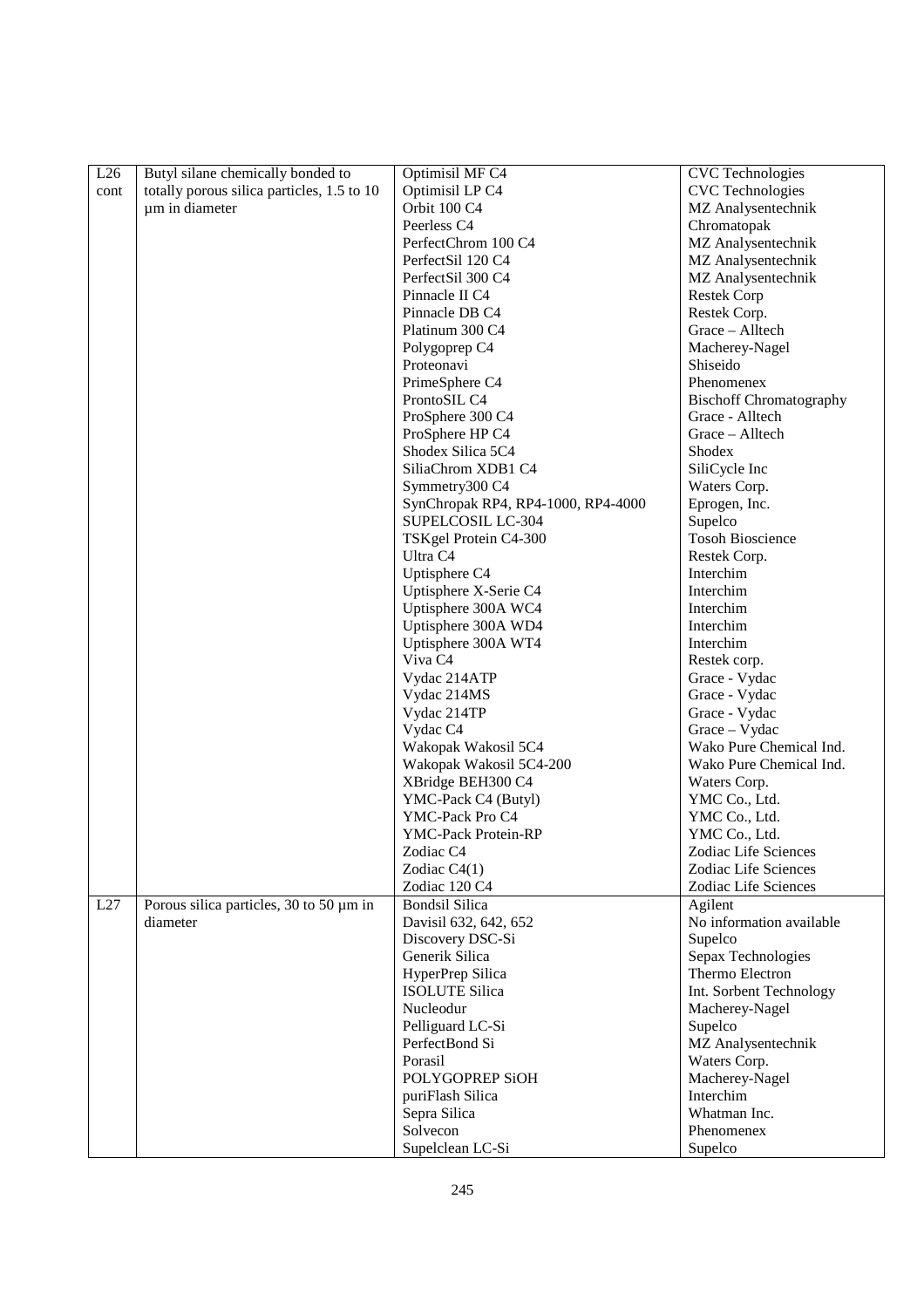|     |                                                                                 | Wakopak Wakosil 40SIL                | Wako Pure Chemical Ind.                |
|-----|---------------------------------------------------------------------------------|--------------------------------------|----------------------------------------|
|     |                                                                                 | YMC-Pack Silica (S50)                | YMC Co., Ltd.                          |
|     |                                                                                 | Zodiac Prep silica                   | Zodiac Life Sciences                   |
| L28 | A multifuncional support, which                                                 | Alltech mixed mode C8/anion          | Grace - Alltech                        |
|     | consists of a high purity, $100 \text{ Å}$ ,                                    | Generik C8/Amino                     | Sepax Technologies                     |
|     | spherical silica substrate that has been                                        | ProTec <sub>C8</sub>                 | <b>ES</b> Industries                   |
|     | bonded with anionic exchanger, amine                                            | Uptisphere MM3                       | Interchim                              |
|     | funcionatily in addition to a                                                   | Uptisphere MM4                       | Interchim                              |
|     | conventional reversed phase C <sub>8</sub>                                      | Zodiac C8/Amino                      | Zodiac Life Sciences                   |
|     | funcionality                                                                    |                                      |                                        |
|     |                                                                                 |                                      |                                        |
| L29 | Gamma alumina, reverse-phase, low                                               | Gammabond ARP-1                      | <b>ES</b> Industries                   |
|     | carbon percentage by weight, alumina-                                           | Gammabond Alumina Potency            | <b>ES</b> Industries                   |
|     | based polybutadiene spherical particles,                                        |                                      |                                        |
|     | 5 µm in diameter with a pore volume of                                          |                                      |                                        |
|     | 80 Å units                                                                      |                                      |                                        |
| L30 | Ethyl silane chemically bonded to                                               | <b>APEX Prepsil C2</b>               | Grace - Jones                          |
|     | totally porous silica particles, 3 to 10                                        | Chromegabond C2-E                    | <b>ES</b> Industries                   |
|     | um in diameter                                                                  | $GP-C2$                              | Sepax Technologies                     |
|     |                                                                                 | Maxsil RP2                           | Phenomenex                             |
|     |                                                                                 | Nucleosil C2                         |                                        |
|     |                                                                                 | Zodiac Sil C2                        | Macherey-Nagel<br>Zodiac Life Sciences |
| L31 |                                                                                 | Dionex Ion Pac AS 10                 | Thermo Scientific                      |
|     | A hydroxide-selective, strong anion-                                            | Dinex IonPac AS11-HC                 | Thermo Scientific                      |
|     | exchange resin-quaternary amine                                                 |                                      | Thermo Scientific                      |
|     | bonded on latex particles attached to a<br>core of 8.5-µm macroporous particles | Dionex IonPac AS16                   | Mitsubishi                             |
|     |                                                                                 | MCI Gel SCA04                        |                                        |
|     | having a pore size of 2000 Å units and                                          |                                      |                                        |
|     | consisting of ethylvinylbenzene cross-                                          |                                      |                                        |
|     | linked with 55% divinylbenzene                                                  |                                      |                                        |
| L32 | A chiral ligand-exchange resin                                                  | Astec CLC-D                          | Supelco                                |
|     | packing-L-proline copper complex                                                | Astec CLC-L                          | Supelco                                |
|     | covalently bonded to irregularly shaped                                         | CHIRALCEL WH                         | Daicel Chem. Ind., Ltd.                |
|     | silica particles, 5 to 10 µm in diameter                                        | Chiral+Si 100 L-ProCu                | Serva Biochemicals                     |
|     |                                                                                 | ChiralPro+Si 100 Polyol              | Serva Biochemicals                     |
|     |                                                                                 | MCI GEL CRS10W                       | Mitsubishi Chem Corp                   |
|     |                                                                                 | MCI GEL CRS15W                       | Mitsubishi Chem Corp                   |
|     |                                                                                 | Nucleosil Chiral-1                   | Macherey-Nagel                         |
| L33 | Packing having the capacity to separate                                         | BioBasic SEC 120                     | Thermo Scientific                      |
|     | dextrans by molecular size over a range                                         | BioBasic SEC 300                     | Thermo Scientific                      |
|     | of 4,000 to 500,000 Da. It is spherical,                                        | BioBasic SEC 1000                    | Thermo Scientific                      |
|     | silica-based, and processed to provide                                          | BioSep-SEC-s2000                     | Phenomenex                             |
|     | pH stability                                                                    | BioSep-SEC-s3000                     | Phenomenex                             |
|     |                                                                                 | BioSep-SEC-s4000                     | Phenomenex                             |
|     |                                                                                 | Macrosphere 150 $\Delta$             | Grace - Alltech                        |
|     |                                                                                 | Nanofilm SEC-150                     | Sepax Technologies                     |
|     |                                                                                 | Nanofilm SEC-250                     | Sepax Technologies                     |
|     |                                                                                 | Nanofilm SEC-500                     | Sepax Technologies                     |
|     |                                                                                 | SRT SEC-100                          | Sepax Technologies                     |
|     |                                                                                 | SRT SEC-150                          | Sepax Technologies                     |
|     |                                                                                 | SRT SEC-300                          | Sepax Technologies                     |
|     |                                                                                 | SRT SEC-500                          | Sepax Technologies                     |
|     |                                                                                 | SRT SEC-1000                         | Sepax Technologies                     |
|     |                                                                                 | Shodex PROTEIN KW-800 series         | Shodex                                 |
|     |                                                                                 | Shodex KW400 series                  | Shodex                                 |
|     |                                                                                 | SynChropak GPC Linear                | Eprogen, Inc.                          |
|     |                                                                                 | SynChropak GPC series 100, 300, 500, |                                        |
|     |                                                                                 | 1000, 4000                           | Eprogen, Inc.                          |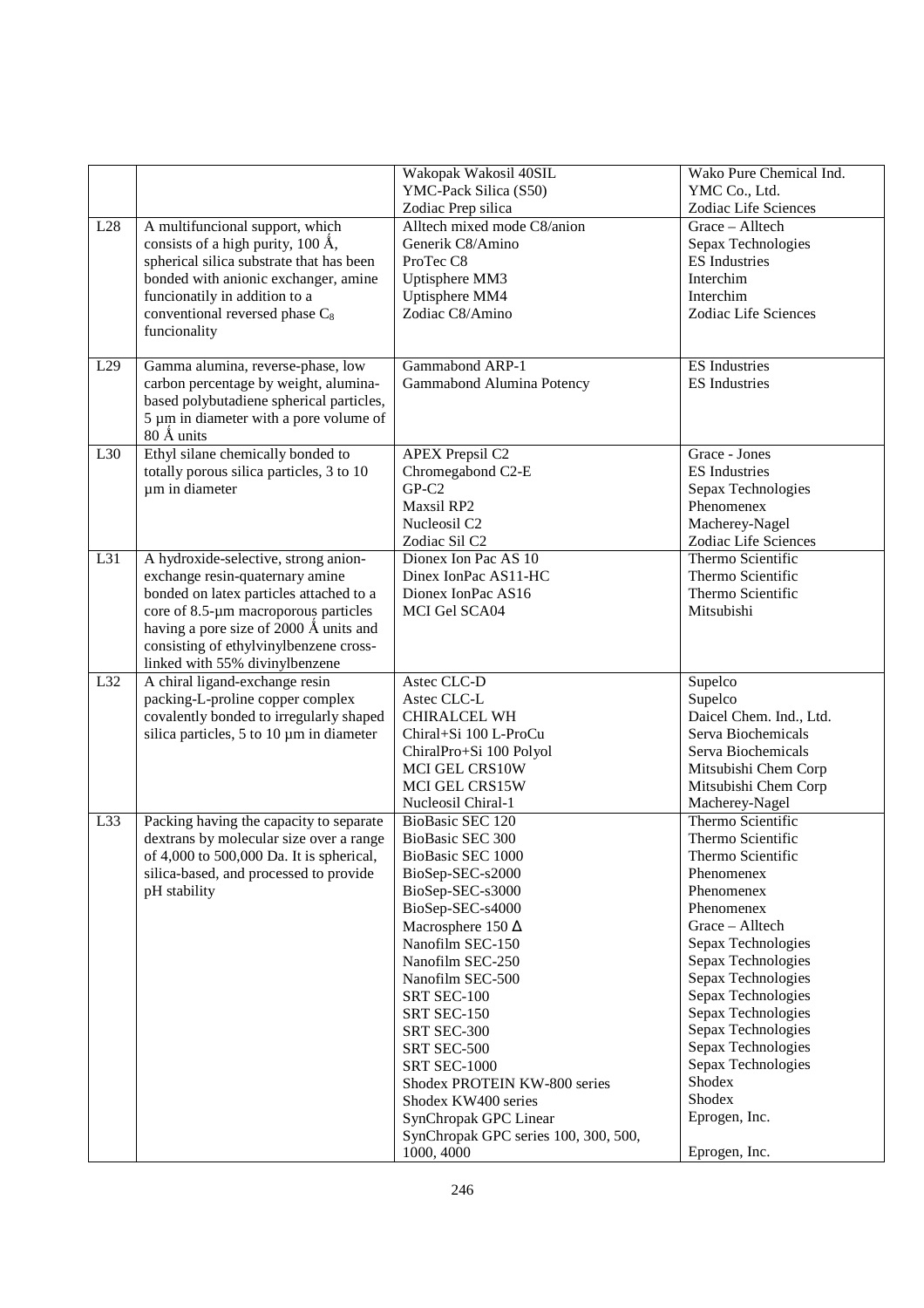| L33  | Packing having the capacity to separate  | TSKgel SuperSW, SWxl, QC-PAK GFC,    |                             |
|------|------------------------------------------|--------------------------------------|-----------------------------|
| cont | dextrans by molecular size over a range  | and SW series                        | <b>Tosoh Bioscience</b>     |
|      | of 4,000 to 500,000 Da. It is spherical, | TSKgel SuperSW mAb HR                | <b>Tosoh Bioscience</b>     |
|      |                                          |                                      |                             |
|      | silica-based, and processed to provide   | TSKgel UltraSW Aggregate             | <b>Tosoh Bioscience</b>     |
|      | pH stability                             | Wakopak Wakosil 5Diol-60             | Wako Pure Chemical Ind.     |
|      |                                          | Wakopak Wakosil 5Diol-120            | Wako Pure Chemical Ind.     |
|      |                                          | Wakopak Wakosil 5Diol-200            | Wako Pure Chemical Ind.     |
|      |                                          | Wakopak Wakosil 5Diol-300            | Wako Pure Chemical Ind.     |
|      |                                          | Yarra SEC-2000                       | Phenomenex                  |
|      |                                          | Yarra SEC-3000                       | Phenomenex                  |
|      |                                          | Yarra SEC-4000                       | Phenomenex                  |
|      |                                          | <b>YMC-Pack Diol</b>                 | YMC Co., Ltd.               |
|      |                                          | Zodiac Gel SEC 100                   | Zodiac Life Sciences        |
|      |                                          | Zodiac Gel SEC 150                   | Zodiac Life Sciences        |
|      |                                          | Zodiac Gel SEC 300                   | Zodiac Life Sciences        |
|      |                                          | Zodiac Gel SEC 500                   | Zodiac Life Sciences        |
|      |                                          | Zodiac Gel SEC 1000                  | Zodiac Life Sciences        |
| L34  | Strong cation-exchange resin consisting  | Aminex Fast Carbohydrate             | <b>Bio Rad</b>              |
|      | of sulfonated cross-linked styrene-      | Benson BC-100 $Pb^{2+}$              | No information available    |
|      | divinylbenzene copolymer in the lead     | CARBOSep COREGEL-87P                 | Transgenomic, Inc.          |
|      | form, $7$ to $9 \mu m$ in diameter       | CARBOSep CHO682                      | Transgenomic, Inc.          |
|      |                                          | Hamilton HC-75 $Pb^{2+}$             | Hamilton                    |
|      |                                          | Hi-Plex Pb                           |                             |
|      |                                          |                                      | Agilent                     |
|      |                                          | HyperREZ XP Carbohydrate Pb          | Thermo Fisher               |
|      |                                          | Li-High                              | Beckman                     |
|      |                                          | Nucleogel Sugar Pb                   | Macherey-Nagel              |
|      |                                          | Rezex RPM monosaccharide             | Phenomenex                  |
|      |                                          | Shodex SUGAR SP0810                  | Shodex                      |
|      |                                          | <b>SUPELCOGEL Pb</b>                 | Supelco                     |
|      |                                          | Zodiac Carb 87P                      | Zodiac Life Sciences        |
| L35  | A zirconium-stabilized spherical silica  | BioSep-SEC-s2000                     | Phenomenex                  |
|      | packing with a hydrophilic (diol-type)   | Yarra SEC-2000                       | Phenomenex                  |
|      | molecular monolayer bonded phase         | ZORBAX GF-250                        | <b>Agilent Technologies</b> |
|      | having a pore size of 150 Å.             | ZORBAX GF-450                        | <b>Agilent Technologies</b> |
| L36  | A 3,5-dinitrobenzoyl derivative of L-    | Nucleosil Chiral-3                   | Macherey-Nagel              |
|      | phenylglycine covalently bonded to 5-    |                                      |                             |
|      | µm aminopropyl silica                    |                                      |                             |
| L37  | Packing having the capacity to separate  | MCI GEL CQP30                        | Mitsubishi Chem Corp        |
|      | proteins by molecular size over a range  | Ultrahydrogel 250                    | Waters                      |
|      | of 2,000 to 40,000 Da. It is a           | PolySep-GFC-P3000                    | Phenomenex                  |
|      | polymethacrylate gel                     | Shodex OHpak SB-803 HQ               | Shodex                      |
|      |                                          | Shodex SB403-4E                      | Shodex                      |
|      |                                          | TSKgel G3000PWxl-CP                  | <b>Tosoh Bioscience</b>     |
|      |                                          | TSKgel G3000PWxl, G3000PW            | <b>Tosoh Bioscience</b>     |
| L38  | A methacrylate-based size-exclusion      | MCI GEL CQP10                        | Mitsubishi Chem Corp        |
|      | packing for water-soluble samples        | MCI GEL CQP30                        | Mitsubishi Chem Corp        |
|      |                                          | PolySep-GFC-P1000                    | Phenomenex                  |
|      |                                          | Shodex SB400 series                  | Shodex                      |
|      |                                          | Shodex OHpak SB-800HQ series         | Shodex                      |
|      |                                          | TSKgel PW, PWxl, PWxl-CP, Alpha, and |                             |
|      |                                          | SuperAW series                       | <b>Tosoh Bioscience</b>     |
|      |                                          |                                      | <b>Tosoh Bioscience</b>     |
|      |                                          | TSKgel SuperMultiporePW              |                             |
|      |                                          | Ultrahydrogel series                 | Waters                      |
| L39  | A hydrophilic                            | MCI GEL CMG20/C04                    | Mitsubishi Chem Corp        |
|      | polyhydroxymethacrylate gel of totally   | MCI GEL CMG20/C10                    | Mitsubishi Chem Corp        |
|      | porous spherical resin                   | PolySep-GFC-P                        | Phenomenex                  |
|      |                                          | Shodex SB400 series                  | Shodex                      |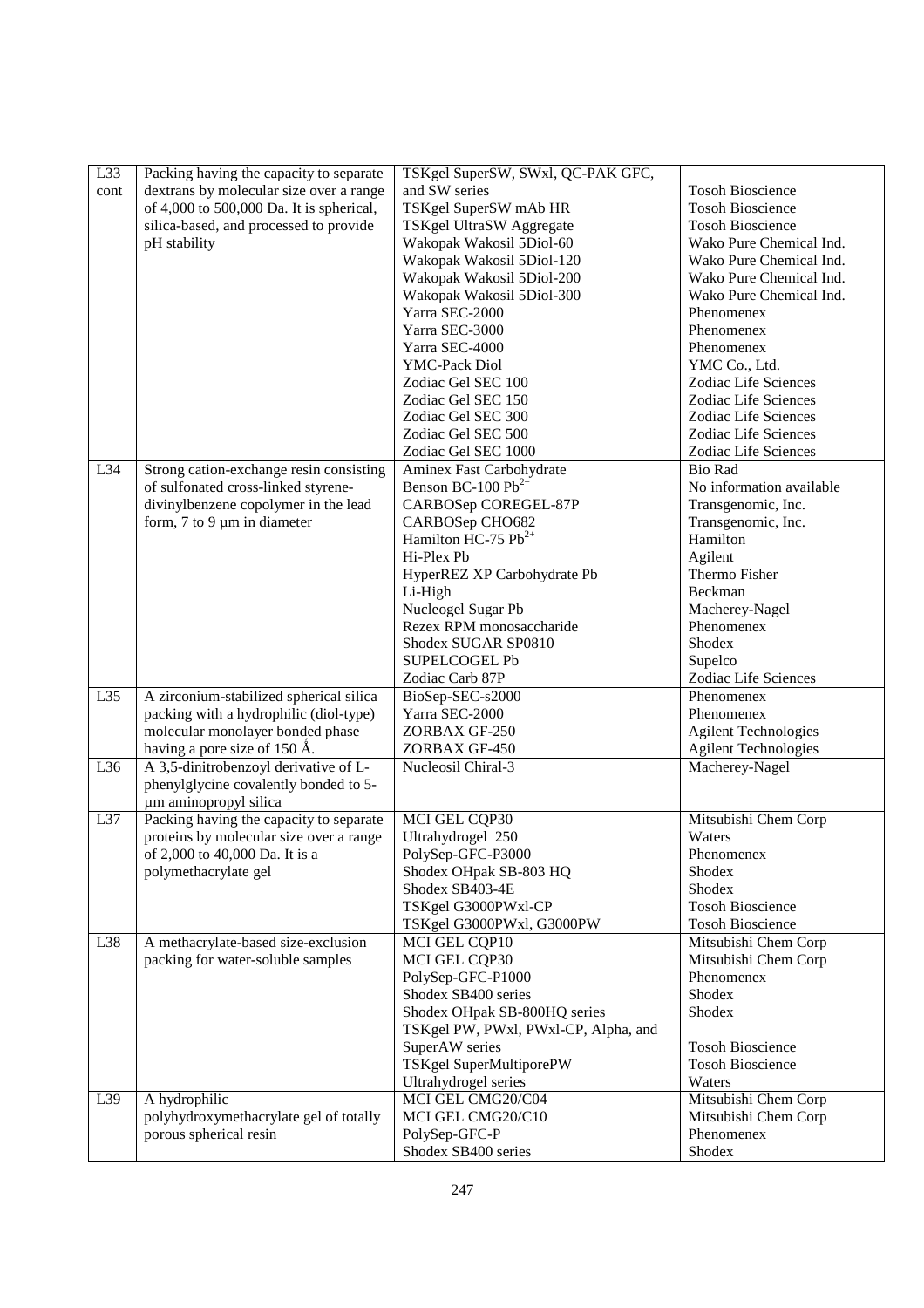|     |                                              | Shodex OHpak SB-800HQ series        | Shodex                          |
|-----|----------------------------------------------|-------------------------------------|---------------------------------|
|     |                                              | Shodex ODP2 HP                      | Shodex                          |
|     |                                              | Shodex RSpak DM-614                 | Shodex                          |
|     |                                              | TSKgel PW, PWxl, PWxl-CP, Alpha and | <b>Tosoh Bioscience</b>         |
|     |                                              | SuperAW series                      | Waters Corp.                    |
|     |                                              | Ultrahydrogel series                |                                 |
| L40 | Cellulose tris-3,5-                          | <b>Astec Cellulose DMP</b>          | Supelco                         |
|     | dimethylphenylcarbamate coated               | <b>CHIRALCEL OD</b>                 | Daicel                          |
|     | porous silica particles, 5 μm to 20 μm       | <b>CHIRALCEL OD-H</b>               | Daicel                          |
|     | in diameter                                  | Kromasil CelluCoat                  | <b>Akzo Nobel Separations</b>   |
|     |                                              | Lux Cellulose-1                     | Phenomenex                      |
|     |                                              | Nucleocel Delta                     | Macherey-Nagel                  |
|     |                                              | Nucleocel Delta S                   |                                 |
|     |                                              | SiliaChrom Chiral Cellulose T-DPC   | Macherey-Nagel<br>SiliCycle Inc |
|     |                                              |                                     |                                 |
|     |                                              | YMC Chiral Cellulose-C              | YMC Co., Ltd.                   |
| L41 | Immobilized $\alpha_1$ -acid glycoprotein on | Chiral-AGP                          | Chiral Technologies             |
|     | spherical silica particles, 5 µm in          | Chiralpak AGP                       | Chiral Technologies             |
|     | diameter                                     |                                     |                                 |
| L42 | Octylsilane and octadecylsilane groups       | Chromegabond PSC                    | <b>ES</b> Industries            |
|     | chemically bonded to porous silica           | <b>HiChrom RPB</b>                  | Hichrom Ltd.                    |
|     | particles, 5 µm in diameter                  | SiliaChrom C18/C8                   | SiliCycle                       |
| L43 | Pentafluorophenyl groups chemically          | <b>Accucore PFP</b>                 | Thermo Fisher                   |
|     | bonded to silica particles by a propyl       | ACQUITY UPLC CSH Fluoro-Phenyl      | Waters Corp.                    |
|     | spacer, $1.5$ to $10 \mu m$ in diameter      | <b>ACQUITY UPLC HSS PFP</b>         | Waters Corp.                    |
|     |                                              | Allure PFP Propyl                   | Restek Corp.                    |
|     |                                              | Ascentis Express F5                 | Supelco                         |
|     |                                              | Capcell Core PFP                    | Shiseido                        |
|     |                                              | Cosmosil 5PFP                       | Nacalai Tesque, Inc.            |
|     |                                              | <b>Curosil PFP</b>                  | Phenomenex                      |
|     |                                              | Discovery HS F5                     | Supelco                         |
|     |                                              | <b>HALO PFP</b>                     | Adv. Materials Tech.            |
|     |                                              | Hypersil GOLD PFP                   | Thermo Fisher                   |
|     |                                              | Kinetex PFP                         | Phenomenex                      |
|     |                                              | Luna $PFP(2)$                       | Phenomenex                      |
|     |                                              | <b>NUCLEODUR PFP</b>                | Macherey-Nagel                  |
|     |                                              | NUCLEOSHELL PFP                     | Macherey-Nagel                  |
|     |                                              | Pinnacle DB PFP Propyl              | Restek corp.                    |
|     |                                              | <b>Pursuit PFP</b>                  | Agilent                         |
|     |                                              | SiliaChrom PFP                      | SiliCycle                       |
|     |                                              | Speedcore PFP                       | Fortis Technologies             |
|     |                                              | <b>Sunniest PFP</b>                 | ChromaNik Technol.              |
|     |                                              | SunShell PFP                        | ChromaNik Technol.              |
|     |                                              | TAC <sub>1</sub>                    | Whatman                         |
|     |                                              | Ultra II PFP Propyl                 | Restek Corp.                    |
|     |                                              | <b>Ultra PFP</b>                    | Restek Corp.                    |
|     |                                              | Viva PFP Propyl                     | Restek Corp.                    |
|     |                                              | XSelect CSH Fluoro-Phenyl           | Waters Corp.                    |
|     |                                              | <b>XSELECT HSS PFP</b>              | Waters Corp.                    |
|     |                                              | YMC-Triart PFP                      | YMC Co., Ltd.                   |
|     |                                              | Zodiac PFP                          | Zodiac Life Sciences            |
| L44 | A multifuncional support, which              | Chromegabond RP-SCX                 | <b>ES</b> Industries            |
|     | consists of a high purity, 60 $\AA$ ,        | Generik C8/SCX                      | Sepax Technologies              |
|     | spherical silica substrate that has been     | puriFlash MM1 (RP/SCX)              | Interchim                       |
|     | bonded with a cationic exchanger,            | Zodiac C8/SCX                       | Zodiac Life Sciences            |
|     | sulfonic acid funcionality in addition to    |                                     |                                 |
|     | a convention reversed phase $C_8$            |                                     |                                 |
|     | funcionality                                 |                                     |                                 |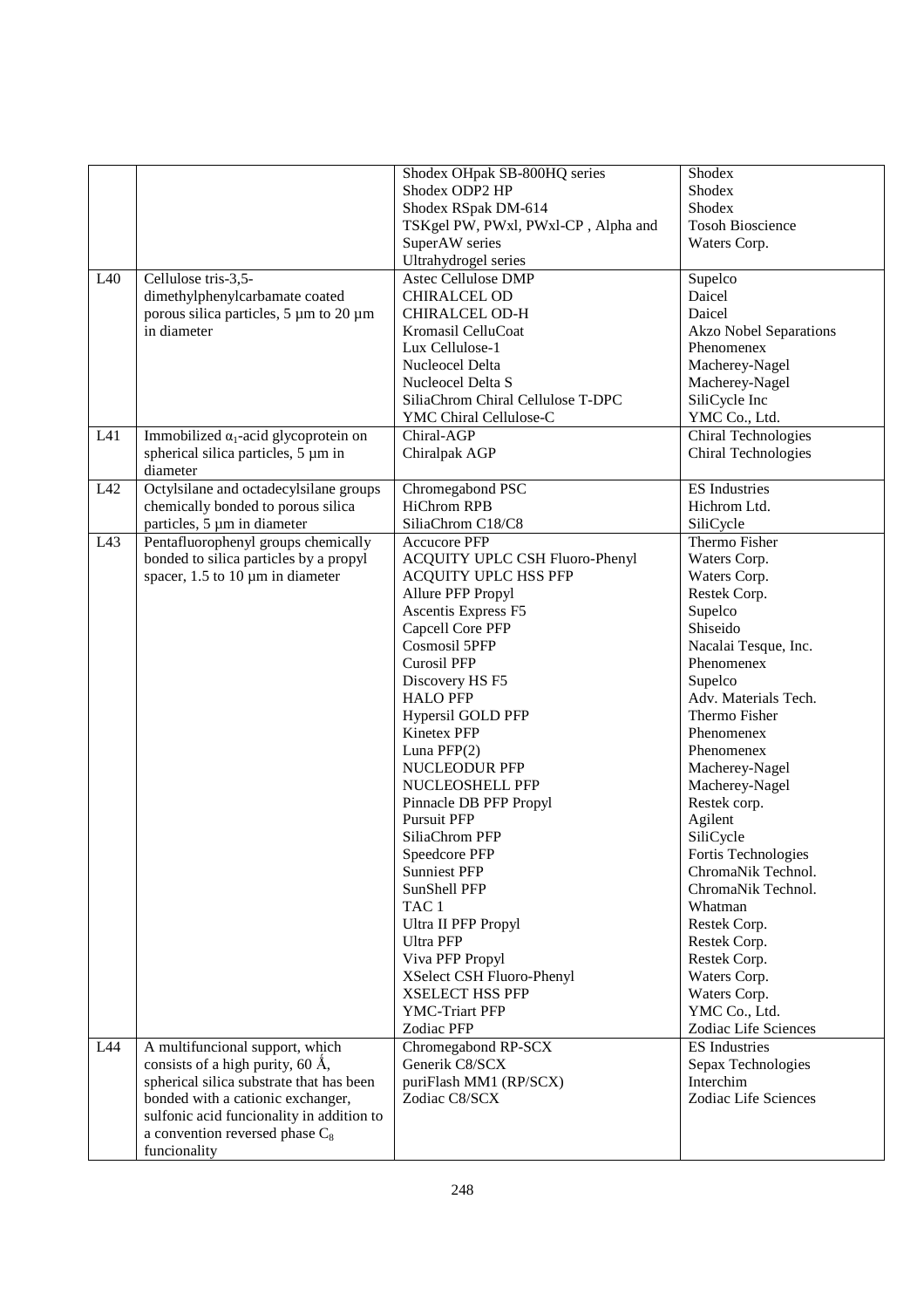| L51<br>L52 | um in diameter, and a surface are of not<br>less than $350 \text{ m}^2$ per g. Substrate is<br>coated with quartenary ammonium<br>functionalized latex particles consisting<br>of styrene cross-linked with<br>divinylbenzene<br>Amylose tris-3,5-<br>dimethylphenylcarbamate-coated,<br>porous, spherical, silica particles, 5 to<br>$10 \mu m$ in diameter<br>A strong cation exchange resin made of | Chiralpak AD<br>Chiralpak AD-H<br>Kromasil Amycoat<br>Nucleocel Alpha<br>SiliaChrom Chiral Amylose T-DPC<br>YMC Chiral Amylose-C<br><b>BioBasic SCX</b> | Chiral Technologies, Inc.<br>Chiral Technologies, Inc.<br><b>Akzo Nobel Separations</b><br>Macherey-Nagel<br>SiliCycle Inc<br>YMC Co., Ltd.<br>Thermo Fisher |
|------------|--------------------------------------------------------------------------------------------------------------------------------------------------------------------------------------------------------------------------------------------------------------------------------------------------------------------------------------------------------------------------------------------------------|---------------------------------------------------------------------------------------------------------------------------------------------------------|--------------------------------------------------------------------------------------------------------------------------------------------------------------|
|            |                                                                                                                                                                                                                                                                                                                                                                                                        |                                                                                                                                                         |                                                                                                                                                              |
|            |                                                                                                                                                                                                                                                                                                                                                                                                        |                                                                                                                                                         |                                                                                                                                                              |
|            |                                                                                                                                                                                                                                                                                                                                                                                                        |                                                                                                                                                         |                                                                                                                                                              |
|            |                                                                                                                                                                                                                                                                                                                                                                                                        |                                                                                                                                                         |                                                                                                                                                              |
|            |                                                                                                                                                                                                                                                                                                                                                                                                        |                                                                                                                                                         |                                                                                                                                                              |
|            |                                                                                                                                                                                                                                                                                                                                                                                                        |                                                                                                                                                         |                                                                                                                                                              |
|            | with divinylbenzene copolymer, 3 to 15                                                                                                                                                                                                                                                                                                                                                                 |                                                                                                                                                         |                                                                                                                                                              |
|            | ethylvinylbenzene, 55% cross-linked                                                                                                                                                                                                                                                                                                                                                                    |                                                                                                                                                         |                                                                                                                                                              |
|            | retention and strong anion-exchange<br>functionalities. The resin consists of                                                                                                                                                                                                                                                                                                                          | Proteomix SAX-POR<br>Zodiac Protein SAX                                                                                                                 | Sepax Technologies<br>Zodiac Life Sciences                                                                                                                   |
| L50        | Multifunction resin with reverse-phase                                                                                                                                                                                                                                                                                                                                                                 | OmniPac PAX-500                                                                                                                                         | Thermo Scientific                                                                                                                                            |
|            | to spherical porous zirconia particles, 3<br>to $10 \mu m$ in diameter                                                                                                                                                                                                                                                                                                                                 |                                                                                                                                                         |                                                                                                                                                              |
| L49        | A reversed-phase packing made by<br>coating a thin layer of polybutadiene on                                                                                                                                                                                                                                                                                                                           | <b>ZirChrom PBD</b><br>Discovery Zr-PBD                                                                                                                 | ZirChrom Separations, Inc.<br>Supelco                                                                                                                        |
|            |                                                                                                                                                                                                                                                                                                                                                                                                        | Dionex IonPac AS7                                                                                                                                       | Thermo Scientific                                                                                                                                            |
|            |                                                                                                                                                                                                                                                                                                                                                                                                        | Dionex IonPac AS5A                                                                                                                                      | Thermo Scientific                                                                                                                                            |
|            | porous, anion-exchange microbeads, 5<br>to 15 µm in diameter                                                                                                                                                                                                                                                                                                                                           | Dionex IonPac AG7<br>Dionex IonPac AS5                                                                                                                  | Thermo Scientific<br>Thermo Scientific                                                                                                                       |
|            | with an outer layer of submicron,                                                                                                                                                                                                                                                                                                                                                                      | Dionex IonPac AG5A                                                                                                                                      | Thermo Scientific                                                                                                                                            |
| L48        | Sulfonated, cross-linked polystyrene                                                                                                                                                                                                                                                                                                                                                                   | Dionex IonPac AG5                                                                                                                                       | Thermo Scientific                                                                                                                                            |
|            |                                                                                                                                                                                                                                                                                                                                                                                                        | MCI GEL CQA35S                                                                                                                                          | Mitsubishi Chem Corp                                                                                                                                         |
|            |                                                                                                                                                                                                                                                                                                                                                                                                        | Hamilton RCX-30                                                                                                                                         | Hamilton                                                                                                                                                     |
|            | group, 8 µm in diameter                                                                                                                                                                                                                                                                                                                                                                                | Hamilton PRP-X110<br>Hamilton RCX-10                                                                                                                    | Hamilton<br>Hamilton                                                                                                                                         |
|            | functionalized with a trimethylamine                                                                                                                                                                                                                                                                                                                                                                   | Hamilton PRP-X100                                                                                                                                       | Hamilton                                                                                                                                                     |
|            | microporous substrate, fully                                                                                                                                                                                                                                                                                                                                                                           | CarboPac MA1                                                                                                                                            | Dionex Corp.                                                                                                                                                 |
| L47        | High capacity anion-exchange                                                                                                                                                                                                                                                                                                                                                                           | ALC-525                                                                                                                                                 | Antec Leyden                                                                                                                                                 |
|            |                                                                                                                                                                                                                                                                                                                                                                                                        | Transgenomic AN1                                                                                                                                        | Transgenomic                                                                                                                                                 |
|            | to 11 µm in diameter                                                                                                                                                                                                                                                                                                                                                                                   | <b>SunShell PFP</b>                                                                                                                                     | ChromaNik Technol.                                                                                                                                           |
|            | funcionalized latex beads, about 9 µm                                                                                                                                                                                                                                                                                                                                                                  | OmniPac PAX 100                                                                                                                                         | Thermo Scientific                                                                                                                                            |
| L46        | Polystyrene/divinylbenzene substrate<br>agglomerated with quaternary amine                                                                                                                                                                                                                                                                                                                             | Dionex CarboPac PA1<br>Dionex CarboPac10                                                                                                                | Thermo Scientific<br>Thermo Scientific                                                                                                                       |
|            |                                                                                                                                                                                                                                                                                                                                                                                                        | Zodiac Beta Dex Chiral                                                                                                                                  | Zodiac Life Sciences                                                                                                                                         |
|            |                                                                                                                                                                                                                                                                                                                                                                                                        | <b>Ultron ES-PhCD</b>                                                                                                                                   | Shinwa                                                                                                                                                       |
|            |                                                                                                                                                                                                                                                                                                                                                                                                        | <b>Ultron ES-CD</b>                                                                                                                                     | Shinwa                                                                                                                                                       |
|            |                                                                                                                                                                                                                                                                                                                                                                                                        | Shodex ORpak CDBS-453                                                                                                                                   | Shodex                                                                                                                                                       |
|            |                                                                                                                                                                                                                                                                                                                                                                                                        | Nucleodex Beta PM                                                                                                                                       | Macherey-Nagel                                                                                                                                               |
|            |                                                                                                                                                                                                                                                                                                                                                                                                        | Astec CYCLOBOND I 2000 RSP<br>Nucleodex Beta OH                                                                                                         | Supelco<br>Macherey-Nagel                                                                                                                                    |
|            | silica particles, 5 to 10 $\mu$ m in diameter                                                                                                                                                                                                                                                                                                                                                          | Chiral CD-Ph                                                                                                                                            | Shiseido                                                                                                                                                     |
|            | ether derivative, bonded to porous                                                                                                                                                                                                                                                                                                                                                                     | ChiraDex HR                                                                                                                                             | Merck KgaA                                                                                                                                                   |
| L45        | Beta cyclodextrin, R,S-hydroxypropyl                                                                                                                                                                                                                                                                                                                                                                   | ChiraDex                                                                                                                                                | Merck KgaA                                                                                                                                                   |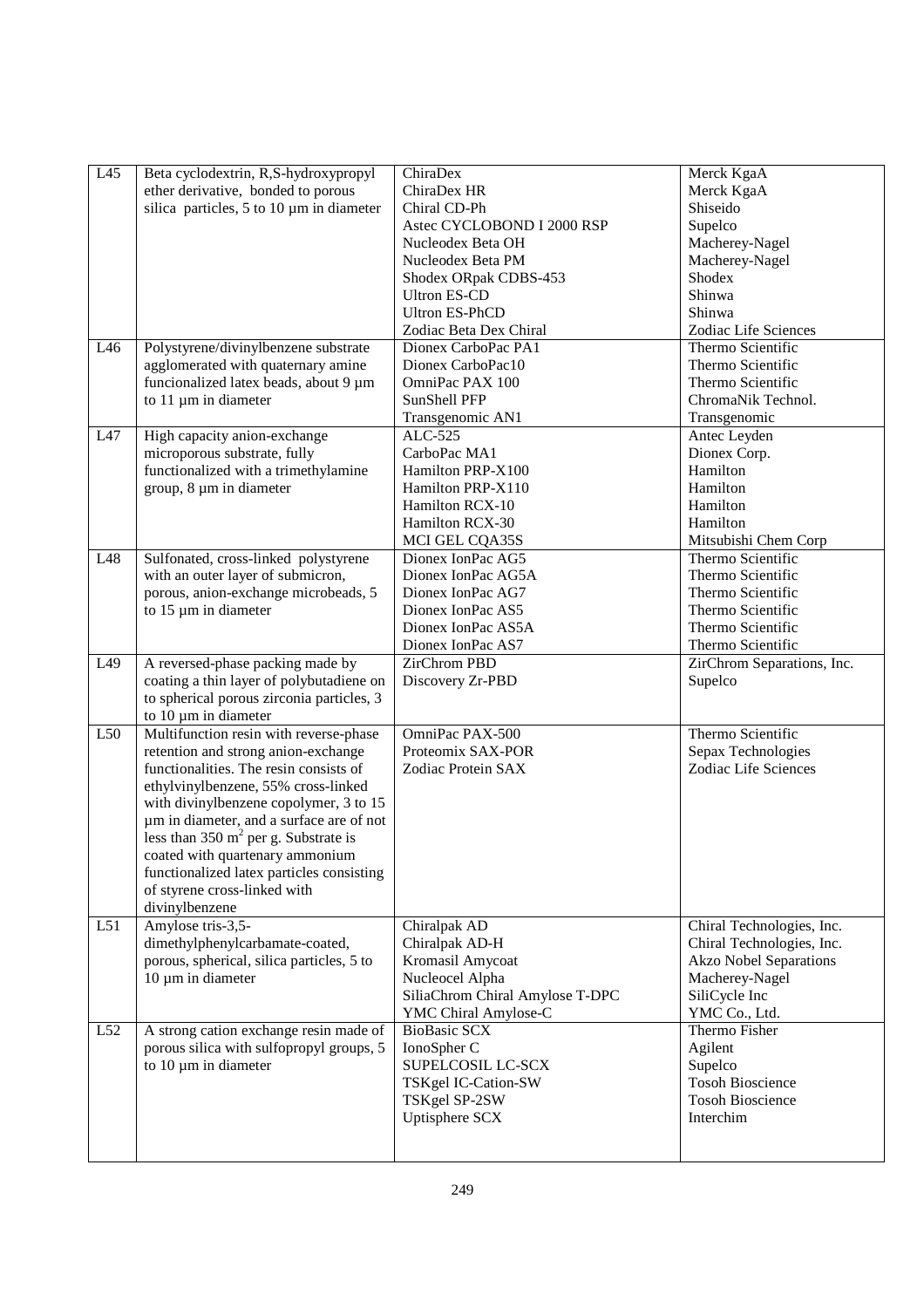| L53 | Weak cation-exchange resin consisting              | Dionex IonPac CS14                  | Thermo Scientific                            |
|-----|----------------------------------------------------|-------------------------------------|----------------------------------------------|
|     | of ethylvinylbenzene, 55% cross-linked             |                                     |                                              |
|     | with divinylbenzene copolymer, 3 to 15             |                                     |                                              |
|     | um diameter. Substrate is surface                  |                                     |                                              |
|     | grafted with carboxylic acid and/or                |                                     |                                              |
|     | phosphoric acid functionalized                     |                                     |                                              |
|     | monomers. Capacity not less than 500               |                                     |                                              |
|     | $\mu$ Eq/column<br>A size exclusion medium made of |                                     |                                              |
| L54 | covalent bonding of dextran to highly              | Superdex peptide HR 10/30           | Amersham Pharmacia Biotech                   |
|     | cross-linked porous agarose beads,                 |                                     |                                              |
|     | about $13 \mu$ in diameter.                        |                                     |                                              |
| L55 | A strong cation exchange resin made of             | <b>IC-Pak C M/D</b>                 | Waters Corp.                                 |
|     | porous silica coated with                          | <b>Universal Cation</b>             | Grace - Alltech                              |
|     | polybutadiene-maleic acid copolymer,               | <b>Universal Cation HR</b>          | Grace - Alltech                              |
|     | about 5 µm in diameter                             |                                     |                                              |
| L56 | Propyl silane chemically bonded to                 | ZORBAX StableBond C3                | <b>Agilent Technologies</b>                  |
|     | totally porous silica particles, 3 to 10           |                                     |                                              |
|     | um in diameter                                     |                                     |                                              |
| L57 | A chiral-recognition protein,                      | <b>Ultron ES-OVM</b>                | Agilent                                      |
|     | ovomucoid, chemically bonded to silica             | <b>Ultron ES-OVM</b>                | Shinwa                                       |
|     | particles, about 5 µm in diameter, with            |                                     |                                              |
|     | a pore size of 120 Å.                              |                                     |                                              |
| L58 | Strong cation-exchange resin consisting            | Aminex HPX-87N                      | <b>BioRad Laboratories</b>                   |
|     | of sulfonated cross-linked styrene-                | Carbomix Na-NP                      | Sepax Technologies                           |
|     | divinylbenzene copolymer in the                    | CARBOSep Coregel 87N                | Transgenomic, Inc.                           |
|     | sodium form, about 6 to 30 µm                      | CARBOSep CHO611                     | Transgenomic, Inc.                           |
|     | diameter                                           | CARBOSep CHO611OH                   | Transgenomic, Inc.                           |
|     |                                                    | Hi-Plex Na                          | Agilent                                      |
|     |                                                    | HyperREZ Carbohydrate XP Na         | Thermo Fisher                                |
|     |                                                    | MCI GEL CK08S                       | Mitsubishi Chem Corp                         |
|     |                                                    | MCI GEL CK08E                       | Mitsubishi Chem Corp                         |
|     |                                                    | MCI GEL CK04S                       | Mitsubishi Chem Corp<br>Mitsubishi Chem Corp |
|     |                                                    | MCI GEL CK02A<br>NUCLEOGEL Sugar Na | Macherey-Nagel                               |
|     |                                                    | Rezex RNM-Carbohydrate              | Phenomenex                                   |
|     |                                                    | Shodex CXpak P-421S                 | Shodex                                       |
|     |                                                    | Shodex RSpak DC-613                 | Shodex                                       |
|     |                                                    | Shodex SUGAR KS-801                 | Shodex                                       |
|     |                                                    | Shodex SUGAR KS-802                 | Shodex                                       |
|     |                                                    | Shodex SUGAR KS-803                 | Shodex                                       |
|     |                                                    | Shodex SUGAR KS-804                 | Shodex                                       |
|     |                                                    | Shodex SUGAR KS-805                 | Shodex                                       |
|     |                                                    | Shodex SUGAR KS-806                 | Shodex                                       |
|     |                                                    | Shodex SUGAR KS-807                 | Shodex                                       |
|     |                                                    | TSKgel SCX(Na <sup>+</sup> )        | <b>Tosoh Bioscience</b>                      |
|     |                                                    | <b>Ultron PS-80N</b>                | Shinwa                                       |
|     |                                                    | Zodiac Carb 87N                     | Zodiac Life Sciences                         |
| L59 | Packing for the size-exclusion                     | <b>ACQUITY BEH200 SEC</b>           | Waters                                       |
|     | separations of proteins (separation by             | BioSep-SEC-s2000                    | Phenomenex                                   |
|     | molecular weight) over the range of 5              | BioSep-SEC-s3000                    | Phenomenex                                   |
|     | to 7000 kDa. The packing is spherical              | BioSep-SEC-s4000                    | Phenomenex                                   |
|     | $1.5 - 10 \mu m$ , silica or hybrid packing        | Biosuite 125                        | Waters                                       |
|     | with a hydrophilic coating.                        | Biosuite 250                        | Waters                                       |
|     |                                                    | Biosuite 450                        | Waters                                       |
|     |                                                    | Discovery BIO GFC 100               | Supelco                                      |
|     |                                                    | Discovery BIO GFC 150               | Supelco                                      |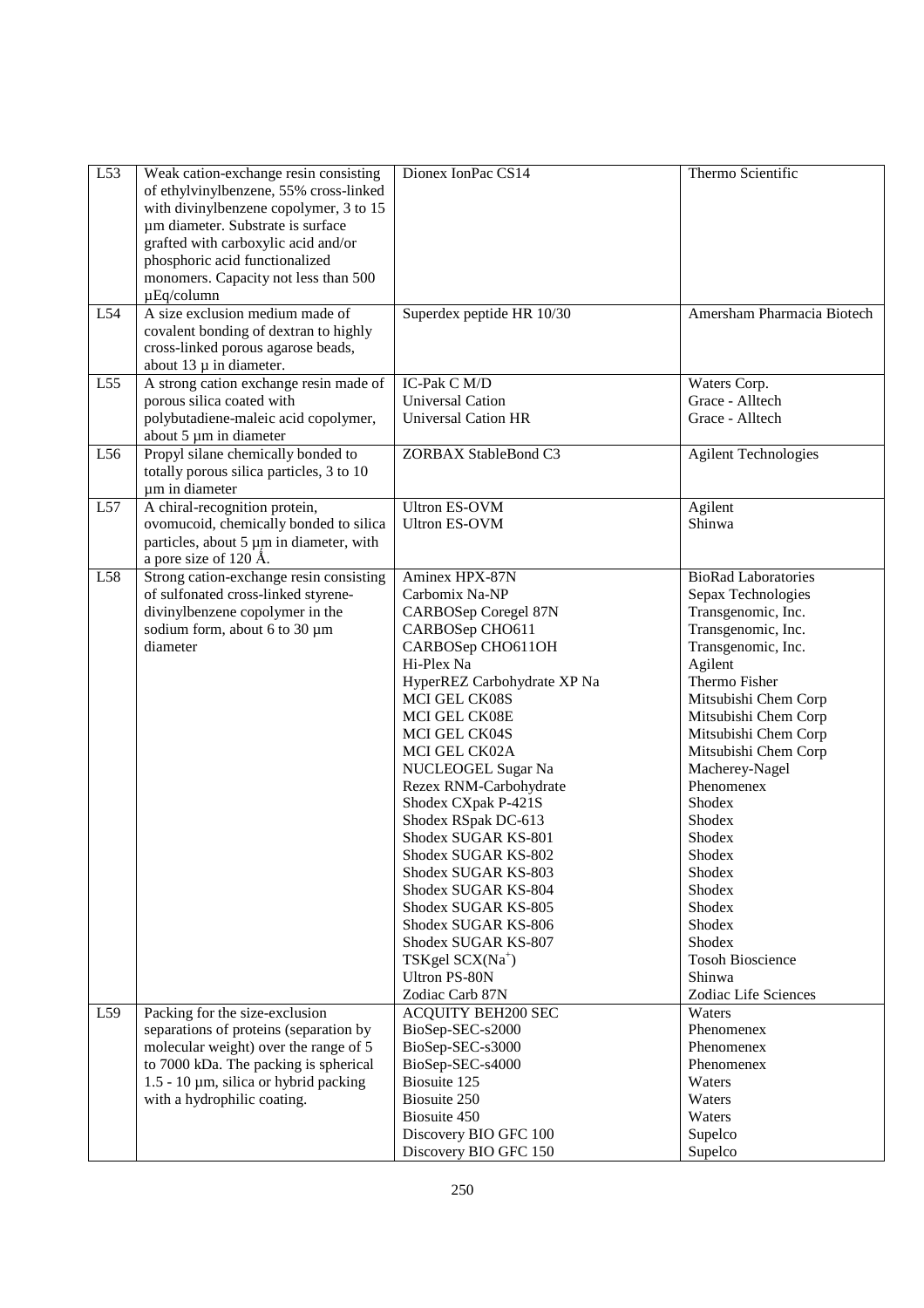| L59  | Packing for the size-exclusion              | Discovery BIO GFC 300             | Supelco                  |
|------|---------------------------------------------|-----------------------------------|--------------------------|
| cont | separations of proteins (separation by      | Discovery BIO GFC 500             | Supelco                  |
|      | molecular weight) over the range of 5       | Discovery BIO GFC 1000            | Supelco                  |
|      | to 7000 kDa. The packing is spherical       | Discovery BIO GFC 2000            | Supelco                  |
|      | $1.5 - 10 \mu m$ , silica or hybrid packing | Nanofilm SEC-150                  | Sepax Technologies       |
|      | with a hydrophilic coating.                 | Nanofilm SEC-250                  | Sepax Technologies       |
|      |                                             | Nanofilm SEC-500                  | Sepax Technologies       |
|      |                                             | Protein-Pak 60                    | Waters                   |
|      |                                             | Protein-Pak 300SW                 | Waters                   |
|      |                                             | Shodex KW400 series               | Shodex                   |
|      |                                             | Shodex PROTEIN KW-800 series      | Shodex                   |
|      |                                             | SRT SEC-100                       |                          |
|      |                                             |                                   | Sepax Technologies       |
|      |                                             | SRT SEC-150                       | Sepax Technologies       |
|      |                                             | SRT SEC-300                       | Sepax Technologies       |
|      |                                             | SRT SEC-500                       | Sepax Technologies       |
|      |                                             | <b>SRT SEC-1000</b>               | Sepax Technologies       |
|      |                                             | TSKgel G2000SW, G3000SW, G4000SW, |                          |
|      |                                             | G2000SWxl, G3000SWxl, G4000SWxl,  |                          |
|      |                                             | SuperSW2000, and SuperSW3000      | <b>Tosoh Bioscience</b>  |
|      |                                             | TSKgel SuperSW mAb HR             | <b>Tosoh Bioscience</b>  |
|      |                                             | TSKgel UltraSW Aggregate          | <b>Tosoh Bioscience</b>  |
|      |                                             | Yarra SEC-2000                    | Phenomenex               |
|      |                                             | Yarra SEC-3000                    | Phenomenex               |
|      |                                             | Yarra SEC-4000                    | Phenomenex               |
|      |                                             | YMC-Pack Diol                     | YMC Co., Ltd.            |
|      |                                             | Zodiac Gel SEC 100                | Zodiac Life Sciences     |
|      |                                             | Zodiac Gel SEC 150                | Zodiac Life Sciences     |
|      |                                             | Zodiac Gel SEC 300                | Zodiac Life Sciences     |
|      |                                             | Zodiac Gel SEC 500                | Zodiac Life Sciences     |
|      |                                             | Zodiac Gel SEC 1000               | Zodiac Life Sciences     |
| L60  | Spherical, porous silica gel, 10 µm or      | Acclaim Polar Advantage           | Thermo Scientific        |
|      | less in diameter, the surface of which      | Acclaim Polar Advantage II (PA2)  | Thermo Scientific        |
|      | has been covalently modified with           | <b>Accucore Polar Premium</b>     | Thermo Scientific        |
|      | alkyl amide groups and endcapped            | Ascentis RP-Amide                 | Supelco                  |
|      |                                             | Ascentis Express RP-Amide         | Supelco                  |
|      |                                             | Discovery RP-Amide C16            | Supelco                  |
|      |                                             | <b>HALO RP-Amide</b>              | Advanced Materials Tech. |
|      |                                             | <b>HyPURITY ADVANCE</b>           | Thermo Fisher            |
|      |                                             | Nucleodur PolarTec                | Macherey-Nagel           |
|      |                                             | Nucleosil C18 Nautilus            | Macherey-Nagel           |
|      |                                             | Polaris Amide-C18                 | Agilent                  |
|      |                                             | Prism RP                          | Thermo Scientific        |
|      |                                             | Prism RPN                         | Thermo Scientific        |
|      |                                             | SUPELCOSIL LC-ABZ                 | Supelco                  |
|      |                                             | SUPELCOSIL ABZ+Plus               | Supelco                  |
|      |                                             | Uptisphere PLP                    | Interchim                |
|      |                                             | <b>ZORBAX Bonus-RP</b>            | Agilent                  |
|      |                                             | Zodiac Amide                      | Zodiac Life Sciences     |
|      |                                             |                                   |                          |
|      |                                             |                                   |                          |
|      |                                             |                                   |                          |
|      |                                             |                                   |                          |
|      |                                             |                                   |                          |
|      |                                             |                                   |                          |
|      |                                             |                                   |                          |
|      |                                             |                                   |                          |
|      |                                             |                                   |                          |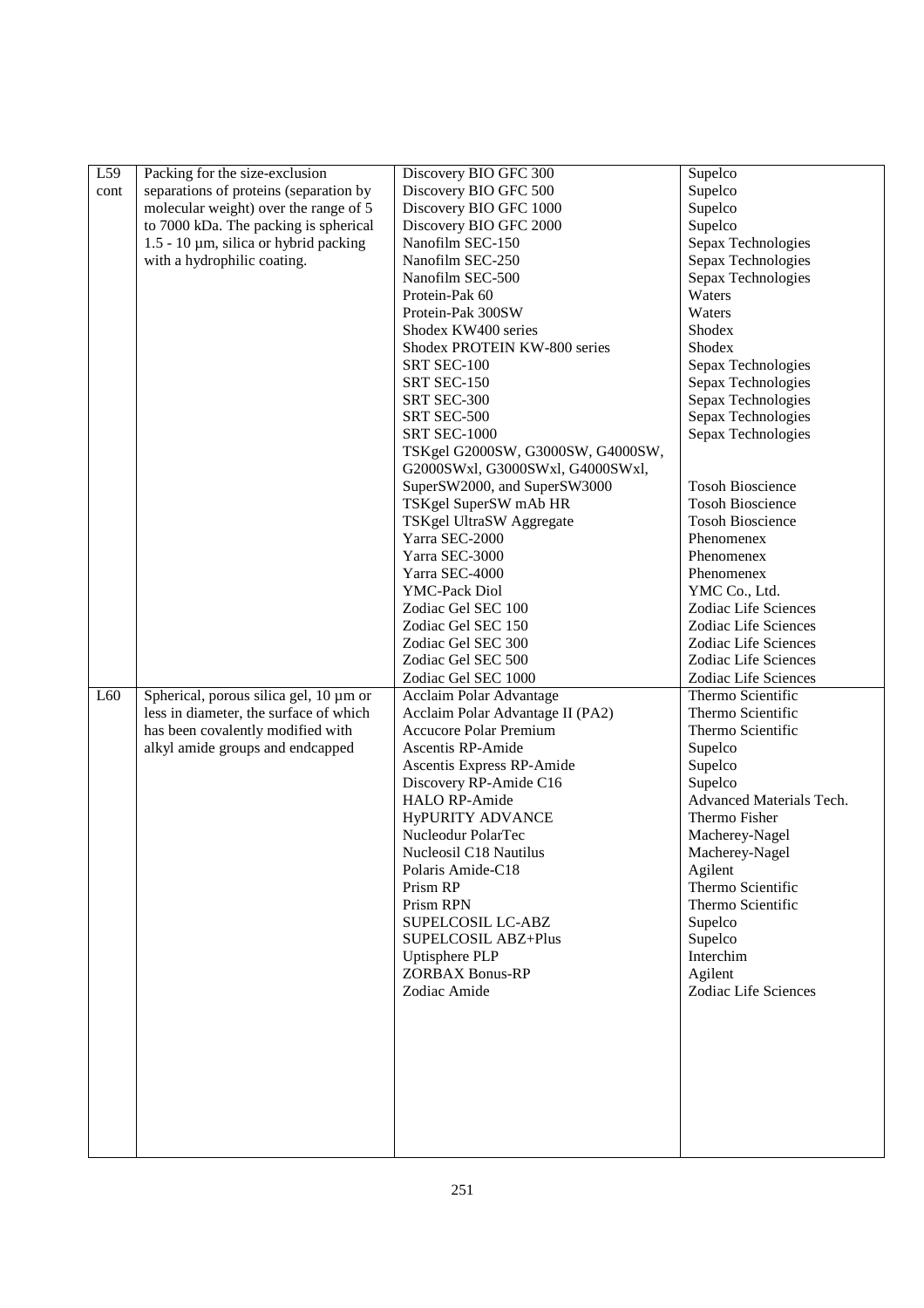| L61          | A hydroxide-selective, strong anion-<br>exchange resin consisting of a highly<br>cross-linked core of 13 µm<br>microporous particles having a pore<br>size less than 10 Å units and consisting              | Dionex Ion Pac AG-11<br>Dionex Ion Pac AG11-HC<br>Dionex IonPac AS11                                                                                                                                                                                          | Thermo Scientific<br>Thermo Scientific<br>Thermo Scientific                                                                                                                                                                                                                  |
|--------------|-------------------------------------------------------------------------------------------------------------------------------------------------------------------------------------------------------------|---------------------------------------------------------------------------------------------------------------------------------------------------------------------------------------------------------------------------------------------------------------|------------------------------------------------------------------------------------------------------------------------------------------------------------------------------------------------------------------------------------------------------------------------------|
|              | of ethylvinylbenzene cross-linked with<br>55% divinylbenzene with a latex<br>coating composed of 85 nm diameter<br>microbeads bonded with alkanol<br>quarternary ammonium ions (6%).                        |                                                                                                                                                                                                                                                               |                                                                                                                                                                                                                                                                              |
| L62          | C30 silane bonded phase on a fully<br>porous spherical silica, $3$ to $15 \mu m$ in<br>diameter.                                                                                                            | Acclaim C30<br>Accucore C30<br>Develosil C30<br>Develosil C30-UG<br>Develosil RP-Aqueous<br>Develosil Combi-RP<br>Develosil RP-Aqueous-AR<br>ProntoSIL C30<br>ProntoSIL C30 EC<br>Wakopak navi C30-5<br><b>YMC</b> Carotenoid<br>Zodiac C30<br>Zodiac 120 C30 | Thermo Scientific<br>Thermo Scientific<br>Nomura Chemicals<br>Nomura Chemicals<br>Nomura Chemicals<br>Nomura Chemicals<br>Nomura Chemicals<br><b>Bischoff</b><br><b>Bischoff</b><br>Wako Pure Chemical Ind.<br>YMC Co., Ltd.<br>Zodiac Life Sciences<br>Zodiac Life Sciences |
| L63          | Glycopeptide teicoplanin linked<br>through multiple covalent bonds to a<br>100 Å units spherical silica                                                                                                     | Astec CHIROBIOTIC T<br>Astec CHIROBIOTIC T2<br>Astec CHIROBIOTIC TAG                                                                                                                                                                                          | Supelco<br>Supelco<br>Supelco                                                                                                                                                                                                                                                |
| L64          | Strongly basic anion exchange resin<br>consisting of 8% crosslinked styrene<br>divinylbenzene copolymer with a<br>quartenary ammonium group in the<br>chloride form, 45 to 180 µm in<br>diameter            | $AG$ 1- $X8$                                                                                                                                                                                                                                                  | <b>BioRad Laboratories</b>                                                                                                                                                                                                                                                   |
| L65          | Strongly acidic cation exchange resin<br>consisting of 8% sulfonated crosslinked<br>styrene divinylbenzene copolymer with<br>a sulfonic acid group in the hydrogen<br>form, $63$ to $250 \mu m$ in diameter | <b>AG 50W-X2</b>                                                                                                                                                                                                                                              | <b>BioRad Laboratories</b>                                                                                                                                                                                                                                                   |
| L66          | A crown ether coated on a 5 µm<br>particle size silica gel substrate. The<br>active site is (S) -18-crown-6-ether                                                                                           | Crownpak CR $(+)$                                                                                                                                                                                                                                             | Chiraltech                                                                                                                                                                                                                                                                   |
| L67          | Porous vinyl alcohol copolymer with a<br>C18 alkyl group attached to the<br>hydroxyl group of the polymer, 2 to 10<br>um in diameter.                                                                       | apHera C18<br>Asahipak ODP-40<br>Asahipak ODP-50<br>Shodex ET-RP1                                                                                                                                                                                             | Supelco<br>Shodex<br>Shodex<br>Shodex                                                                                                                                                                                                                                        |
| L68          | Spherical, porous silica, 10 µm or less<br>in diameter, the surface of which has<br>been covalently modified with alkyl<br>amide groups and not endcapped                                                   | ACQUITY UPLC Amide BEH Glycan<br>SUPLEX pKb-100<br>TSKgel Amide-80<br>Ultra IBD<br>Ultra II IBD<br>Xbridge Amide BEH Glycan                                                                                                                                   | Waters<br>Supelco<br><b>Tosoh Bioscience</b><br>Restek Corp.<br>Restek Corp.<br>Waters                                                                                                                                                                                       |
| L69          | Ethylvinylbenzene/divinylbenzene<br>substrate agglomerated with quaternary<br>amine functionalized 130 nm latex<br>beads, about 6.5 µm in diameter.                                                         | Dionex CarboPac PA20                                                                                                                                                                                                                                          | Thermo Scientific                                                                                                                                                                                                                                                            |
| $\mbox{L}70$ | Cellulose tris(phenyl carbamate) coated<br>on 5 µm silica                                                                                                                                                   | Chiralcel OC-H                                                                                                                                                                                                                                                | Daicel                                                                                                                                                                                                                                                                       |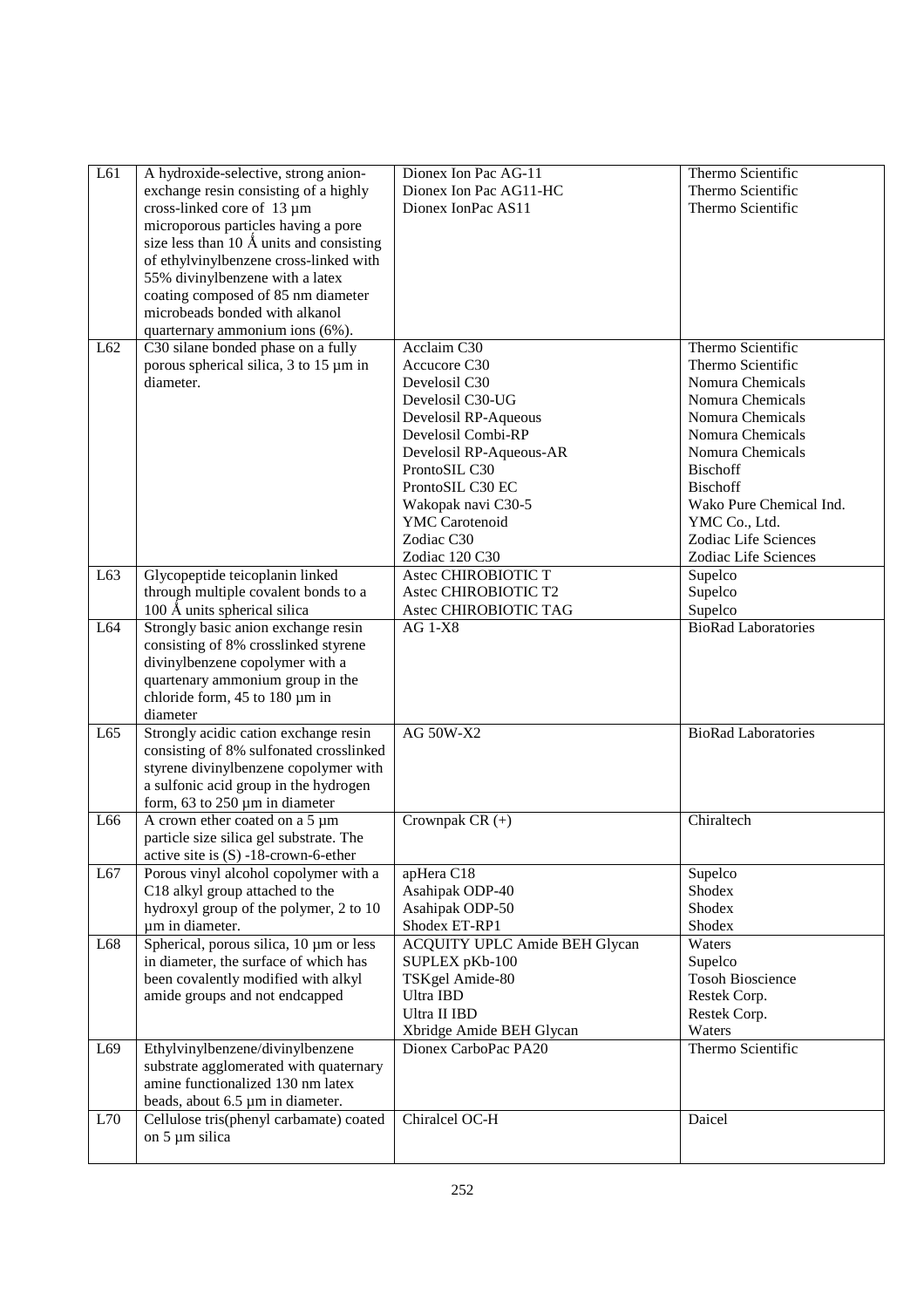| L71 | A rigid, spherical polymetacrylate, 4 to                                          | Shodex RSpak DE-213                                        | Shodex                                                   |
|-----|-----------------------------------------------------------------------------------|------------------------------------------------------------|----------------------------------------------------------|
|     | 6 µm in diameter                                                                  | Shodex RSpak DE-413                                        | Shodex                                                   |
|     |                                                                                   | Shodex RSpak DE-613                                        | Shodex                                                   |
| L72 | (S)-phenylglycine and 3,5-                                                        | Chirex 3012                                                | Phenomenex                                               |
|     | dinitroanaline urea linkage covalently                                            | Sumichiral OA-3300 S                                       | Sumika                                                   |
|     | bonded to silica                                                                  |                                                            |                                                          |
| L73 | A rigid, spherical polydivinylbenzene                                             | Jordi-Gel DVB                                              | Jordi Labs LLC                                           |
|     | particle, 5 to 10 $\mu$ in diameter                                               |                                                            |                                                          |
| L74 | A strong anion-exchange resin                                                     | Dionex IonPac AS14A                                        | Thermo Scientific                                        |
|     | consisting of a highly cross-linked core                                          |                                                            |                                                          |
|     | of 7-µm macroporous particles having                                              |                                                            |                                                          |
|     | a 100 Angstroms average pore size and<br>consisting of ethylvinylbenzene cross-   |                                                            |                                                          |
|     | linked with 55% divinylbenzene and an                                             |                                                            |                                                          |
|     | anion-exchange layer grafted to the                                               |                                                            |                                                          |
|     | surface, which is functionalized with                                             |                                                            |                                                          |
|     | alkyl quartenary ammonium ions.                                                   |                                                            |                                                          |
| L75 | A chiral-recognition protein, bovine                                              | Resolvosil BSA                                             | Macherey-Nagel                                           |
|     | serum albumin (BSA), chemically                                                   |                                                            |                                                          |
|     | bonded to silica particles, about 7 µm                                            |                                                            |                                                          |
|     | in diameter, with a pore size of 300                                              |                                                            |                                                          |
|     | Angstroms                                                                         |                                                            |                                                          |
| L76 | Silica based weak cation-exchange                                                 | Dionex IonPac SCS-1                                        | Thermo Scientific                                        |
|     | material, 5 µm in diameter. Substrate is                                          | Metrosep C4-250                                            | Metrohm                                                  |
|     | surface polymerized polybutadiene-                                                |                                                            |                                                          |
|     | maleic acid to provide carboxylic acid<br>functionalities. Capacity not less than |                                                            |                                                          |
|     | 29 µEq/column                                                                     |                                                            |                                                          |
| L77 | Weak cation-exchange resin consisting                                             | Dionex IonPac CS17                                         | Thermo Scientific                                        |
|     | of ethylvinylbenzene, 55% cross-linked                                            |                                                            |                                                          |
|     | with divinylbenzene copolymer, 6 to 9                                             |                                                            |                                                          |
|     | um diameter. Substrate is surface                                                 |                                                            |                                                          |
|     | grafted with carboxylic acid                                                      |                                                            |                                                          |
|     | functionalized groups. Capacity not                                               |                                                            |                                                          |
|     | less than 500 $\mu$ Eq/column (4 mm x 25                                          |                                                            |                                                          |
|     | cm)                                                                               |                                                            |                                                          |
| L78 | A silane ligand that consists of both                                             | Acclaim Mixed-Mode WAX-1<br><b>Acclaim Surfactant Plus</b> | Thermo Scientific<br>Thermo Scientific                   |
|     | reversed-phase (an alkyl chain longer<br>than C8) and anion-exchange (primary,    | Upti-Prep MM3                                              | Interchim                                                |
|     | secondary, tertiary, or quartenary                                                | Upti-Prep MM4                                              | Interchim                                                |
|     | amino groups) functional groups                                                   |                                                            |                                                          |
|     | chemically bonded to porous or non-                                               |                                                            |                                                          |
|     | porous or ceramic micro-particles, 1.0                                            |                                                            |                                                          |
|     | to 50 $\mu$ m in diameter or a monolithic                                         |                                                            |                                                          |
|     | rod                                                                               |                                                            |                                                          |
| L79 | A chiral-recognition protein, human                                               | CHIRALPAK HSA                                              | Chiral Technologies                                      |
|     | serum albumin (HSA), chemically                                                   |                                                            |                                                          |
|     | bondend to silica particles, about 5 µm                                           |                                                            |                                                          |
|     | in diameter.                                                                      |                                                            |                                                          |
| L80 | Cellulose tris(4-methylbenzoate)-<br>coated, porous, spherical, silica            | Chiralcel OJ<br>Chiralcel OJ-H                             | Daicel/Chiral Technologies<br>Daicel/Chiral Technologies |
|     | particles, $5 \mu$ in diameter                                                    | Chiralcel OJ-3                                             | Daicel/Chiral Technologies                               |
|     |                                                                                   | Lux Cellulose-3                                            | Phenomenex                                               |
|     |                                                                                   |                                                            |                                                          |
|     |                                                                                   |                                                            |                                                          |
|     |                                                                                   |                                                            |                                                          |
|     |                                                                                   |                                                            |                                                          |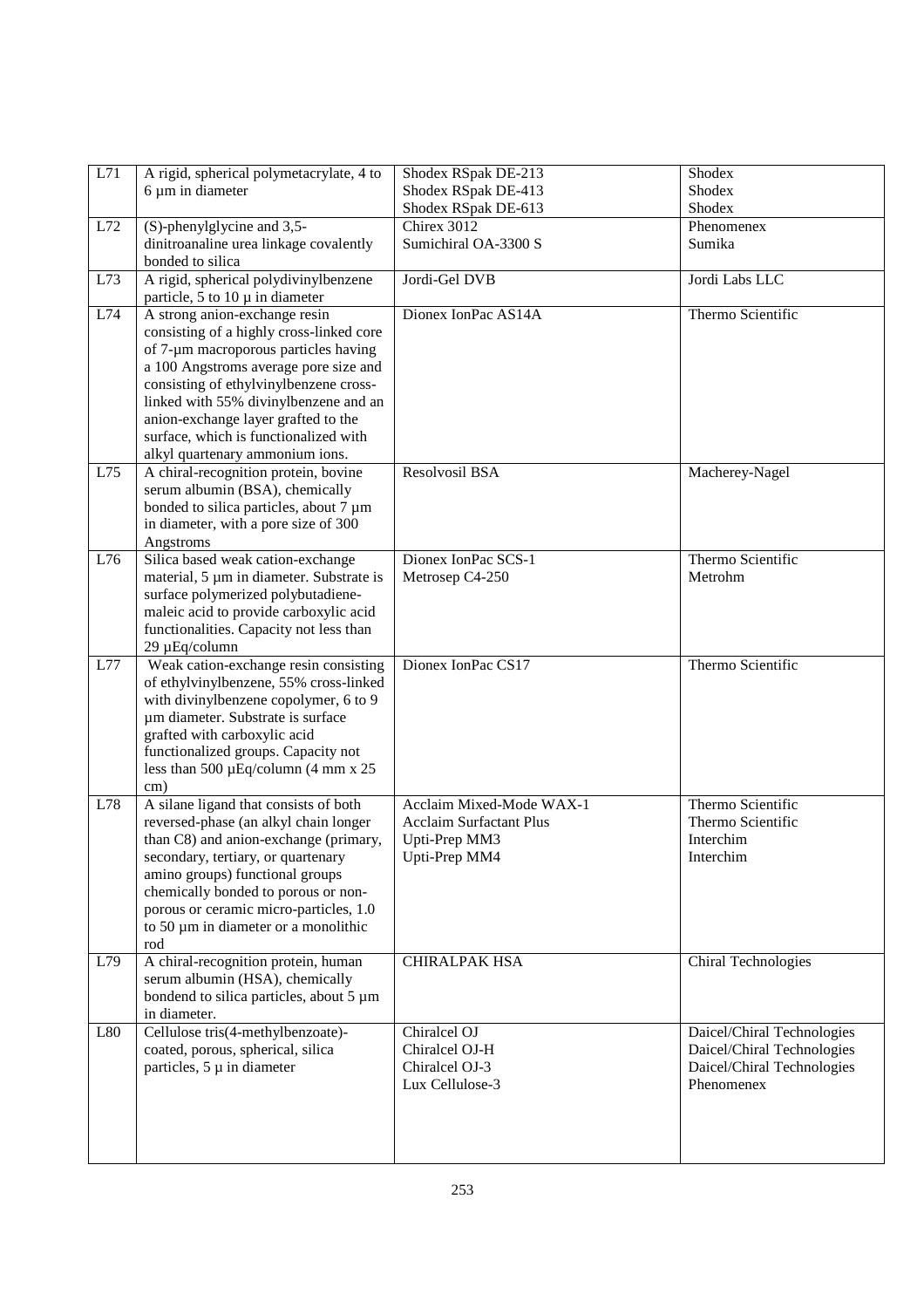| L81 | A hydroxide-selective, strong anion-<br>exchange resin consisting of a highly<br>cross-linked core of 9 µm porous<br>particles having a pore size of 2000<br>Angstroms units and consisting of<br>ethylvinylbenzene cross-linked with<br>55% divinylbenzene with a latex<br>coating composed of 70 nm diameter<br>microbeads (6% crosslinked) bonded<br>with alkanol quartenary ammonium<br>ions | Dionex IonPac AS11-HC                                                   | Thermo Fisher                                                                 |
|-----|--------------------------------------------------------------------------------------------------------------------------------------------------------------------------------------------------------------------------------------------------------------------------------------------------------------------------------------------------------------------------------------------------|-------------------------------------------------------------------------|-------------------------------------------------------------------------------|
| L82 | Polyamine chemically bonded to cross-<br>linked polyvinyl alcohol polymer, 4 - 5<br>um in diameter                                                                                                                                                                                                                                                                                               | apHera NH2 Amino<br>Asahipak NH2P-40<br>Asahipak NH2P-50                | Supelco<br>Shodex<br>Shodex                                                   |
| L83 | A hydroxide-selective, strong anion-<br>exchange resin-quartenary amine<br>bonded on latex particles attached to a<br>core of 10.5 µm microporous particles<br>having a pore size of 10 Angstroms and<br>consisting of ethylvinylbenzene cross-<br>linked with 55% divinylbenzene.                                                                                                               | Dionex IonPac AS17-C<br>Dionex IonPac AG17-C                            | Thermo Fisher<br>Thermo Fisher                                                |
| L84 | Weak cation-exchange resin consisting<br>of ethylvinylbenzene, 55% cross-linked<br>with divinylbenzene copolymer, 5 µm<br>diameter. Substrate is surface grafted<br>with carboxylic acid functionalized<br>groups. Capacity not less than 8400<br>$\mu$ Eq.column (5 mm x 25 cm).                                                                                                                | Dionex IonPac CS16<br>Dionex IonPac CG16                                | Thermo Fisher<br>Thermo Fisher                                                |
| L85 | A silane ligand that consists of both<br>reversed-phase (an alkyl chain longer<br>than C8) and weak cation-exchange<br>(carboxyl groups) functional groups<br>chemically bonded to porous or non-<br>porous particles, 1.0 to 50 µm in<br>diameter                                                                                                                                               | Acclaim Mixed-Mode WCX-1                                                | Thermo Scientific                                                             |
| L86 | A 5 µm fused core particle with a<br>highly polar ligand possessing 5<br>hydroxyl groups tethered to the silica<br>gel outer layer                                                                                                                                                                                                                                                               | <b>Ascentis Express OH5</b>                                             | Supelco                                                                       |
| L## | (Dalteparin Sodium, Anion-exchange<br>Dowex $1X8$ ) – Strongly basic (type I)<br>anion exchange resin in the chloride<br>form                                                                                                                                                                                                                                                                    | Dowex 1X8                                                               | Supelco                                                                       |
| L## | (Dalteparin Sodium, Cation-exchange<br>Dowex 50WX2) – Strong acidic cation<br>exchange resin in the $H^+$ form                                                                                                                                                                                                                                                                                   | Dowex 50WX2                                                             | Supelco                                                                       |
| L## | (Ethylhexyl triazone, FluoFix) -<br>Fluorocarbon chains chemically<br>bonded to 5 µm spherical silica<br>particles                                                                                                                                                                                                                                                                               | Wakopak FluoFix-II 120E<br>Wakopak Fluofix 120E<br>Wakopak Fluofix 120N | Wako Pure Chemical Ind.<br>Wako Pure Chemical Ind.<br>Wako Pure Chemical Ind. |
| L## | (Octreotide Acetate, Synergi Max-RP)<br>- Dodecyl silane chemically bonded to<br>porous silica particles, $1.5$ to $10 \mu m$ in<br>diameter                                                                                                                                                                                                                                                     | Synergi Max-RP                                                          | Phenomenex                                                                    |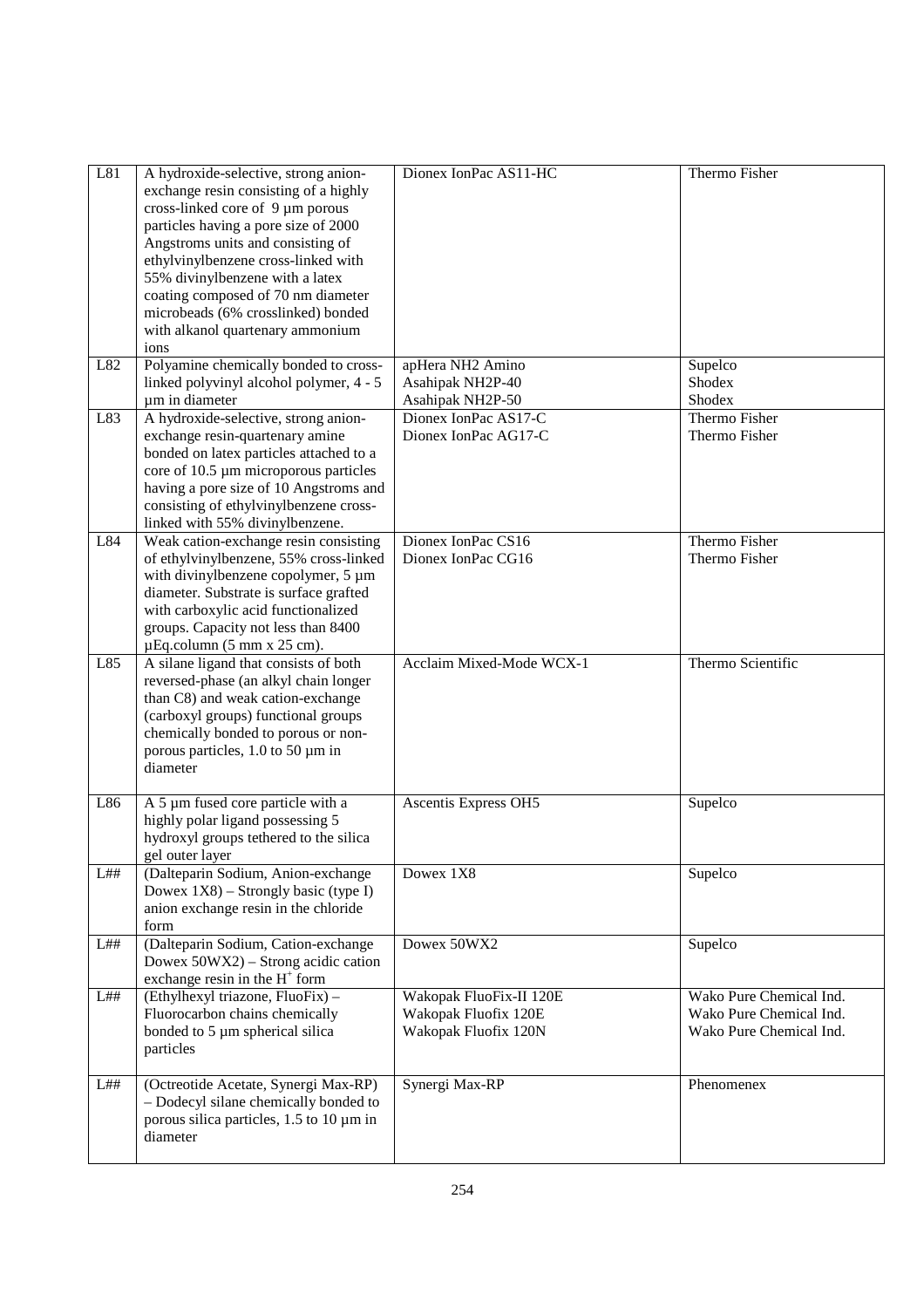| L## | (Lanatoprost, Chiracel OD-R) -                                           | Chiracel OD-R       | Chiracel                   |
|-----|--------------------------------------------------------------------------|---------------------|----------------------------|
|     | Cellulose tris(3,5-                                                      | Lux Cellulose-1     | Phenomenex                 |
|     | dimethylphenylcarbamate) coated on                                       |                     |                            |
|     | 10 µm silica gel particles                                               |                     |                            |
| L## | (Polyethylene Glycol 3350, TSKgel G-                                     | TSKgel G-Oligo-PW   | Tosoh                      |
|     | $Oligo-PW$ – Packing having the                                          | TSKgel SuperOligoPW | Tosoh                      |
|     | capacity to separate compounds with a                                    |                     |                            |
|     | molecular weight range from 100 -<br>3000 (as determined by polyethylene |                     |                            |
|     | oxide), applied to neutral and anionic                                   |                     |                            |
|     | water-soluble polymers. A                                                |                     |                            |
|     | polymethacrylate resin base, cross-                                      |                     |                            |
|     | linked with polyhydroxylate ether                                        |                     |                            |
|     | (surface contains some residual cationic                                 |                     |                            |
|     | functional groups).                                                      |                     |                            |
| L## | (Polyethylene Glycol 3350, Aquagel                                       | Aquagel OH 40       | Agilent                    |
|     | $OH$ 40) – Packing having the capacity                                   |                     |                            |
|     | to separate compounds with a                                             |                     |                            |
|     | molecular weight range from 10,000 to                                    |                     |                            |
|     | 200,000 g/mol (as determined by                                          |                     |                            |
|     | polyethylene oxide), applied to neutral,                                 |                     |                            |
|     | anionic, and cationic water-soluble                                      |                     |                            |
|     | polymers, composed of a rigid                                            |                     |                            |
|     | macroporous material with a                                              |                     |                            |
|     | hydrophilic surface                                                      |                     |                            |
| L## | Amylose tris-(3,5-                                                       | Chiralpak IA        | Chiral Technologies        |
|     | dumethylphenylcarbamate),                                                | Chiralpak IA-3      | Chiral Technologies        |
|     | immobilized on porous, spherical, silica                                 |                     |                            |
|     | partiles, 3 to 5 µm in diameter                                          |                     |                            |
|     |                                                                          |                     |                            |
| L## | (Felodipine Extended-release Tablets,                                    | <b>COSMOSIL PYE</b> | Nacalai Tesque, Inc.       |
|     | COSMOSIL PYE) - Pyrenyl groups<br>chemically bonded to porous silica     |                     |                            |
|     | particles, 1.5 to 10 µm in diameter, or a                                |                     |                            |
|     | monolithic rod                                                           |                     |                            |
| L## | (Atomoxetine Hydrochloride,                                              | Chiralpak IC        | Chiral Technologies        |
|     | Chiralpak IC) – Cellulose tris- $(3,5-$                                  | Chiralpak IC-3      | Chiral Technologies        |
|     | dichlorophenylcarbamate),                                                |                     |                            |
|     | immobilized on porous, spherical, silica                                 |                     |                            |
|     | particles, 3 to 5 µm in diameter                                         |                     |                            |
| L## | (Naproxen, (S,S)Whelk-01) 1-(3,5-                                        | $(S, S)$ Whelk-01   | Regis Technologies         |
|     | dinitrobenzamido)-1,2,3,4-                                               |                     |                            |
|     | tetrahydrophenanthrene covalently                                        |                     |                            |
|     | bonded to porous spherical silica                                        |                     |                            |
|     | particles, 5 to 10 µm in diamter                                         |                     |                            |
| L## | (Frovatriptan Succinate, Chiralpak AS-                                   | Chiralpak AS        | Daicel/Chiral Technologies |
|     | $H$ ) – Amylose tris( $[(S)$ alpha-                                      | Chiralpak AS-H      | Daicel/Chiral Technologies |
|     | phenethyl]carbamate) coated on                                           | Chiralpak AS-3      | Daicel/Chiral Technologies |
|     | porous, spherical silica particles, 3 to                                 |                     |                            |
|     | 10 µm in diameter                                                        |                     |                            |
| L## | (Sodium Nitrite, IonPac AS12A) - A                                       | Dionex IonPac AS12A | Thermo Scientific          |
|     | strong anion-exchange resin consisting                                   |                     |                            |
|     | of a highly cross-linked 9 µm                                            |                     |                            |
|     | supermacroporous (2000 Angstroms)                                        |                     |                            |
|     | particles functionalized with very low                                   |                     |                            |
|     | cross-linked latex (0.2%) to provide                                     |                     |                            |
|     | alkyl quartenary ammonium ion sites                                      |                     |                            |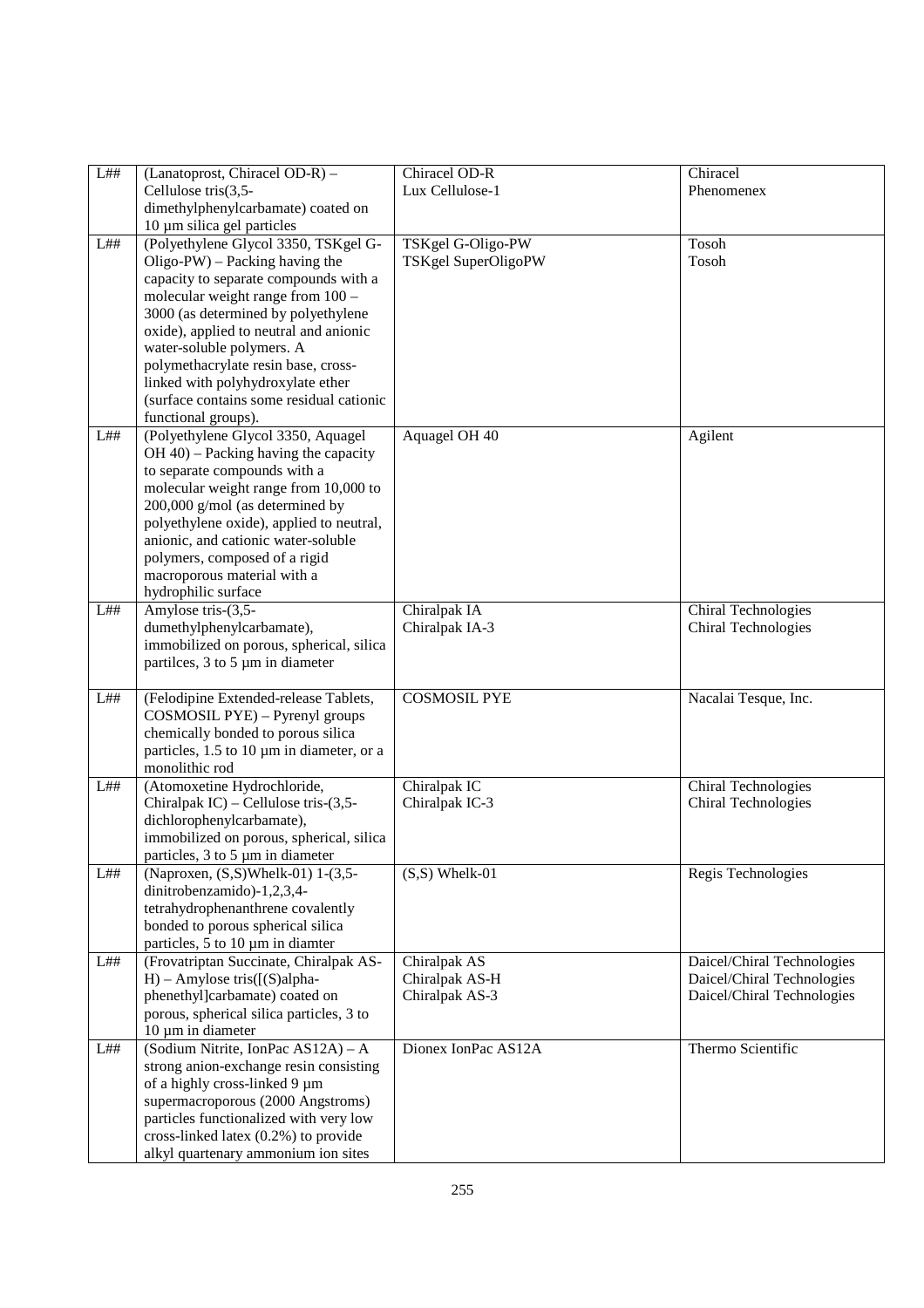| L## | (Metaxalone, Zorbax SB-Aq) - Alkyl<br>chain, reversed-phase bonded totatlly<br>or superficially porous silica designed<br>to retain hydrophilic and other oplar<br>compounds when using highly aqueous<br>mobile phases, including 100%<br>aqueous, $1.5 \mu m$ to $10 \mu m$ in diameter.                                                                                                                                  | Zorbax SB-Aq                                | Agilent                                  |
|-----|-----------------------------------------------------------------------------------------------------------------------------------------------------------------------------------------------------------------------------------------------------------------------------------------------------------------------------------------------------------------------------------------------------------------------------|---------------------------------------------|------------------------------------------|
| L## | (Dalteparin Sodium, Dionex IonPac<br>$AS15$ – A strong anion-exchange resin<br>consisting of a highly cross-linked core<br>of $5 - 9 \mu m$ macroporous particles<br>having a 100 Angstroms average pore<br>size and consisting of<br>ethylvinylbenzene cross-linked with<br>55% divinylbenzene and an anion<br>exchange layer grafted to the surface,<br>which is functionalized with alkanol<br>quartenary ammonium ions. | Dionex IonPac AS15                          | Thermo Fisher                            |
| L## | (Ezetimibe, Chiracel OD-RH) -<br>Cellulose tris(3,5-<br>dimethylphenylcarbamate) reversed<br>phase chiral stationary phase coated on<br>3 or 5 µm silica gel particles.                                                                                                                                                                                                                                                     | <b>CHIRACEL OD-RH</b><br>Lux Cellulose-1    | Daicel/Chiral Technologies<br>Phenomenex |
| L## | (Liquid Glucose, Aminex HPX-42A) -<br>Strong cation-exchange resin consisting<br>of sulfonated cross-linked styrene-<br>divinylbenzene copolymer in the silver<br>form, average 25 µm in diameter.                                                                                                                                                                                                                          | Aminex HPC-42A                              | Bio-rad                                  |
| L## | (Rosuvastatin Calcium, Chiracel OJ-<br>$RH$ ) – Cellulose tris $(4-$<br>methylbenzoate)-coated porous<br>spherical particles, 3 to 5 µm in<br>diameter, for use with reversed phase<br>mobile phases.                                                                                                                                                                                                                       | CHIRACEL OJ-RH<br>Lux Cellulose-3           | Daicel/Chiral Technologies<br>Phenomenex |
| L## | (Palonosetron Hydrochloride,<br>$Chirobiotic-V) - Glycopeptide$<br>vancomycin linked through multiple<br>covalent bonds to 100 Ansgtroms<br>spherical silica.                                                                                                                                                                                                                                                               | Astec Chirobiotic-V<br>Astec Chirobiotic-V2 | Supelco<br>Supelco                       |
| L## | (Teriparatide Acetate, Dionex IonPac<br>AS4A, Dionex IonPac AG4A) - A<br>strong anion-exchange resin consisting<br>of a highly crosslinked 15 µm<br>microporous particles functionalized<br>with very low crosslinked latex (0.5%)<br>to provide alkanol quartenary<br>ammonium ion exchange sites.                                                                                                                         | Dionex IonPac AG4A<br>Dionex IonPac AS4A    | Thermo Fisher<br>Thermo Fisher           |
| L## | (Metoprolol Succinate, Halo Penta-<br>HILIC) - Highly polar alkyl ligand<br>comprising five hydroxyl groups that<br>are chemically bonded to totally porous<br>or superficially porous silica or a<br>monolithic silica rod.                                                                                                                                                                                                | Halo Penta-HILIC                            | Advanced Materisl Tech.                  |